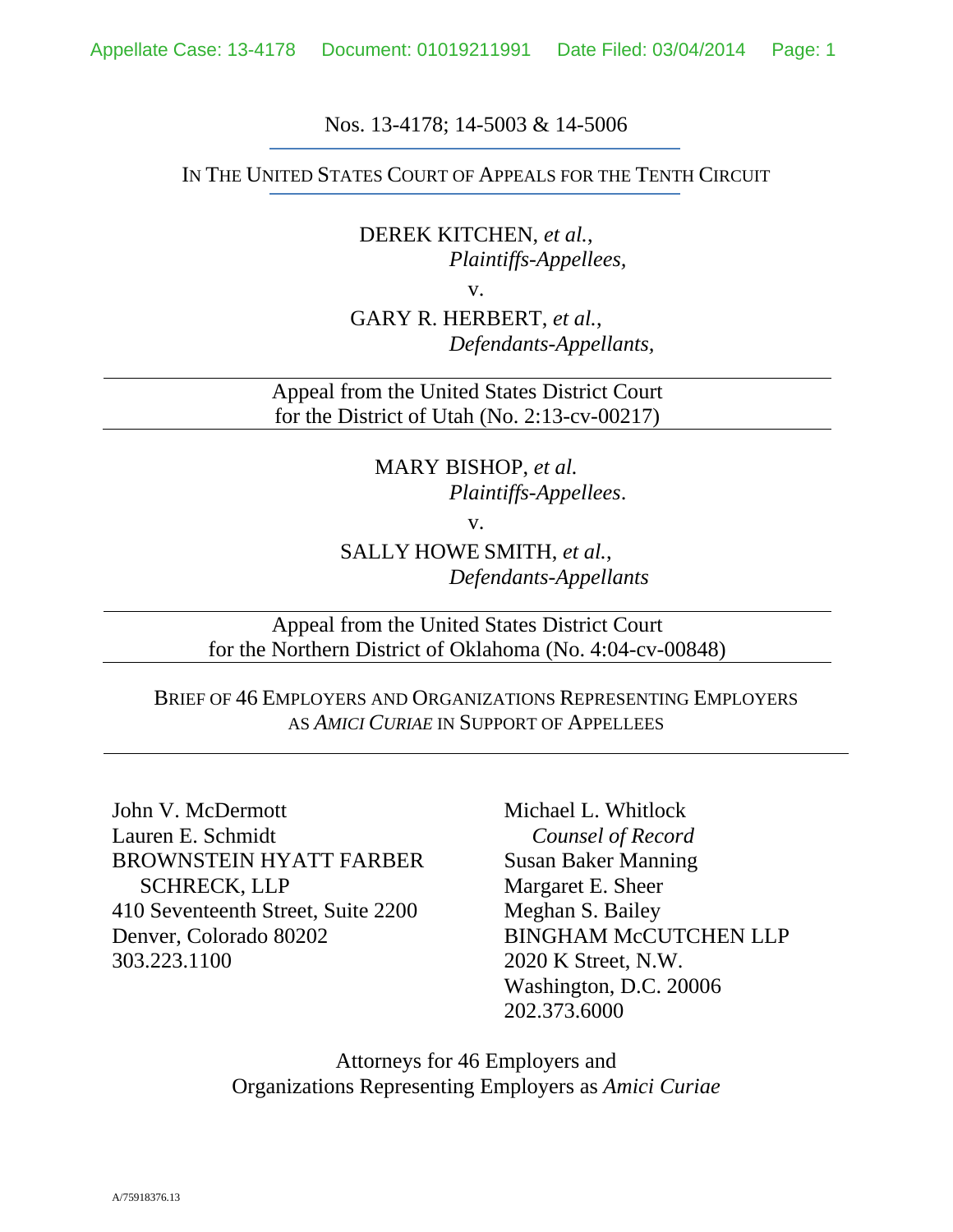### *This brief is filed on behalf of the following businesses*:

American International Group, Inc. Aspen Skiing Company LLC Cisco Systems, Inc. Civitas Public Affairs Group LLC Clean Yield Asset Management eBay Inc. Facebook Inc. FoodArt LLC Google Inc. Hackman Capital Partners, LLC Inspirato, LLC Intel Corporation Jackson Hole Group LLC Jazz Pharmaceuticals, Inc. The Jim Henson Company Kimpton Hotel & Restaurant Group, LLC Le Croissant Inc. LLC Levi Strauss & Co. Liberty Heights, Inc. Massachusetts Mutual Life Ins. Co. Mod a-go-go LLC National Gay and Lesbian Chamber of Commerce NCR Corporation

New Belgium Brewing Co., Inc. Oracle America, Inc. Outerwall Inc. Overstock.com, Inc. Pfizer Inc. Qualcomm Incorporated redditgifts Red Thread Creative Group LLC Rocky Mountain Personnel Recruiters, Inc. Ruth Lewandowski Wines LLC Sage Hospitality Resources, LLC SLC HEMP LLC **Starbucks** Sun Life Financial (U.S.) Services Company, Inc. Support.com, Inc. TeleTech Holdings, Inc. Third Sun Productions, Inc. Dr. Steven Tilliss D.D.S., M.S., P.C. Tony Caputo's Market & Deli United Therapeutics Corporation Urban Utah Homes and Estates LLC Vail Resorts, Inc. XMission LLC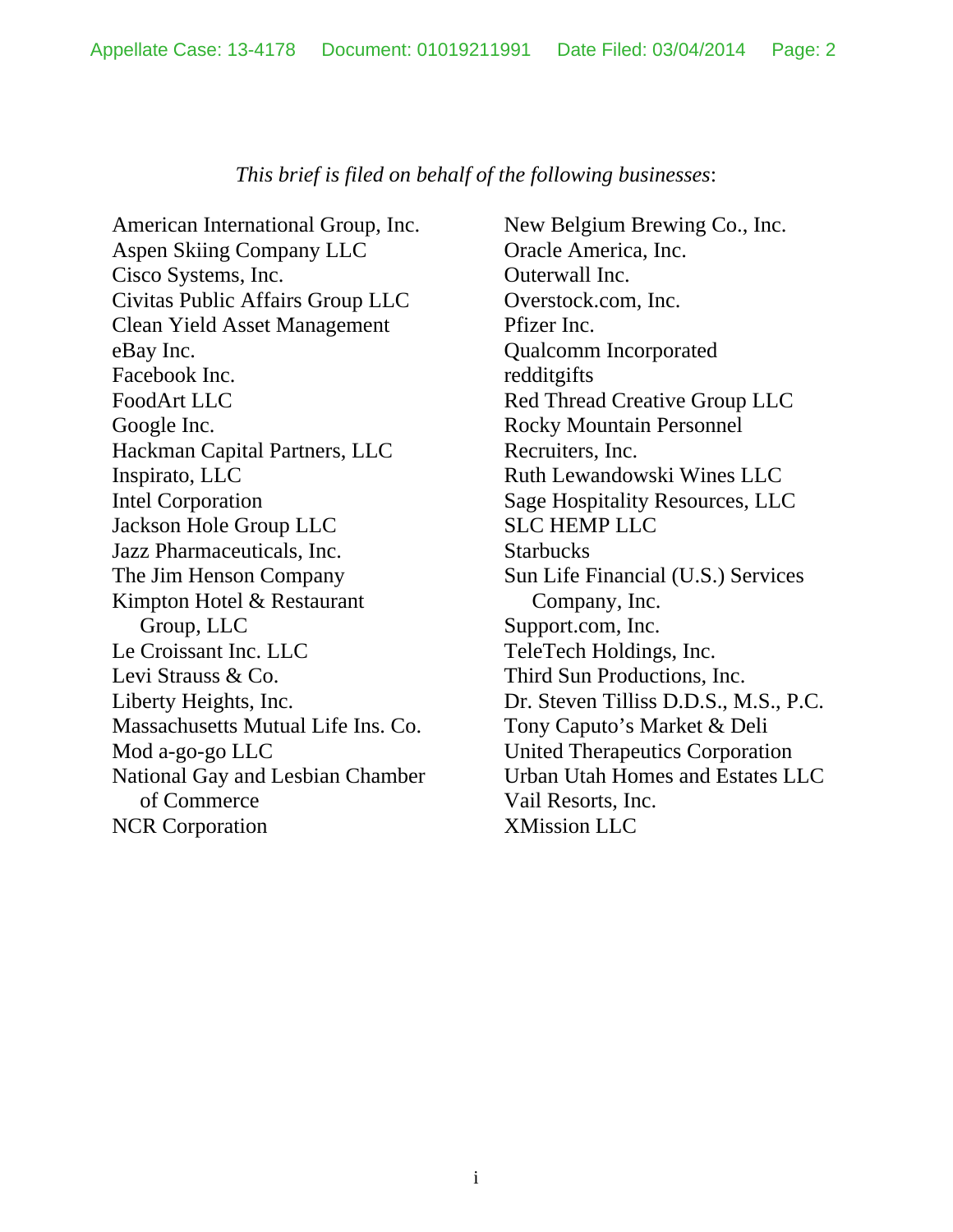# **CORPORATE DISCLOSURE STATEMENTS OF CORPORATE** *AMICI*

**American International Group, Inc.** is a corporation organized under the laws of Delaware. It has no parent corporation, and to its knowledge, no publicly held corporation owns 10% or more of its stock. Subsidiaries of AIG, but not AIG itself, have employees in some of the states within the Tenth Circuit.

**Aspen Skiing Company LLC** is a limited liability company organized under the laws of Colorado and is owned by Bell Mountain Partners, L.P., an Illinois limited partnership, and Areljay, L.P., an Illinois limited partnership. It operates four ski resorts, two hotels, and seventeen restaurants in Colorado.

**Cisco Systems, Inc.** is a corporation organized under the laws of California. It designs, manufactures, and sells networking and communications products. It has no parent corporation and no publicly-held corporation company owns 10% or more of its stock. The company has nearly 1300 employees and contractors in the Tenth Circuit.

**Civitas Public Affairs Group LLC** is a limited liability company that provides issue advocacy, governmental affairs, and strategic planning across the country. It has no parent corporation and no publicly-held corporation company owns 10% or more of its stock. It provides consulting services for philanthropic foundations based in the Tenth Circuit and works there regularly.

**Clean Yield Asset Management** is corporation organized under the laws of Vermont. It is an SEC-registered investment advisory firm. It has no parent corporation and to its knowledge, no publicly held corporation owns 10% or more of its stock. Its clients include residents of Colorado and New Mexico.

**eBay Inc.** is a corporation organized under the laws of Delaware and headquartered in San Jose, California. Employing more than 33,000 people, it is a global commerce platform and payments leader, connecting millions of buyers and sellers through online platforms including eBay, PayPal, and eBay Enterprise. It has no parent corporation and no publicly-held corporation company owns 10% or more of its stock. It conducts business and employs people in the Tenth Circuit.

**Facebook Inc.** is a corporation organized under the laws of Delaware. It has no parent corporation and no publicly-held corporation owns 10% or more of its stock. Facebook is a technology company that builds products for making the world more open and connected. Facebook has an office in Denver, Colorado.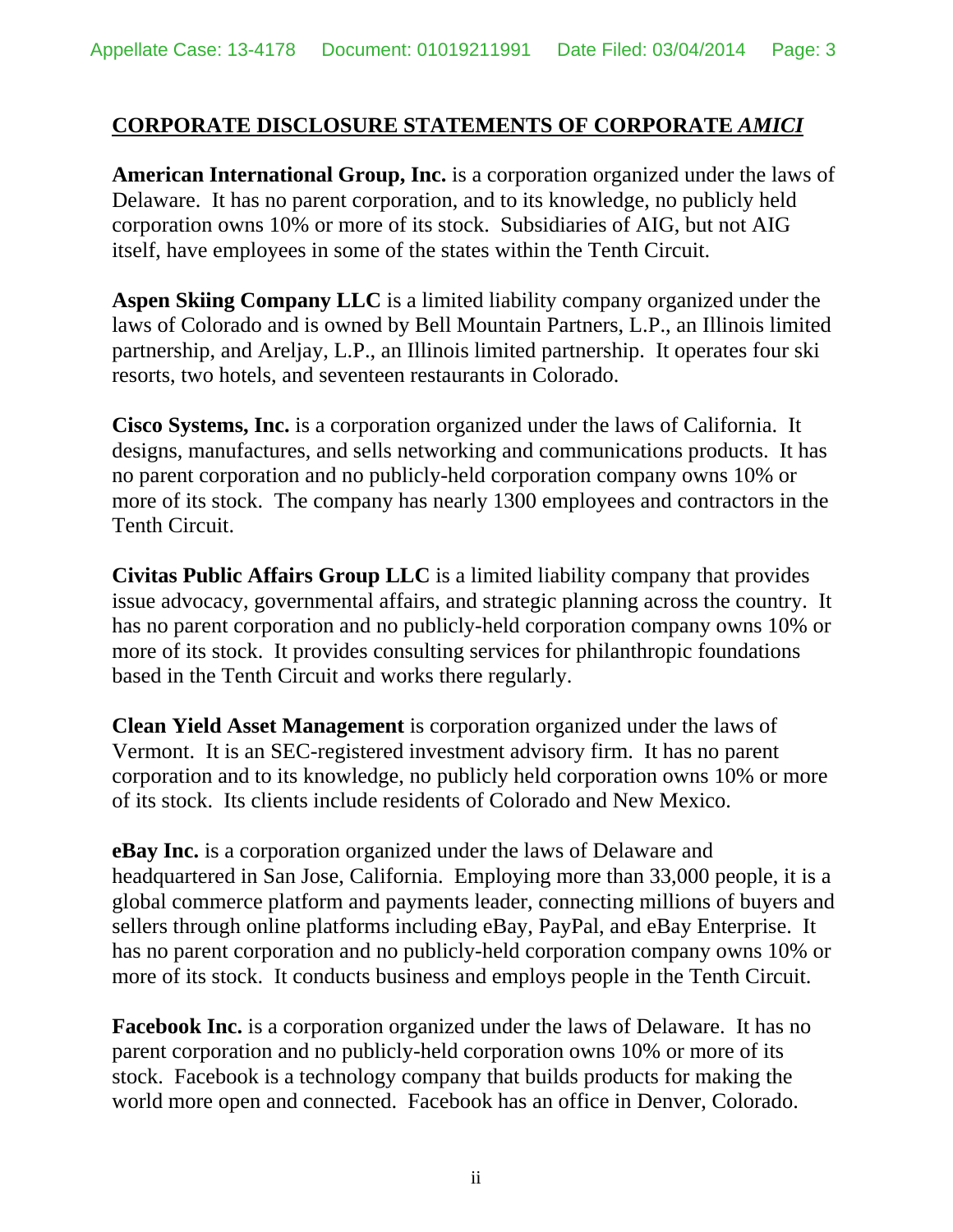**FoodArt LLC** is a limited liability company organized under the laws of Utah. It is wholly owned by M. Kathie Chadbourne doing business as Avenues Bistro on Third in Salt Lake City, Utah. FoodArt has been named Best Neighborhood Restaurant by Salt Lake magazine and serves fresh (including garden to table) food made from the highest quality ingredients. FoodArt LLC was privileged to have Derek Kitchen as a server and offers outstanding Laziz – Middle Eastern Spread products created by Derek and Moudi Sbeity.

**Google Inc.** is a corporation organized under the laws of Delaware and headquartered in California, with a campus in Boulder, Colorado and operations in Oklahoma. Google is a global technology leader focused on improving the ways people connect with information. Google does not have a parent corporation and no publicly held corporation owns 10% or more of its stock.

**Hackman Capital Partners, LLC** is a limited liability company organized under the laws of Delaware, and, together with its affiliated entities, owns property in approximately 35 states, including, but not limited to, Colorado. It has no parent corporation and to its knowledge, no publicly held corporation owns 10% or more of its stock.

**Inspirato, LLC** is a limited liability company organized under the laws of Delaware with its principal place of business in Denver, Colorado. It has no parent corporation and to its knowledge, no publicly held corporation owns 10% or more of its stock. Inspirato, LLC provides luxury hospitality through its villas, excursions and member only events to more than 7,000 members.

**Intel Corporation** is a corporation organized under the laws of Delaware. It is the world's largest semiconductor manufacturer and is also a leading manufacturer of computer, networking, and communications hardware and software products. It does not have a parent corporation and no publicly held corporation owns 10% or more of its stock. Intel has facilities and employees all over the world, including in New Mexico and Colorado.

**Jackson Hole Group LLC** is a limited liability company organized under the laws of Delaware. It provides management consulting and advisory services to corporations, non-profit organizations, professional associations and privately held companies throughout the United States, including various client companies with operations in the Tenth Circuit. It has no parent corporation and no publicly held corporation holds any ownership interest in the company.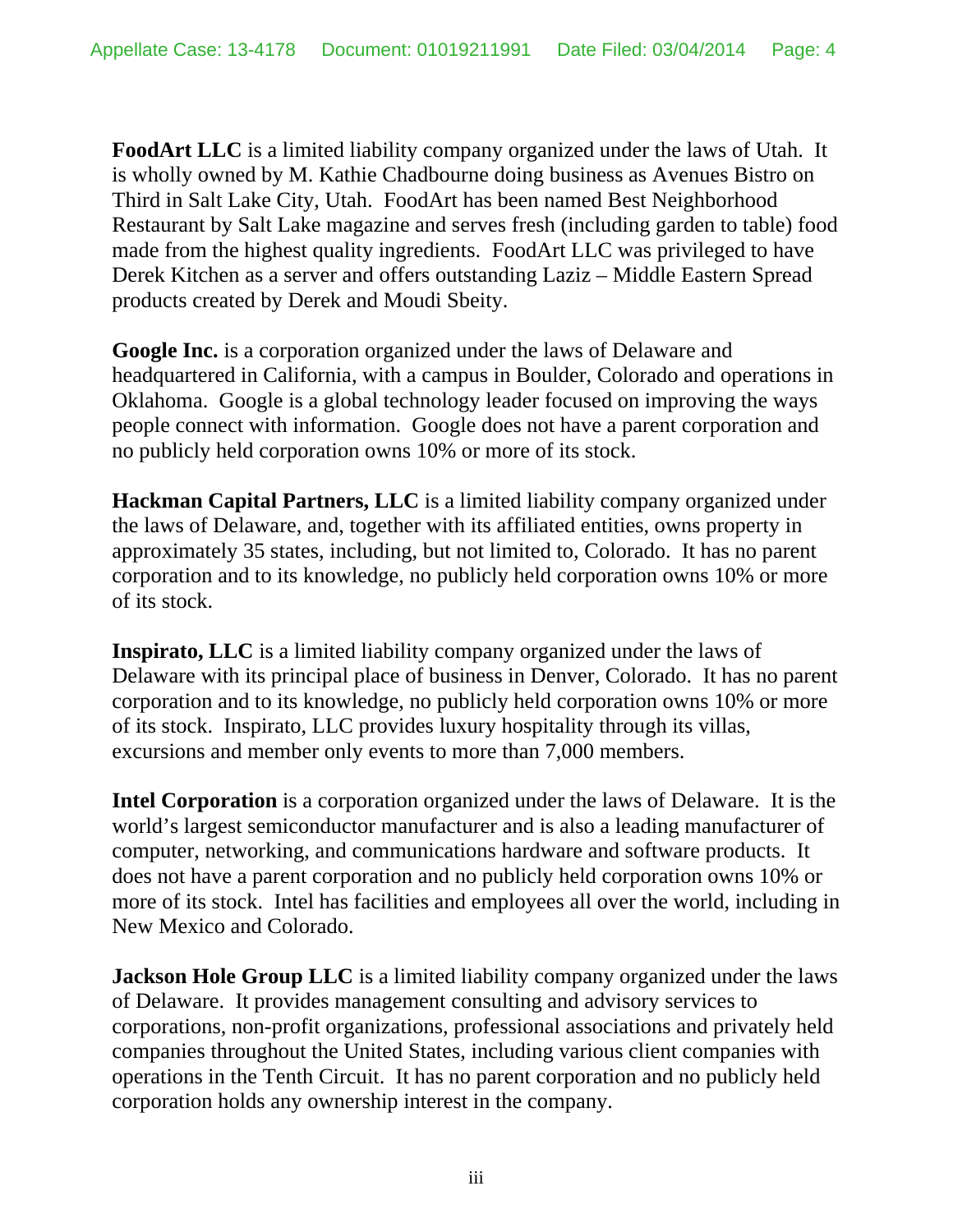**Jazz Pharmaceuticals, Inc.** is a corporation organized under the laws of Delaware. It is a specialty biopharmaceutical company focused on improving patients' lives by identifying, developing and commercializing differentiated products that address unmet medical needs. It is a wholly owned subsidiary of Jazz Pharmaceuticals plc. It routinely does business throughout the United States, including Utah.

**The Jim Henson Company** is a corporation organized under the laws of New York. It is in the business of creating and distributing family entertainment throughout the United States and the world. It has no parent corporation and to its knowledge, no publicly held corporation owns 10% or more of its stock.

**Kimpton Hotel & Restaurant Group, LLC** is a limited liability company organized under the laws of Delaware and headquartered in California. Kimpton operates more than sixty hotels and restaurants in twenty-five major cities throughout the United States, including hotels and restaurants in Salt Lake City, Utah and in Denver and Aspen, Colorado. Kimpton and its subsidiaries employ approximately 8,100 employees. Kimpton is wholly-owned by Kimpton Group Holding, LLC, a privately-held limited liability company organized under the laws of Delaware. No publicly-traded company owns more than 10% of the ownership interests in either KGH or Kimpton.

**Le Croissant Inc. LLC** is a limited liability company organized under the laws of Utah. Doing business as Le Croissant Catering, it provides catering services, event planning and event design throughout Utah with an emphasis in Salt Lake City and Park City. It does not have a parent corporation and no publicly held corporation owns 10% or more of its stock.

Levi Strauss & Co. is a corporation organized under the laws of Delaware. Levi Strauss & Co. is one of the world's largest brand-name apparel companies and a global leader in jeanswear. Levi Strauss & Co. does not have a parent corporation and no public company holds a 10% or greater ownership interest in Levi Strauss & Co. Levi's Only Stores, Inc., a Delaware corporation and wholly-owned subsidiary of Levi Strauss & Co., operates retail stores in Oklahoma, Kansas, New Mexico, Colorado and Utah.

**Liberty Heights, Inc.** *dba* Liberty Heights Fresh is a corporation organized under the laws of Utah. It is a retail merchant of good food. It has no parent corporation and to its knowledge, no publicly held corporation owns 10% or more of its stock.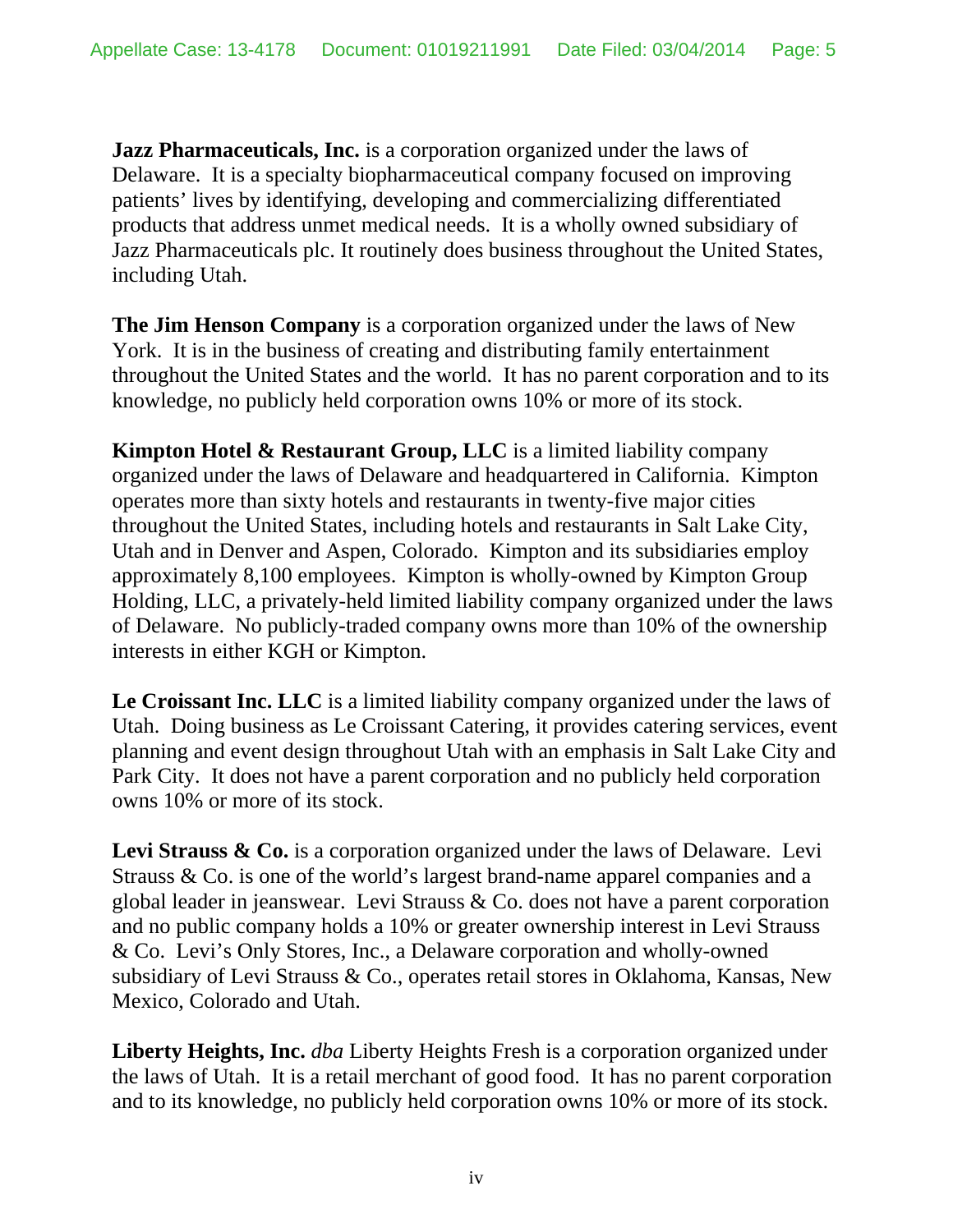**Massachusetts Mutual Life Insurance Company** is a mutual insurance company. It has no parent corporation and no publicly held corporation owns its stock.

**Mod a-go-go LLC** is a limited liability corporation organized under the laws of Utah. It is a corporation selling vintage furniture and original art, made by local, Utah artists. Mod a-go-go has no parent corporation or other holdings and is owned by Eric James Morley and Marcus Alan Gibby.

**National Gay and Lesbian Chamber of Commerce** is a not-for-profit advocacy organization headquartered in Washington, D.C. It is the national certification body for LGBT-owned businesses.

**NCR Corporation** is a corporation organized under the laws of Maryland. It provides hardware and software services to financial and other businesses throughout the United States, including states within the Tenth Circuit, and the rest of the world. It does not have a parent company and to its knowledge, no publicly held corporation owns 10% or more of its stock.

**New Belgium Brewing Company, Inc.** is a corporation organized under the laws of Colorado. It is the third-largest craft brewery in the United States. It does not have a parent corporation and no publicly held corporation owns 10% or more of its stock. It distributes its products and has employees domiciled in the States of Colorado, Kansas, New Mexico, Utah and Wyoming.

**Oracle America, Inc.** is a corporation organized under the laws of Delaware. It is a wholly owned, privately held indirect subsidiary of Oracle Corporation. It is a publicly held corporation listed on The New York Stock Exchange and is a global provider of enterprise software and computer hardware products and services. It currently has employees and/or conducts business in all the states that comprise the Tenth Circuit.

**Outerwall Inc.** is a corporation organized under the laws of Delaware. Outerwall Inc. is a leader in automated retail providing kiosks in grocery stores, drug stores, mass merchants, malls, and other retail locations in the United States, Canada, Puerto Rico, the United Kingdom, and Ireland. It has no parent corporation and to its knowledge, no publicly held corporation owns 10% or more of its stock.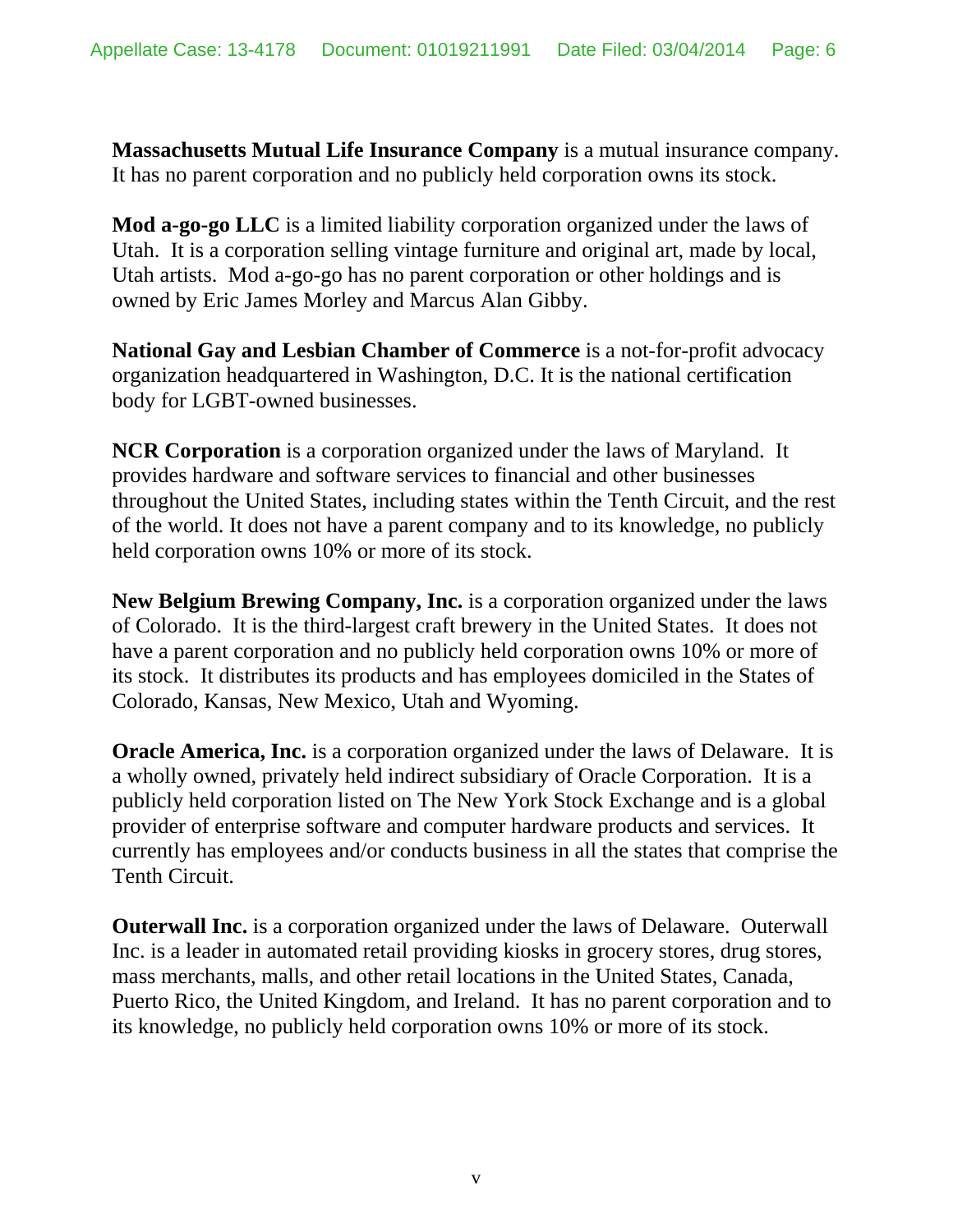**Overstock.com, Inc.** is a corporation organized under the laws of Delaware. Overstock.com is an internet retailer based in Utah. It has no parent company and no publicly-held corporation owns 10 percent or more of its stock.

**Pfizer Inc.** is a corporation organized under the laws of Delaware. It is headquartered in New York and has colleagues across the U.S., including the Tenth Circuit. It is engaged in the discovery, development, manufacture and sale of many of the world's best-known prescription medicines and consumer healthcare products. It has no parent corporations, and no publicly held corporation holds a 10% or greater interest in it.

**Qualcomm Incorporated** is a corporation organized under the laws of Delaware. It is a fabless manufacturer of semiconductors for the wireless industry, and licenses its technology broadly. It does not have a parent corporation, and no publicly held corporation holds a 10% or greater ownership in it. Qualcomm has maintained an office in South Jordan, Utah.

**redditgifts** is a corporation organized under the laws of California and operates in Salt Lake City, Utah. redditgifts is a giant online gift exchange that started connecting internet stranger-friends around the world with one another in 2009. redditgifts's parent corporation is reddit.

**Red Thread Creative Group LLC** is a limited liability company organized under the laws of Colorado providing marketing and communication services across the Western United States. It has no parent corporation and to its knowledge, no publicly held corporation owns 10% or more of its stock.

**Rocky Mountain Personnel Recruiters, Inc.** *dba* Rocky Mountain Recruiters, Inc. is a corporation organized under the laws of Colorado and headquartered in Denver, Colorado. It has no parent corporation and to its knowledge, no publicly held corporation owns 10% or more of its stock. It is a provider of executive search and consulting services throughout the United States, Canada and internationally with most of its business in the Rocky Mountains region.

**Ruth Lewandowski Wines LLC** is a limited liability company. It has no parent corporation and to its knowledge, no publicly held corporation owns 10% or more of its stock. It is a winery with distribution in Northern/Southern California, the Pacific Northwest, Utah (from its winery location in Utah), New York City, Quebec and France.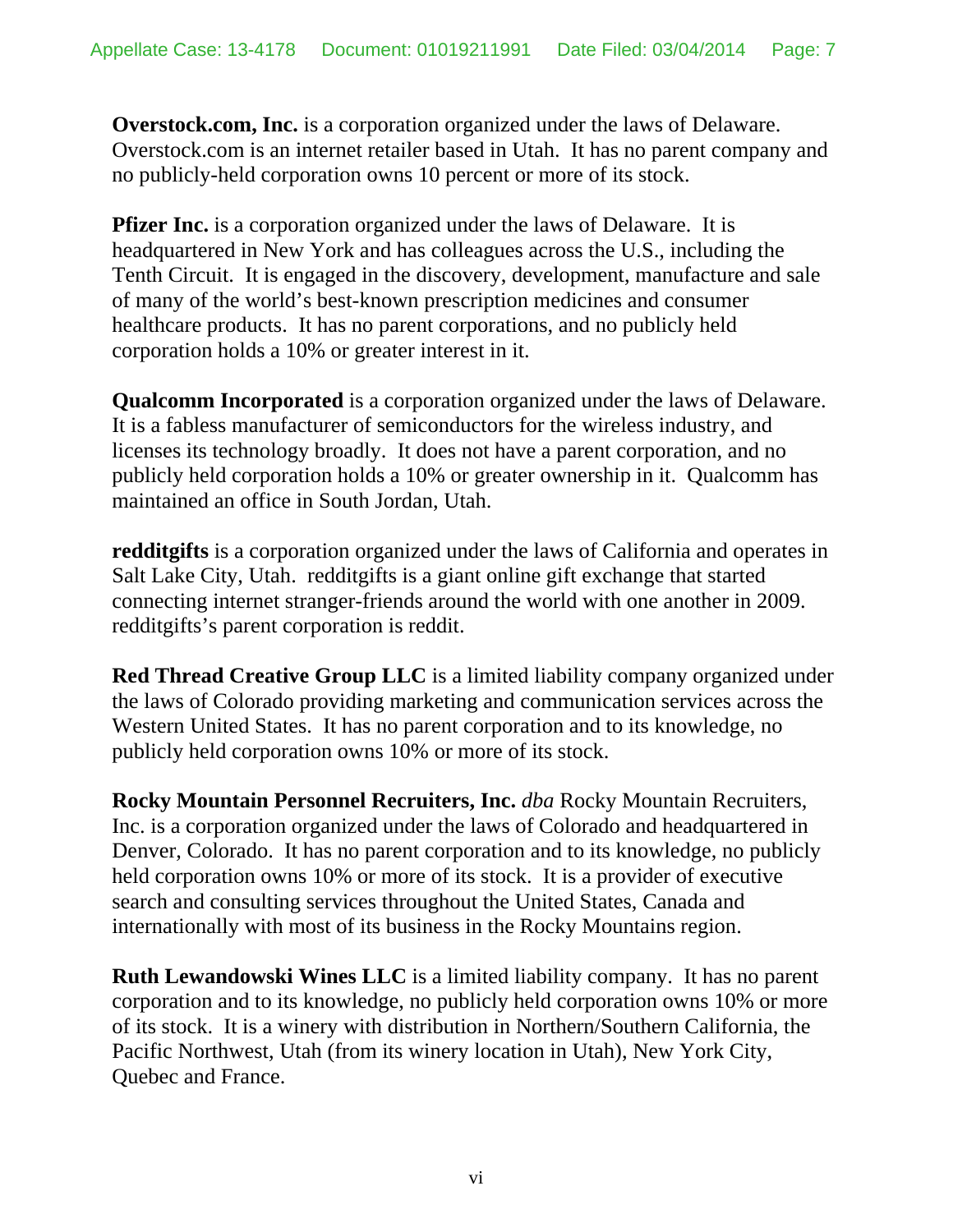**Sage Hospitality Resources, LLC** is a limited liability company organized under the laws of Delaware. It is headquartered in Denver, Colorado and is engaged in the management of hotels throughout the United States, including the Denver, Colorado metropolitan area. It is privately held, with a majority of its membership interests held by its founders through Sage Investment Holdings, LLC, a Delaware limited liability company. No publicly-held corporation holds any interest in Sage.

**SLC HEMP LLC** is a limited liability company organized under the laws of Utah. It is a retail store dedicated to natural products and fair trade. It is a privately owned company with no parent companies or corporate members or shareholders.

**Starbucks** is a corporation organized under the laws of Washington. Since 1971, Starbucks Coffee Company has been committed to ethically sourcing and roasting the highest quality arabica coffee. Today, with stores around the globe, the company is the premier roaster and retailer of specialty coffee in the world. It has no parent corporation and to its knowledge, no publicly held corporation owns 10% or more of its stock.

**Sun Life Financial (U.S.) Services Company, Inc.** is a corporation organized under the laws of Delaware. It employs approximately 2,200 employees in 41 states who work on behalf of its affiliated life insurance companies to distribute and administer those companies' employee-benefit products in all 50 states. Sun Life of Canada (U.S.) Holdings, Inc. is the parent corporation of Sun Life Financial (U.S.) Services Company, Inc. Each corporation is indirectly owned 100% by Sun Life Financial Inc., a publicly held corporation.

**Support.com, Inc.** is a corporation organized under the laws of Delaware. It is a leading provider of technology and services in the field of remote technology support for consumers and small businesses nationwide. It maintains an office with employees in Littleton, Colorado, and also has work-from-home remote technical support employees based in Oklahoma, Kansas, New Mexico, Colorado, and Utah. It has no parent corporation. BlackRock, Inc. reports holding 10.3% of Support.com's outstanding shares.

**TeleTech Holdings, Inc.** is a corporation organized under the laws of Delaware, listed on the NASDAQ Stock Market. The company is a leading global provider of analytics-driven, technology-enabled services that simplify the delivery of the customer experience for Fortune 200 and Global 1000 clients and their customers. It has no parent corporation and to its knowledge, no publicly held corporation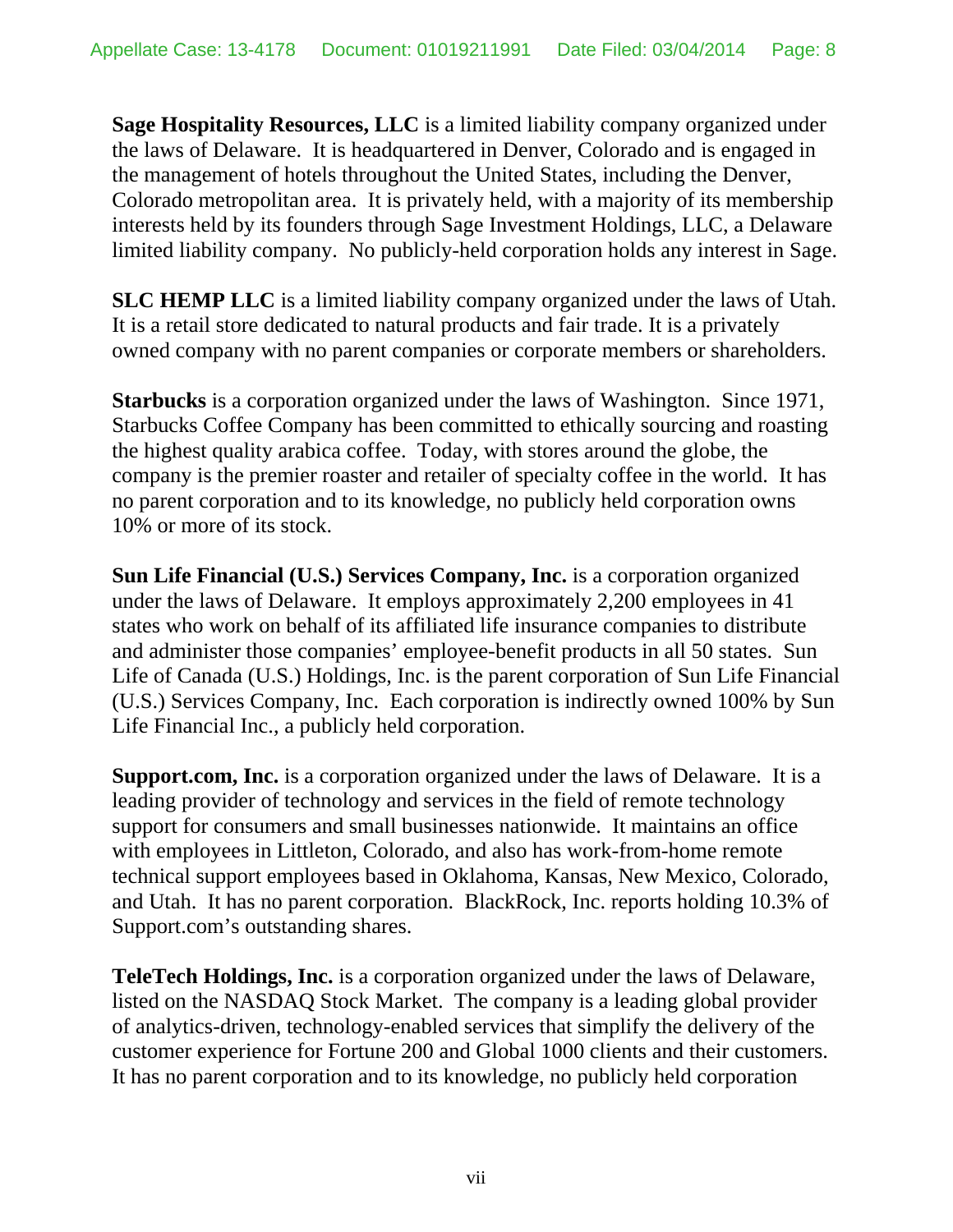owns 10% or more of its stock. TeleTech is headquartered in Englewood, Colorado and has over 1500 employees working within the Tenth Circuit.

**Third Sun Productions, Inc.** is a corporation organized under the laws of Utah. Third Sun Productions, based in Salt Lake City, Utah, provides website design and related services primarily to businesses and nonprofit organizations in Utah. It has no parent corporation and to its knowledge, no publicly held corporation owns 10% or more of its stock.

**Dr. Steven Tilliss D.D.S., M.S., P.C.** is a corporation organized under the laws of Colorado. It has no parent corporation and to its knowledge, no publicly held corporation owns 10% or more of its stock. It supplies dental services with its principal place of business in Colorado.

**Tony Caputo's Market & Deli** is a corporation organized under the laws of Utah. It offers specialty food items in both a restaurant and retail setting. It has no parent corporation and to its knowledge, no publicly held corporation owns 10% or more of its stock.

**United Therapeutics Corporation** is a corporation organized under the laws of Delaware. It is a biotechnology company focused on the development and commercialization of unique medicinal products worldwide. It does not have a parent corporation. As of December 31, 2013, BlackRock, Inc., a publicly-traded investment management corporation, reports that it owns 13.7% of United Therapeutics Corporation. It has employees and consultants who reside and work within the Tenth Circuit and the company is involved in recruiting additional employees within the Tenth Circuit. In addition, its medicines are prescribed by physicians and distributed to patients throughout the Tenth Circuit.

**Urban Utah Homes and Estates LLC** is a limited liability company organized under the laws of Utah. It has no parent corporation and to its knowledge, no publicly held corporation owns 10% or more of its stock.

**Vail Resorts, Inc.** is a publicly held corporation organized under the laws of Delaware. Vail Resorts, Inc. does not have a parent corporation and no publicly held corporation owns 10% or more of its stock. Vail Resorts, Inc., through its subsidiaries, owns, develops, and/or operates various mountain resorts in Colorado, Utah, Wyoming, and other locations.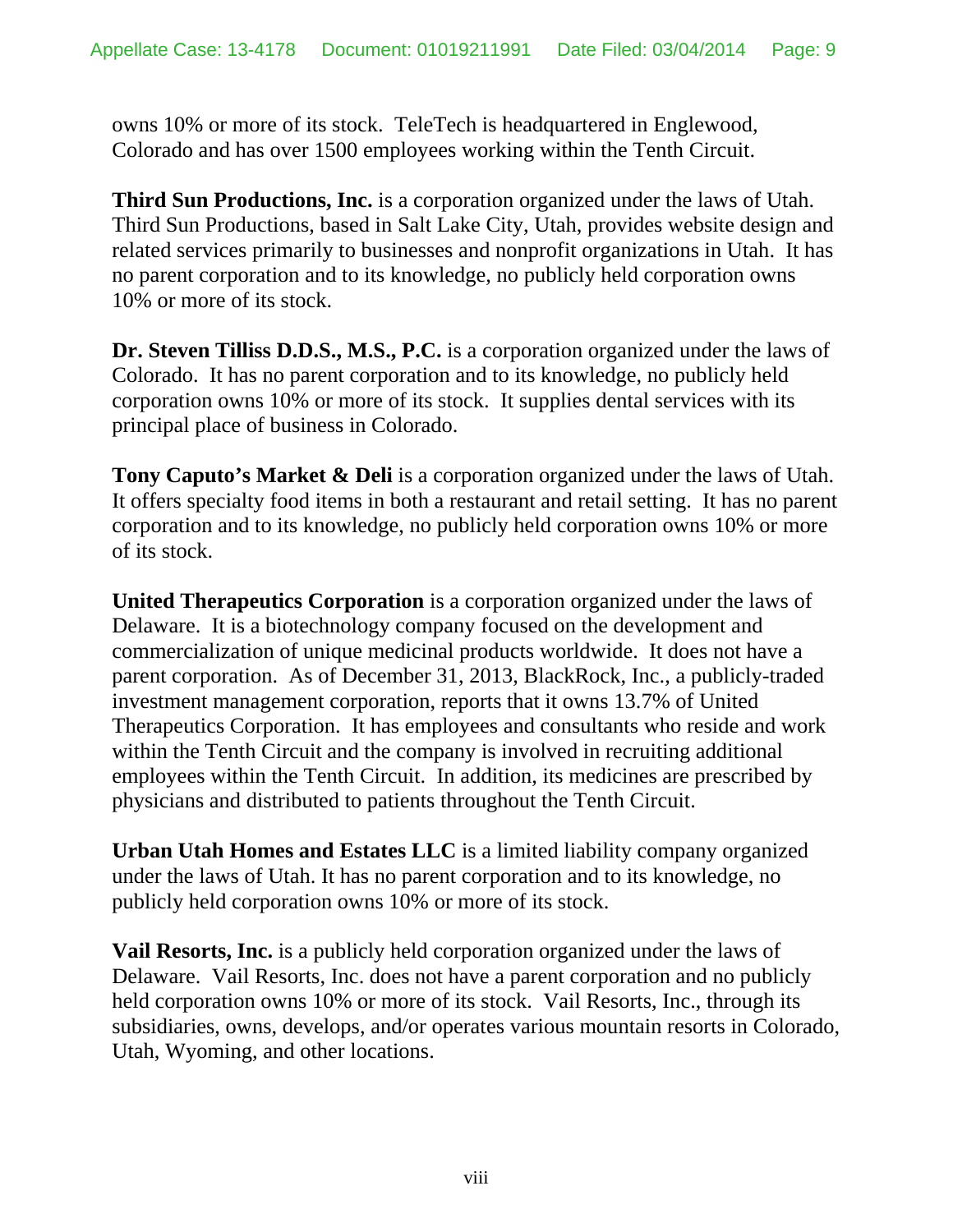**XMission LLC** is a limited liability company organized under the laws of Utah. It provides Internet Services globally. XMission is a privately held company with no parent company.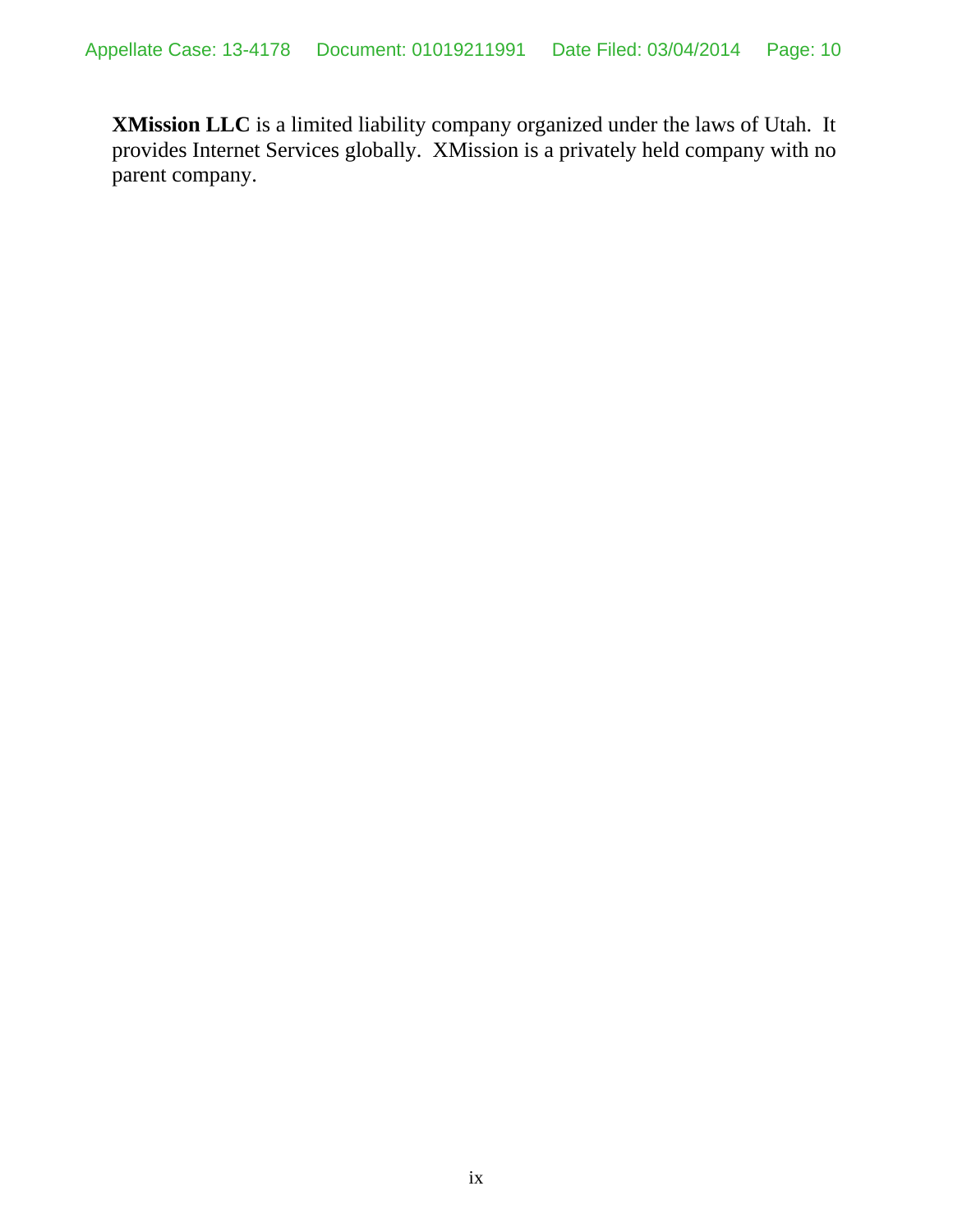### **TABLE OF CONTENTS**

# **Page**

| А.        |    |                                                                                                                                                                                         |    |  |
|-----------|----|-----------------------------------------------------------------------------------------------------------------------------------------------------------------------------------------|----|--|
| <b>B.</b> |    | To Reap the Rewards of Diversity, We Need to Be Able to Recruit and<br>Retain Top Talent, in Part Through Equitable and Competitive Benefits                                            |    |  |
|           | 1. | Today Employees in Same-Sex Relationships Receive Varying<br>Access, If Any, to the Rights, Benefits and Privileges That<br>Different-Sex Couples Enjoy Under State and Federal Law  11 |    |  |
|           | 2. | Marriage Discrimination Drives Talented Individuals Away From                                                                                                                           |    |  |
| C.        |    | We Cannot Mitigate All of the Negative Effects of Marriage                                                                                                                              |    |  |
|           | 1. | The State Bans Impose Significant Burdens on Our Employees and                                                                                                                          | 20 |  |
|           | 2. | The State Bans Require Us to Uphold and Affirm Discrimination                                                                                                                           |    |  |
|           |    |                                                                                                                                                                                         |    |  |
|           |    |                                                                                                                                                                                         |    |  |
|           |    |                                                                                                                                                                                         |    |  |
|           |    |                                                                                                                                                                                         |    |  |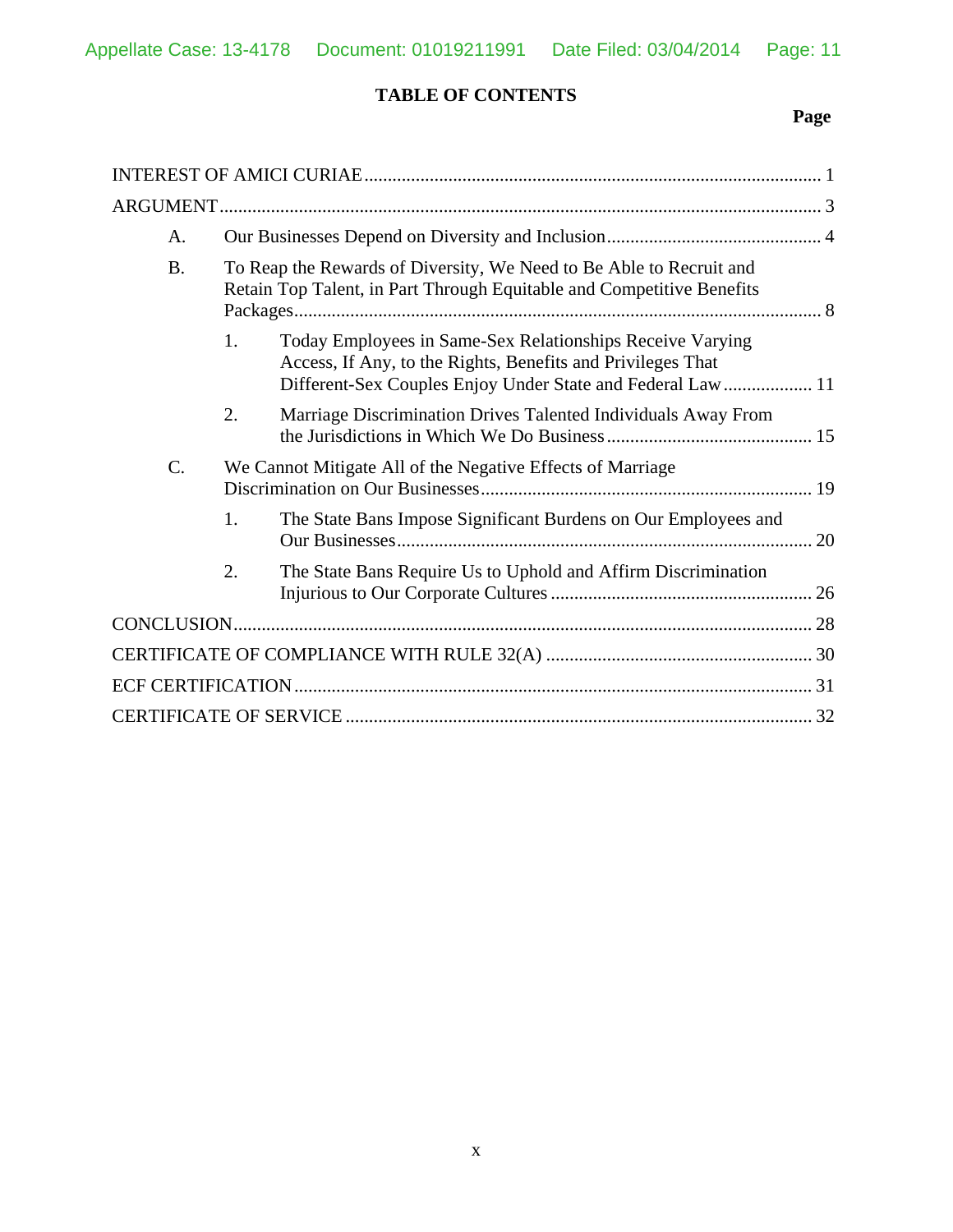# **TABLE OF AUTHORITIES**

## **Page(s)**

#### **Cases**

| Bishop v. U.S. ex rel. Holder,            |  |
|-------------------------------------------|--|
| Garden State Equality v. Dow,             |  |
| Goodridge v. Department of Public Health, |  |
| Griego v. Oliver,                         |  |
| Grutter v. Bollinger,                     |  |
| Kitchen v. Herbert,                       |  |
| Perry v. Brown,                           |  |
| Perry v. Schwarzenegger,                  |  |
| Strauss v. Horton,                        |  |
| Varnum v. Brien,                          |  |
| U.S. v. Windsor,                          |  |
| <b>Statutes</b>                           |  |
|                                           |  |
|                                           |  |
|                                           |  |
|                                           |  |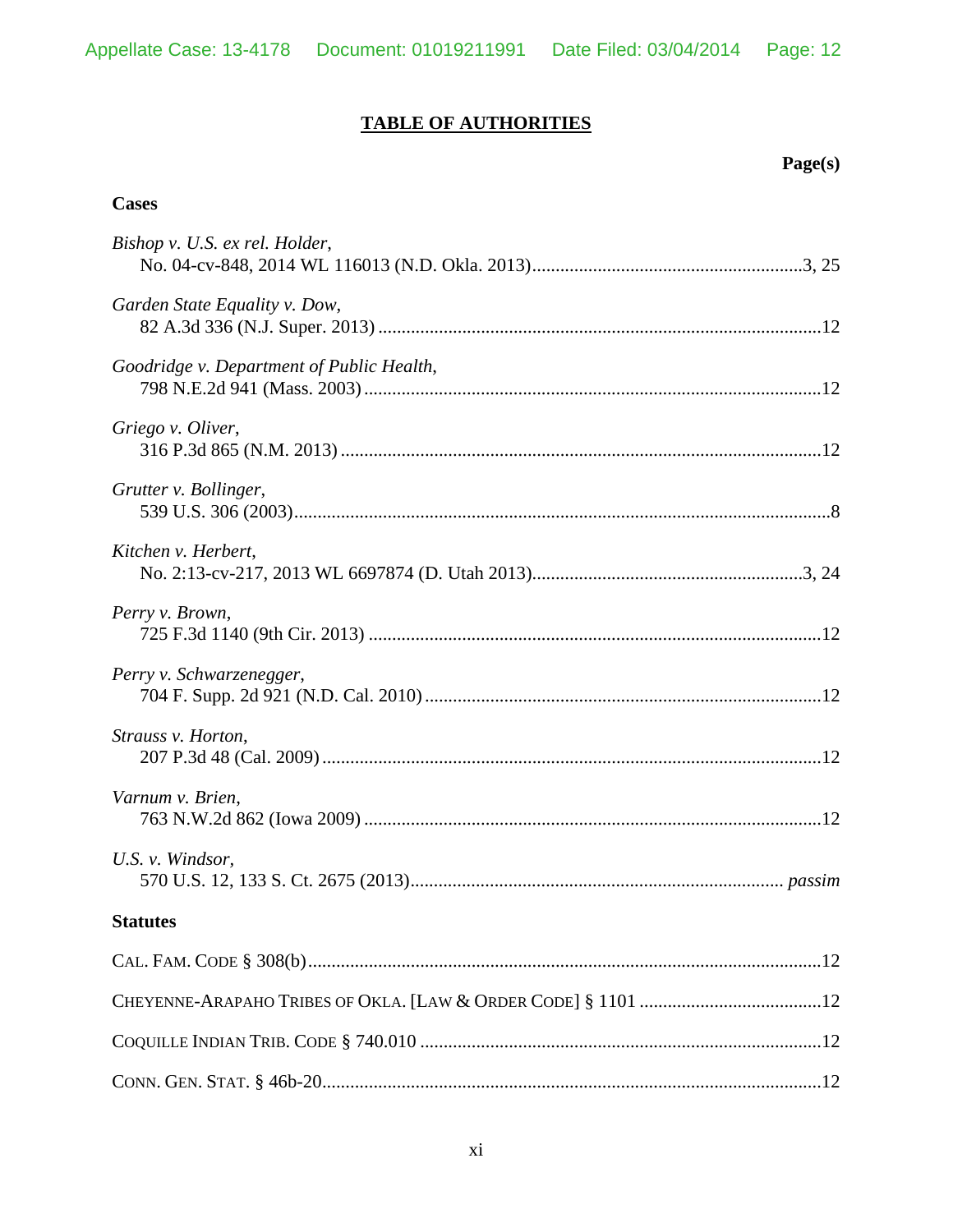| HAW. REV. ST. §§ 572-A through 572-E, 572-1, 572-3, 572-6, 572-13, 572B-4,                                                                                                                                                                                                       |
|----------------------------------------------------------------------------------------------------------------------------------------------------------------------------------------------------------------------------------------------------------------------------------|
|                                                                                                                                                                                                                                                                                  |
|                                                                                                                                                                                                                                                                                  |
| LITTLE TRAVERSE BAY BANDS OF ODAWA INDIANS TRIB. CODE §§ 13.102-13.103                                                                                                                                                                                                           |
|                                                                                                                                                                                                                                                                                  |
|                                                                                                                                                                                                                                                                                  |
|                                                                                                                                                                                                                                                                                  |
|                                                                                                                                                                                                                                                                                  |
|                                                                                                                                                                                                                                                                                  |
|                                                                                                                                                                                                                                                                                  |
|                                                                                                                                                                                                                                                                                  |
|                                                                                                                                                                                                                                                                                  |
|                                                                                                                                                                                                                                                                                  |
|                                                                                                                                                                                                                                                                                  |
| <b>Rules</b>                                                                                                                                                                                                                                                                     |
|                                                                                                                                                                                                                                                                                  |
|                                                                                                                                                                                                                                                                                  |
| <b>Other Authorities</b>                                                                                                                                                                                                                                                         |
| Nick Anderson, Outgoing rector warns Virginia may lose professors because of<br>gay marriage ban, THE WASHINGTON POST, Aug. 12, 2013,<br>http://www.washingtonpost.com/lifestyle/magazine/outgoing-rector-warns-<br>virginia-on-gay-marriage/2013/08/12/d250d466-e956-11e2-a301- |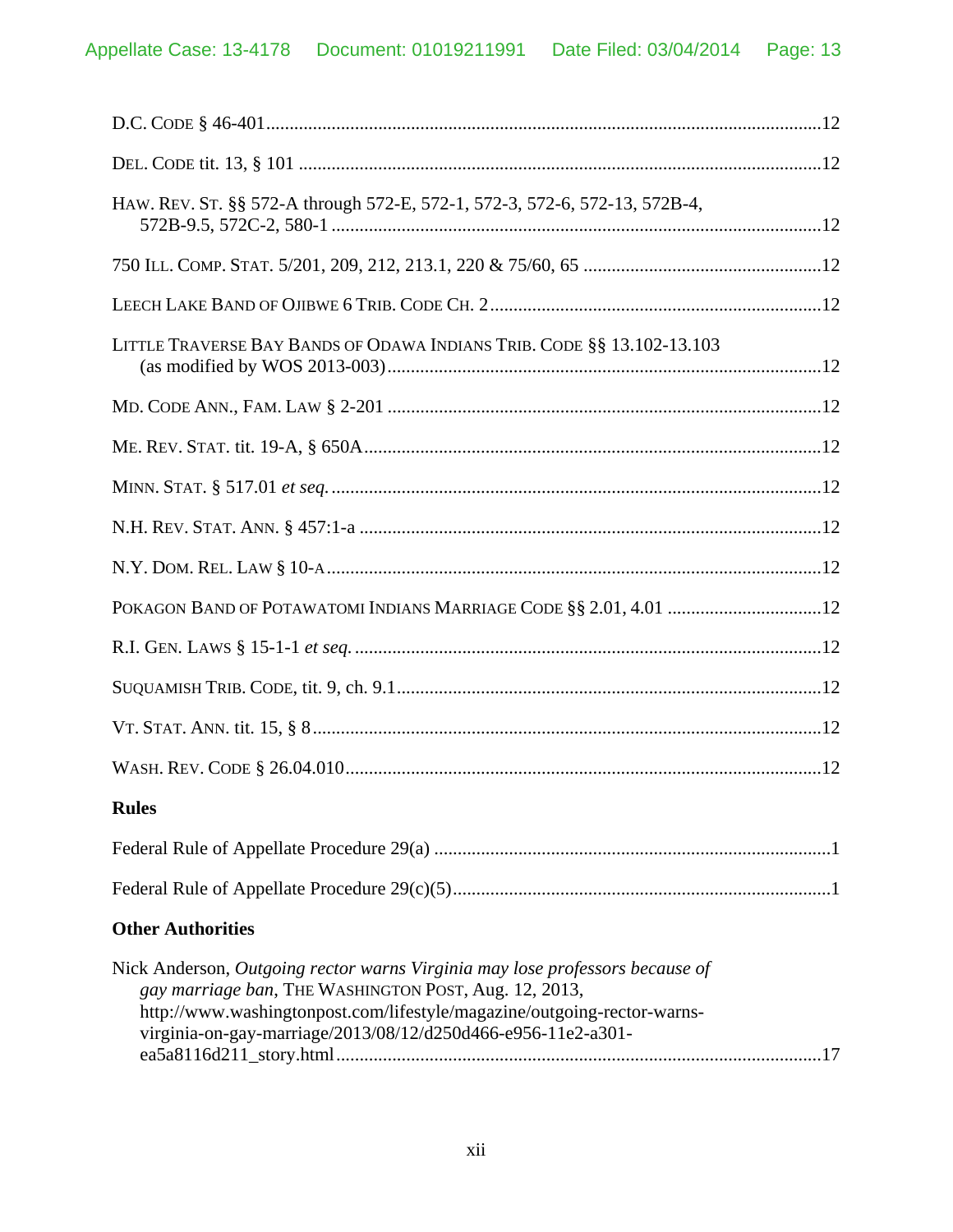| Paula Andruss, How to Attract—And Retain—Staff When You Can't Pay Big<br>Bucks, ENTREPRENEUR MAGAZINE, June 27, 2012,                                                                                                                                                                           |
|-------------------------------------------------------------------------------------------------------------------------------------------------------------------------------------------------------------------------------------------------------------------------------------------------|
| Matt Apuzzo, More Federal Privileges to Extend to Same Sex Couples, N.Y.<br>TIMES, Feb. 9, 2014, http://www.nytimes.com/2014/02/09/us/more-federal-                                                                                                                                             |
| M.V. Lee Badgett, Laura E. Durso, Angeliki Kastanis, & Christy Mallory, The<br>Business Impact of LGBT-Supportive Workplace Policies, 1, Williams<br>Institute, May 2013, http://williamsinstitute.law.ucla.edu/wp-<br>content/uploads/Business-Impact-LGBT-Policies-Full-Report-May-2013.pdf 6 |
| Tara Siegel Bernard, A Progress Report on Gay Employee Health Benefits, N.Y.<br>TIMES, Dec. 5, 2012, http://bucks.blogs.nytimes.com/2010/12/14/a-progress-<br>.20                                                                                                                               |
| Janell Blazovich, Kirsten Cook, Janet Huston, & William Strawser, Do Gay-<br>friendly Corporate Policies Enhance Firm Performance? 35-36 (Apr. 29,                                                                                                                                              |
| Scott B. Button, Organizational efforts to affirm sexual diversity: A cross-level                                                                                                                                                                                                               |
| Corporate Leadership Council, Diversity & Inclusion,<br>http://www.executiveboard.com/exbd/human-resources/corporate-leadership-                                                                                                                                                                |
| Deloitte, Only skin deep? Re-examining the business case for diversity, DELOITTE<br>POINT OF VIEW, 7 (Sept. 2011), http://www.deloitte.com/assets/Dcom-<br>Australia/Local%20Assets/Documents/Services/Consulting/Human%20Capita                                                                |
| Richard Florida, THE RISE OF THE CREATIVE CLASS REVISITED 262 (2012)<br>25                                                                                                                                                                                                                      |
| Forbes, Global Diversity and Inclusion: Fostering Innovation Through a Diverse<br>Workforce, FORBES INSIGHTS, 11 (July 2011),                                                                                                                                                                   |
|                                                                                                                                                                                                                                                                                                 |
| Gary J. Gates, <i>Marriage Equality and the Creative Class</i> 1, Williams Institute,<br>May 2009, http://williamsinstitute.law.ucla.edu/wp-content/uploads/Gates-                                                                                                                              |
| Hon. Eric H. Holder, Jr., Remarks at the Human Rights Campaign Greater New<br>York Gala, Feb. 10, 2014,                                                                                                                                                                                         |
| http://www.justice.gov/iso/opa/ag/speeches/2014/ag-speech-140210.html 14                                                                                                                                                                                                                        |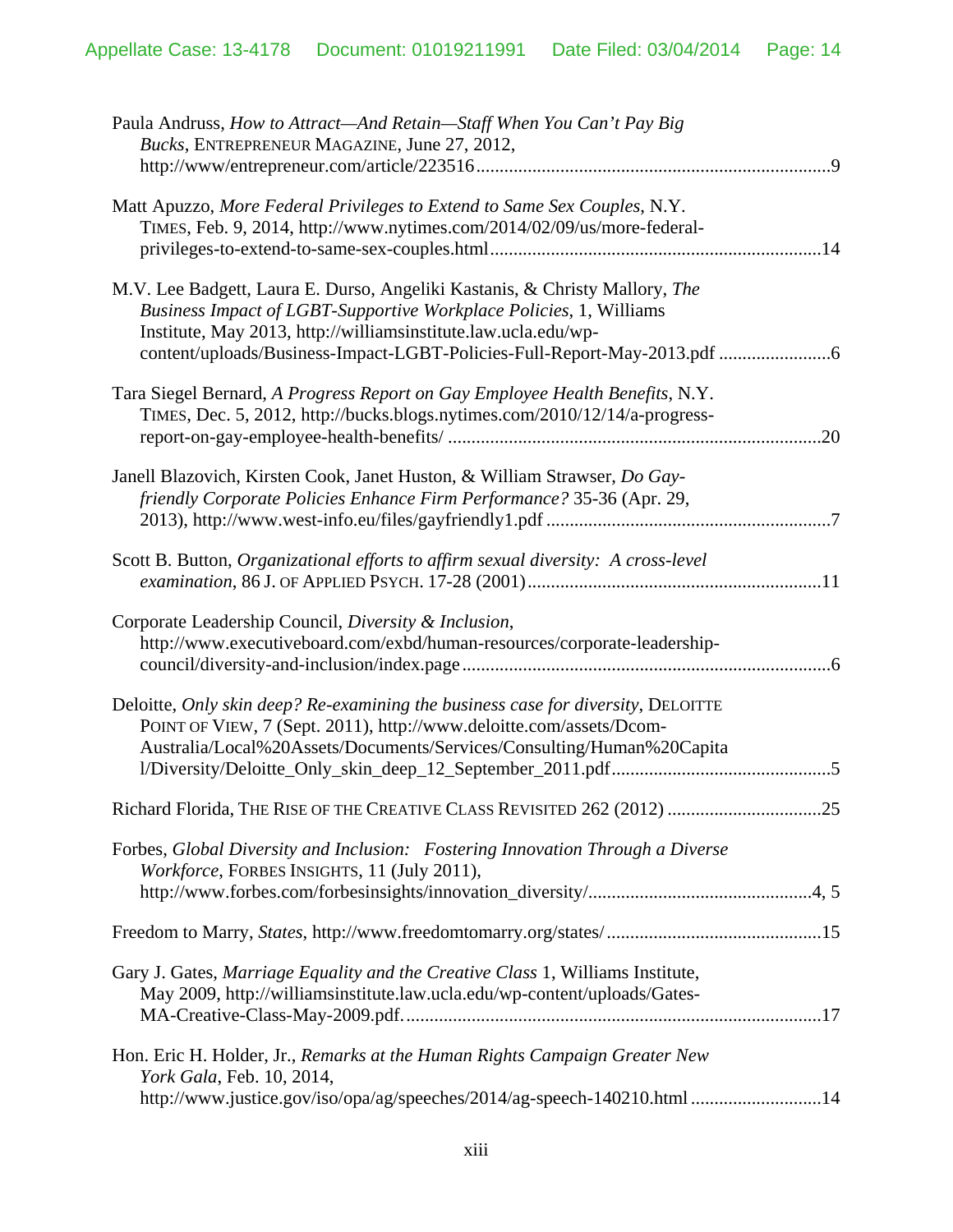| Lu Hong & Scott E. Page, Groups of diverse problem solvers can outperform<br>groups of high-ability problem solvers, 101 PROCEEDINGS OF THE NAT'L<br>ACAD. OF SCIENCES OF THE U.S.A., 16385, Nov. 16, 2004,                                                                              |  |
|------------------------------------------------------------------------------------------------------------------------------------------------------------------------------------------------------------------------------------------------------------------------------------------|--|
| Human Rights Campaign, 2012 Municipal Equality Index: A Nationwide<br>Evaluation of Municipal Law and Policy, 5 (2012),                                                                                                                                                                  |  |
| Human Rights Campaign, 2014 Corporate Equality Index, 9,<br>http://www.hrc.org/files/assets/resources/cei_2014_full_report_rev7.pdf5                                                                                                                                                     |  |
| Human Rights Campaign, Domestic Partner Benefits: Grossing Up to Offset<br>Imputed Income Tax, http://www.hrc.org/resources/entry/domestic-partner-                                                                                                                                      |  |
| Marian Moser Jones, Will Same-Sex-Marriage Rulings Lead to an LGBT Brain<br>Drain in Some States? CHRON. OF HIGHER EDUC., June 27, 2013,<br>http://chronicle.com/blogs/conversation/2013/06/27/will-same-sex-marriage-                                                                   |  |
| Michael Jordan, Chief Operating Officer, Oregon Department of Administrative<br>Services, e-mail to Oregon Agency Directors, re: Recognizing Out-of-State,<br>Same-Sex Marriages, Oct. 16, 2013, available at<br>http://www.doj.state.or.us/releases/pdf/geiger_answer_exhibit_a.pdf. 13 |  |
| Sophia Kerby & Crosby Burns, The Top 10 Economic Facts of Diversity in the<br>Workplace, Center for America Progress, July 12, 2012,<br>http://www.americanprogress.org/issues/labor/news/2012/07/12/11900/the-                                                                          |  |
| Level Playing Field Institute, The Corporate Leavers Survey: The cost of<br>employee turnover due solely to unfairness in the workplace, 4, (2007),                                                                                                                                      |  |
| Feng Li & Venky Nagar, Diversity and Performance, 59 MGMT. SCIENCE 529,                                                                                                                                                                                                                  |  |
| Ulrike Malmendier & Geoffrey Tate, CEO overconfidence and corporate                                                                                                                                                                                                                      |  |
| Governor McAuliffe Statement on Bostic v. Rainey Ruling, Feb. 14, 2014,                                                                                                                                                                                                                  |  |
| Max Messmer, Four Keys to Improved Staff Retention, STRATEGIC FIN., Oct.                                                                                                                                                                                                                 |  |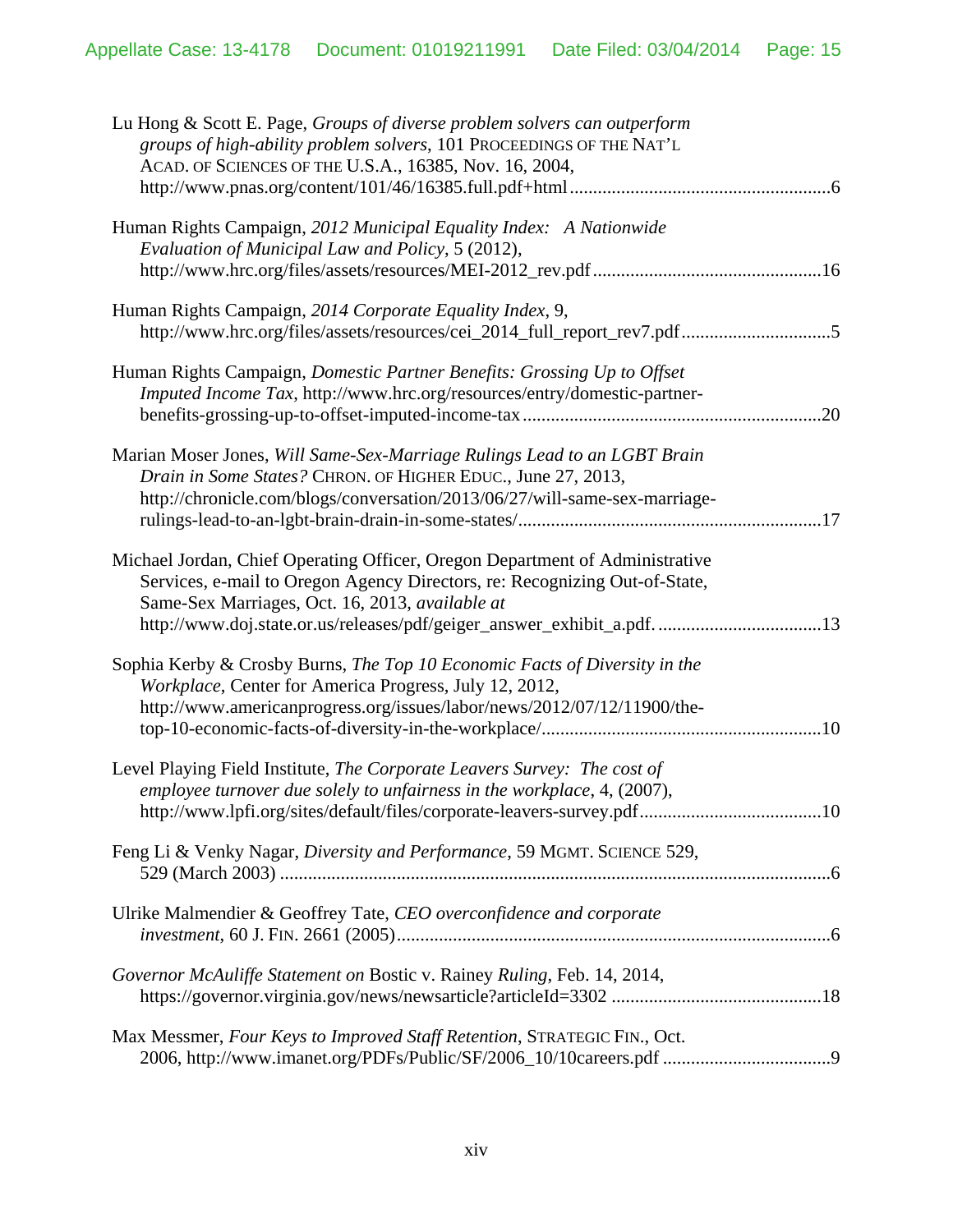| MetLife, 10th Annual Study of Employee Benefit Trends, 20 (2012),<br>http://www.metlife.com/assets/institutional/services/ insights-and-                                                                                                                                                                                |  |
|-------------------------------------------------------------------------------------------------------------------------------------------------------------------------------------------------------------------------------------------------------------------------------------------------------------------------|--|
| Michael J. Moore, Same Sex Marriage Rules Hamper Wall Street's Recruiting,<br>WALL ST. J., Apr. 30, 2013, , http://www.bloomberg.com/news/2013-04-                                                                                                                                                                      |  |
| Movement Advancement Project, Center for American Progress, & Human<br>Rights Campaign, A Broken Bargain: Discrimination, Fewer Benefits and<br>More Taxes for LGHT Workers (Full Report), ii (May 2013),<br>http://outandequal.org/documents/brokenbargain/a-broken-bargain-full-                                      |  |
| Corey S. Muñoz, A multi-level examination of career barriers for sexual<br>minorities [sic] employees, unpublished doctoral dissertation (2005) (cached<br>version<br>http://webcache.googleusercontent.com/search?q=cache:eTzqcE9Iw7UJ:athen<br>aeum.libs.uga.edu/bitstream/handle/10724/8301/munoz_corey_s_200505_phd |  |
| Oklahoma Tax Commission, NOTICE: Oklahoma Income Tax Filing Status For<br>Same Sex Couples, Sept. 27, 2013, http://www.tax.ok.gov/upmin092713.html 25                                                                                                                                                                   |  |
| Out & Equal & Harris Interactive, & Witeck Combs Communications, Majority<br>of Americans: Companies Not Government Should Decide Benefits Offered to<br>Same-Sex Employees, 1, May 22, 2006,                                                                                                                           |  |
| Out on the Street & Immigration Equality, The Cost of LGBT Exclusion: How<br>Discriminatory Immigration Laws Hurt Business, 9-10 (2013),<br>http://www.scribd.com/doc/124021795/Thinking-Outside-the-Closet-The-                                                                                                        |  |
| Ray Parker & Dan Harrie, IRS to treat same-sex marriages equally for tax<br>purposes, SALT LAKE TRIBUNE, Aug. 29, 2013,<br>http://www.sltrib.com/sltrib/world/56799616-68/couples-court-federal-                                                                                                                        |  |
| Press Release, California Native American Tribe Announces Support of Same-Sex<br>Marriage: Santa Ysabel Tribe First in California to Make Proclamation,<br>WALL ST. J. (June 24, 2013), http://online.wsj.com/article/PR-CO-20130624-                                                                                   |  |
| Belle R. Ragins, Romila Singh, & John M. Cornwell, Making the invisible visible:<br>Fear and disclosure of sexual orientation at work, 92 J. OF APPLIED PSYCH.                                                                                                                                                          |  |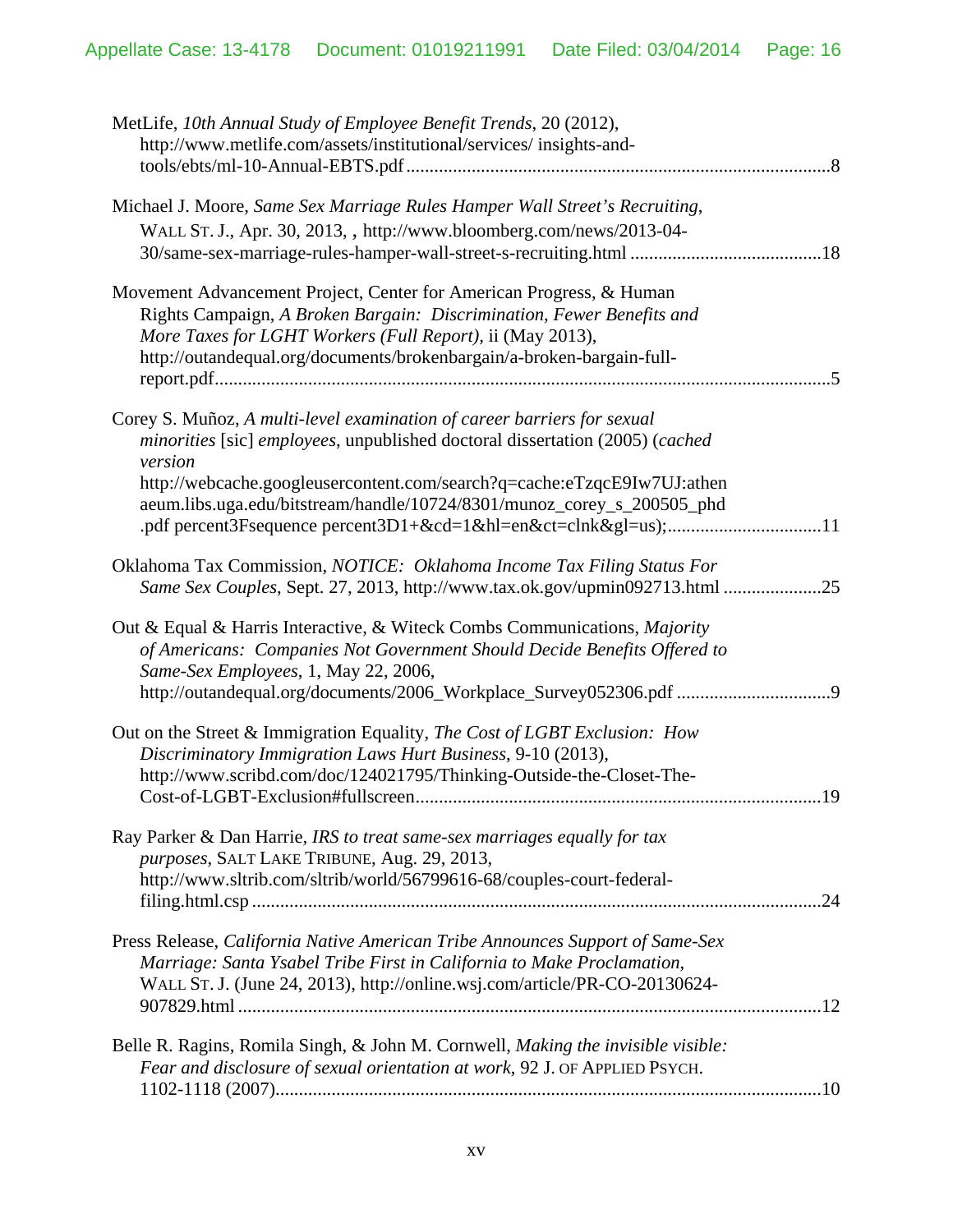| Oscar Raymundo, Some Native American tribes support gay marriage, SAN<br>FRANCISCO EXAMINER, Nov. 25, 2013,<br>http://www.sfexaminer.com/sanfrancisco/some-native-americans-tribes-                                                                                                                                                          |
|----------------------------------------------------------------------------------------------------------------------------------------------------------------------------------------------------------------------------------------------------------------------------------------------------------------------------------------------|
| SALT LAKE CITY ADMIN. R., PROCUREMENT, §§ 19.3, 19.4,<br>http://www.slcinfobase.com/PPAREO/default.htm#!WordDocuments/procure                                                                                                                                                                                                                |
| Joanne Sammer & Stephen Miller, The Future of Domestic Partner Benefits,<br>Society for Human Resource Management, Oct. 8, 2013,<br>https://www.shrm.org/hrdisciplines/benefits/Articles/Pages/Domestic-Partner-                                                                                                                             |
| Peter K. Scott, State Positions on Same-Sex Married Couple Filing Status Will<br>Affect Employers, Worldwide ERC, Feb. 3, 2014,<br>http://www.worldwideerc.org/Blogs/MobilityLawBlog/Lists/Posts/Post.aspx?<br>List=c020aee5%2D48ad%2D47b2%2D8295%2Da4cf71ba9e34&ID=19221                                                                    |
| C. Matthew Schulz, Recruiting and retaining the best and brightest talent, LOS                                                                                                                                                                                                                                                               |
| Todd A. Solomon & Brett R. Johnson, Walking Employees Through the<br>Regulatory Maze Surrounding Same-Sex Domestic Partner Benefits, PROBATE<br>& PROPERTY 14 (March/April 2012),<br>http://www.americanbar.org/content/dam/aba/publications/probate_property_<br>magazine/v26/02/2012_aba_rpte_pp_v26_2_mar_apr_solomon_johnson.authc<br>22 |
| Todd A. Solomon & Brian J. Tiemann, Issues to Consider in Providing a Tax<br>Gross-Up for Employees Covering Same-Sex Spouses and Partners under the<br>Employer's Medical, Dental, and Vision Plans, 4 BLOOMBERG LAW<br>REPORTS-EMPLOYEE BENEFITS (2011),<br>http://www.mwe.com/info/pubs/solomon_tiemann_tax_gross-                        |
| U.K. Gov't Equalities Office, Dep't for Bus. Innovation & Skills, The Business<br>Case for Equality & Diversity: A survey of the academic literature, BIS<br>OCCASIONAL PAPER, No. 4, 27 (Jan. 2013),<br>https://www.gov.uk/government/uploads/system/uploads/attachment_data/file                                                           |
| U.S. Bureau of Labor Statistics, <i>Employee Benefits in the United States—March</i>                                                                                                                                                                                                                                                         |
| U.S. General Accounting Office, Defense of Marriage Act: Update to Prior<br>Report, GAO-04-353R, Jan. 23, 2004,                                                                                                                                                                                                                              |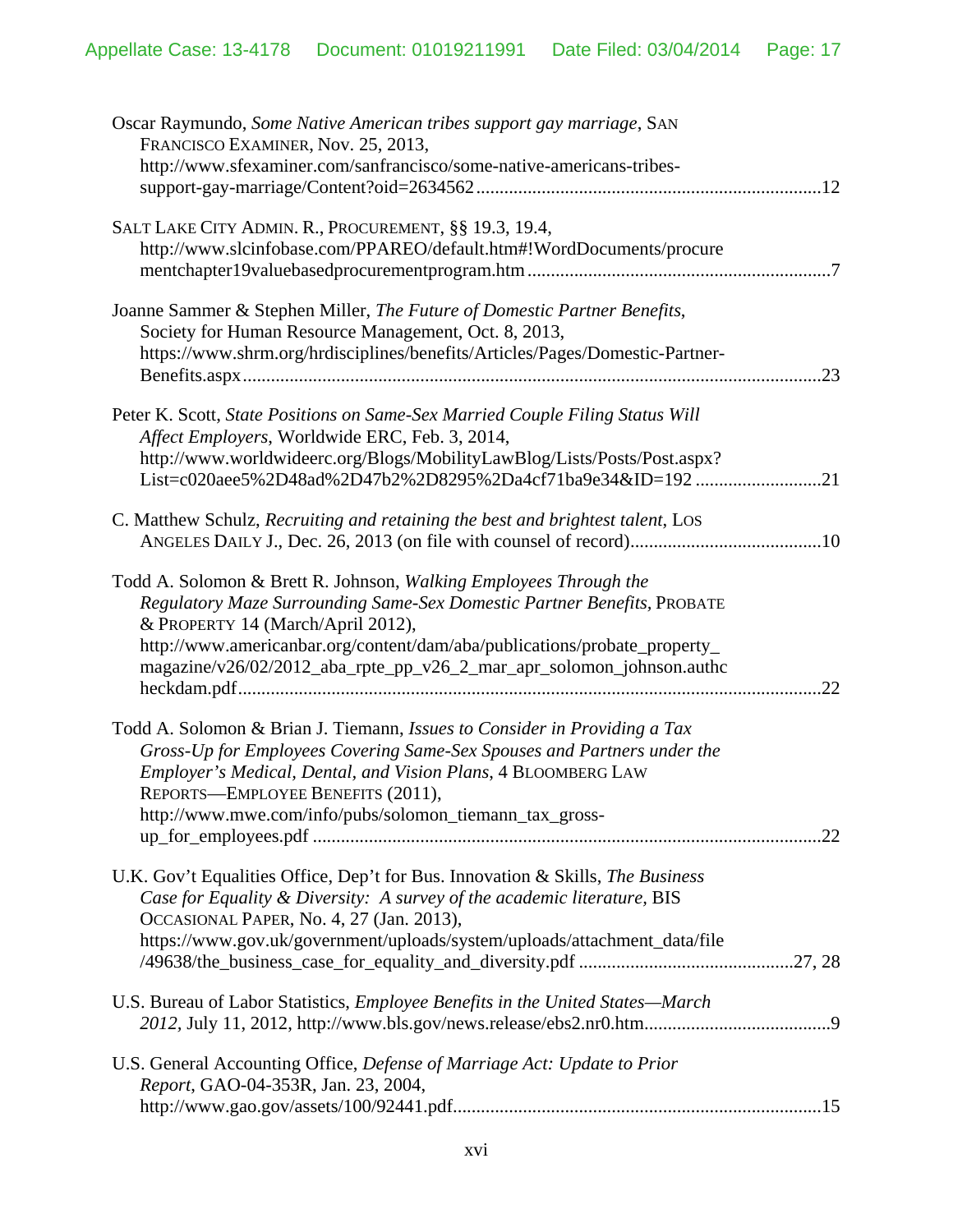| U.S. Office of Personnel Management, <i>Grossing Up Awards</i> , <i>Why and Why Not</i> ,<br>http://www.opm.gov/policy-data-oversight/performance- |         |
|----------------------------------------------------------------------------------------------------------------------------------------------------|---------|
| management/performance-management-cycle/rewarding/grossing-up-awards/21                                                                            |         |
| Utah State Tax Commission, <i>Individual Income Tax Returns for Same-Sex</i>                                                                       |         |
| Couples for Tax Year 2013, Jan. 15, 2014, http://tax.utah.gov/notice/2014-01-                                                                      |         |
|                                                                                                                                                    | .24, 25 |
| Utah State Tax Commission, Same-sex couples may not file joint state income tax                                                                    |         |
| returns, Oct. 9, 2013, http://tax.utah.gov/commission/releases/2013-10-09.pdf24                                                                    |         |
| Mary H. Williams, Deputy Attorney General, Oregon Department of Justice,                                                                           |         |
| letter to Michael Jordan, Chief Operating Officer, Oregon Department of                                                                            |         |
| Administrative Services, Oct. 16, 2013, available at                                                                                               |         |
| http://www.doj.state.or.us/releases/pdf/geiger_answer_exhibit_a.pdf                                                                                | .13     |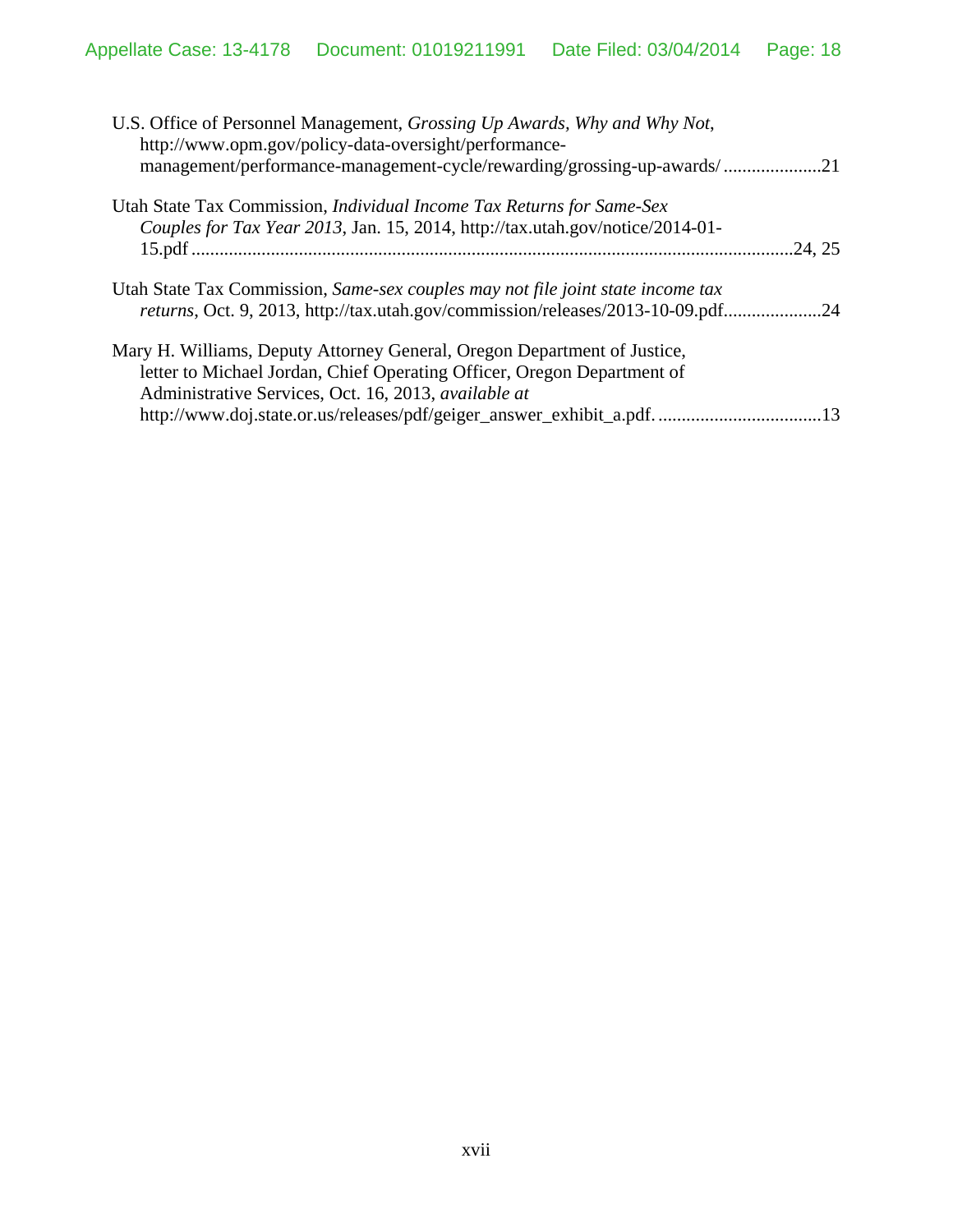### **INTEREST OF** *AMICI CURIAE*<sup>1</sup>

This brief is submitted with the consent of all parties pursuant to Federal Rule of Appellate Procedure 29(a) and the Joint Notices of Consent to File Brief of *Amicus Curiae*, filed in both cases.

*Amici* are financial institutions, medical centers, providers of health care and of health care coverage, high technology businesses, manufacturers, insurers, pharmaceutical companies, media companies, professional firms, management and communications consultants, retailers and service providers, marketers, travel and hospitality providers, restaurants, and trade and professional associations. We are employers or associations of employers who share a desire to attract and retain a talented workforce. We are located in, do business in, or are actively preparing to begin operations in Utah, Oklahoma, and/or other states in the Tenth Circuit. All are states with laws or constitutions that prohibit marriages between couples of the same sex and refuse to recognize existing same-sex marriages.

State laws and constitutions that deny marriage to gay and lesbian citizens are bad for our businesses. *Amici* are forced to bear unnecessary costs, complexity, and risk in managing our companies, and we are hampered in our efforts to recruit

 <sup>1</sup> Pursuant to Federal Rule of Appellate Procedure 29(c)(5), *amici* certify that no party's counsel authored this brief in whole or in part, no party or party's counsel contributed money that was intended to fund preparing or submitting this brief, and no person contributed money that was intended to fund, prepare, or submit this brief.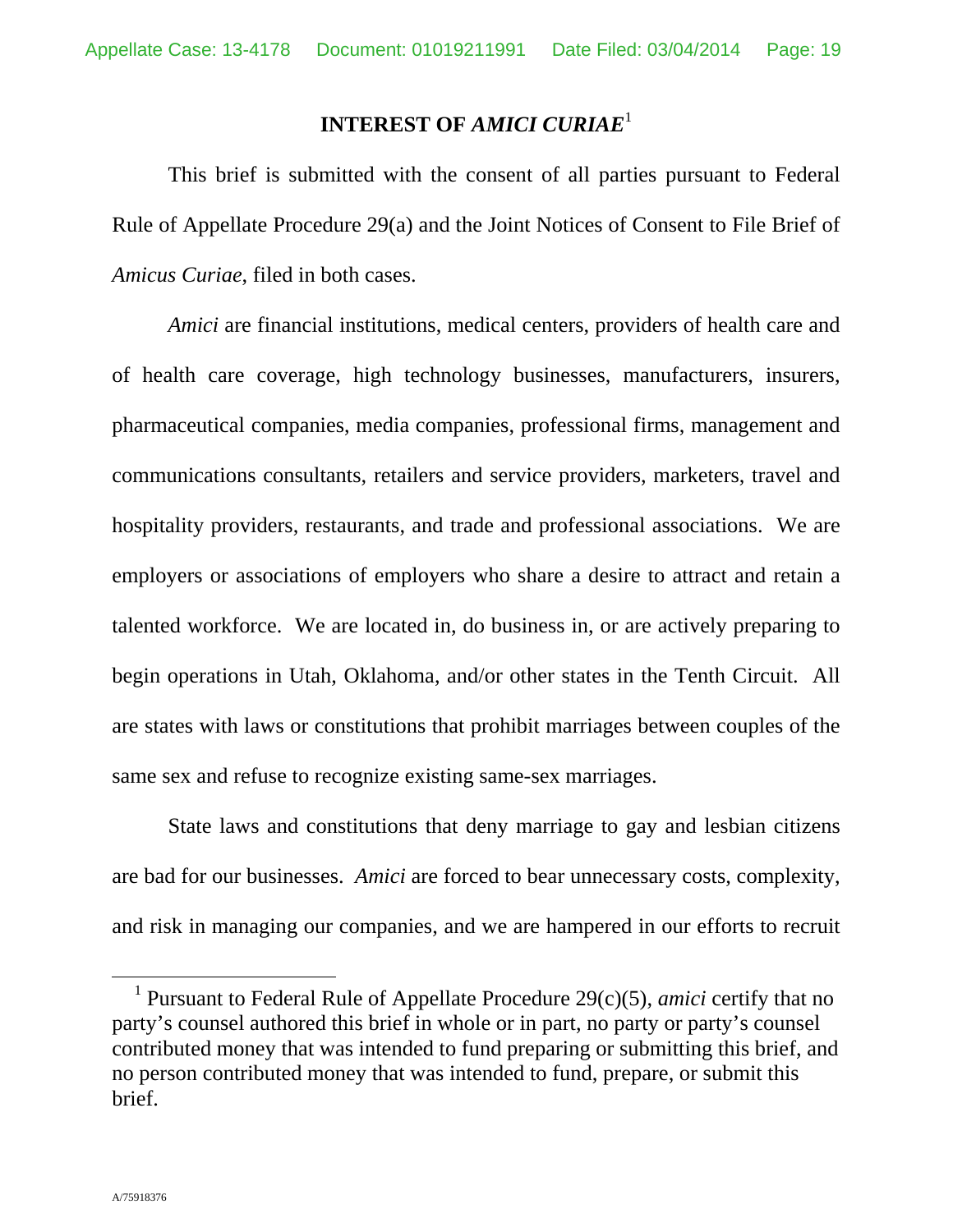and retain the most talented workforce possible. This places us at a competitive disadvantage. Our success is dependent upon the welfare and morale of all employees, without distinction. This forced differential treatment—imposed by state law—of similarly situated employees interferes with our business and professional judgment and creates unnecessary confusion, tension, and ultimately, diminished employee morale. We write to advise the Court of the impact on employers of the disparate treatment mandated by states that refuse to permit or recognize marriages between same-sex couples.

#### **SUMMARY OF THE ARGUMENT**

As employers in a national and global economy, it is critical that we attract and retain the best employee talent. States like Utah, Oklahoma, and others whose laws or constitutions prohibit same-sex couples from marrying require us to differentiate among similarly situated employees, to our detriment. As a result, our ability to grow and maintain a diverse workplace is hampered, as is, in turn, our ability to grow and maintain our business. In addition, we find ourselves forced to take actions and implement policies inconsistent with our stated corporate principles. We must operate in a complicated landscape of laws and human resources regulations. These laws and constitutions prohibiting same-sex marriage increase our administrative costs and, in the end, do harm to our business.

Same-sex couples should have the same right to marry as opposite-sex

-2-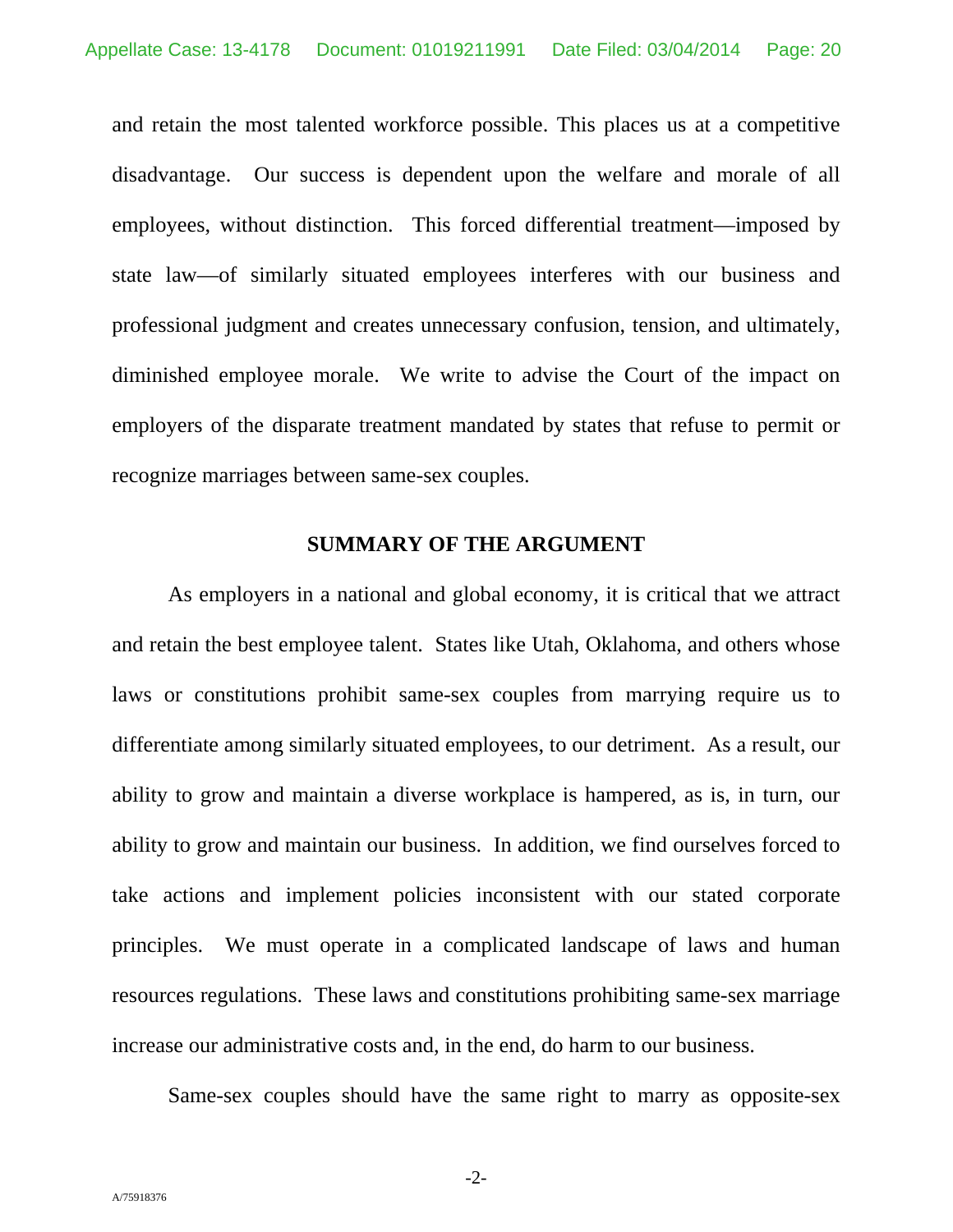couples. Married same-sex couples should receive the same benefits and responsibilities appurtenant to marriage as any other couple. We recognize the importance of that equality to our employees, and we have seen the real world, positive impact that fostering diversity and inclusion has on our productivity and performance. The district court opinions in *Kitchen v. Herbert,* No. 13-4178, and the *Bishop* cases, Nos. 14-5003 & 14-5006, help establish a uniform principle that all couples share in the right to marry. Reversal of the district courts' opinions, by contrast, would serve only to prolong an unproductive, inequitable, and unjust *status quo*. We respectfully and strongly urge the Court to affirm the district court opinions.

#### **ARGUMENT**

On June 26, 2013, the United States Supreme Court held that Section 3 of the Defense of Marriage Act of 1996 ("DOMA") was unconstitutional, in that it defined the word "marriage" to mean "only a legal union between one man and one woman," and restricted the word "spouse" to mean "only a person of the opposite sex who is a husband or a wife."<sup>2</sup> In so doing, the Court noted that some jurisdictions had determined that same-sex couples should have "the right to marry and so live with pride in themselves and their union and in a status of equality with

 <sup>2</sup> *United States v. Windsor*, 133 S. Ct. 2675, 2683 (2013) (citing 1 U.S.C. § 7).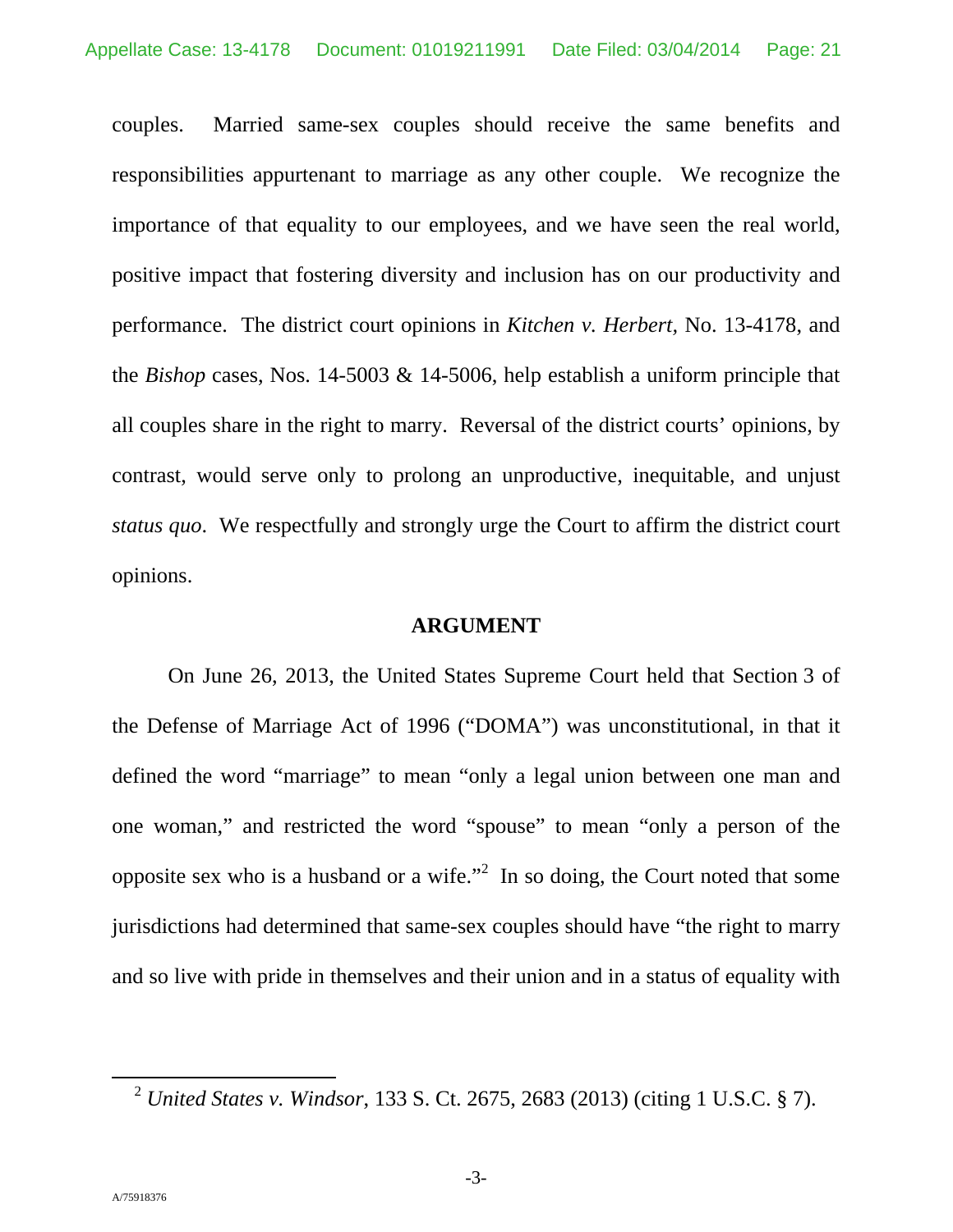all other married persons."<sup>3</sup>

As employers, we know that operating in the current fractured landscape of conflicting state laws stunts our economic growth and innovation. These inconsistent laws defining marriage force us to divert significant time and cost to complex administrative systems. This legal uncertainty also creates a rift in the employer-employee relationship. Allowing same-sex couples to marry is better for our employees because it provides them with unambiguous, clear status under the law. Ultimately, that recognition is better for our own business operations as well, because it improves employee morale and productivity, reduces uncertainty and risk, and removes significant administrative burdens.

## **A. Our Businesses Depend on Diversity and Inclusion.**

"Today, diversity and inclusion  $\dots$  are a given."<sup>4</sup> They are among our core principles—and we have confirmed their value through observation and rigorous analysis. We, and many of our peers, recognize that diversity is crucial to innovation and marketplace success. Members of the lesbian, gay, bisexual, and

 <sup>3</sup> *Id.* at 2689.

<sup>4</sup> *See, e.g.*, Forbes, *Global Diversity and Inclusion: Fostering Innovation Through a Diverse Workforce*, FORBES INSIGHTS, 11 (July 2011) (hereinafter "Forbes Insights"), http://www.forbes.com/forbesinsights/innovation\_diversity/ (citing comments from Intel, AT&T, Mattel, Credit Suisse, & L'Oreal USA). Forbes Insights was a comprehensive study of 300 senior executives responsible for diversity at companies around the world; all of which had revenues of at least \$500 million.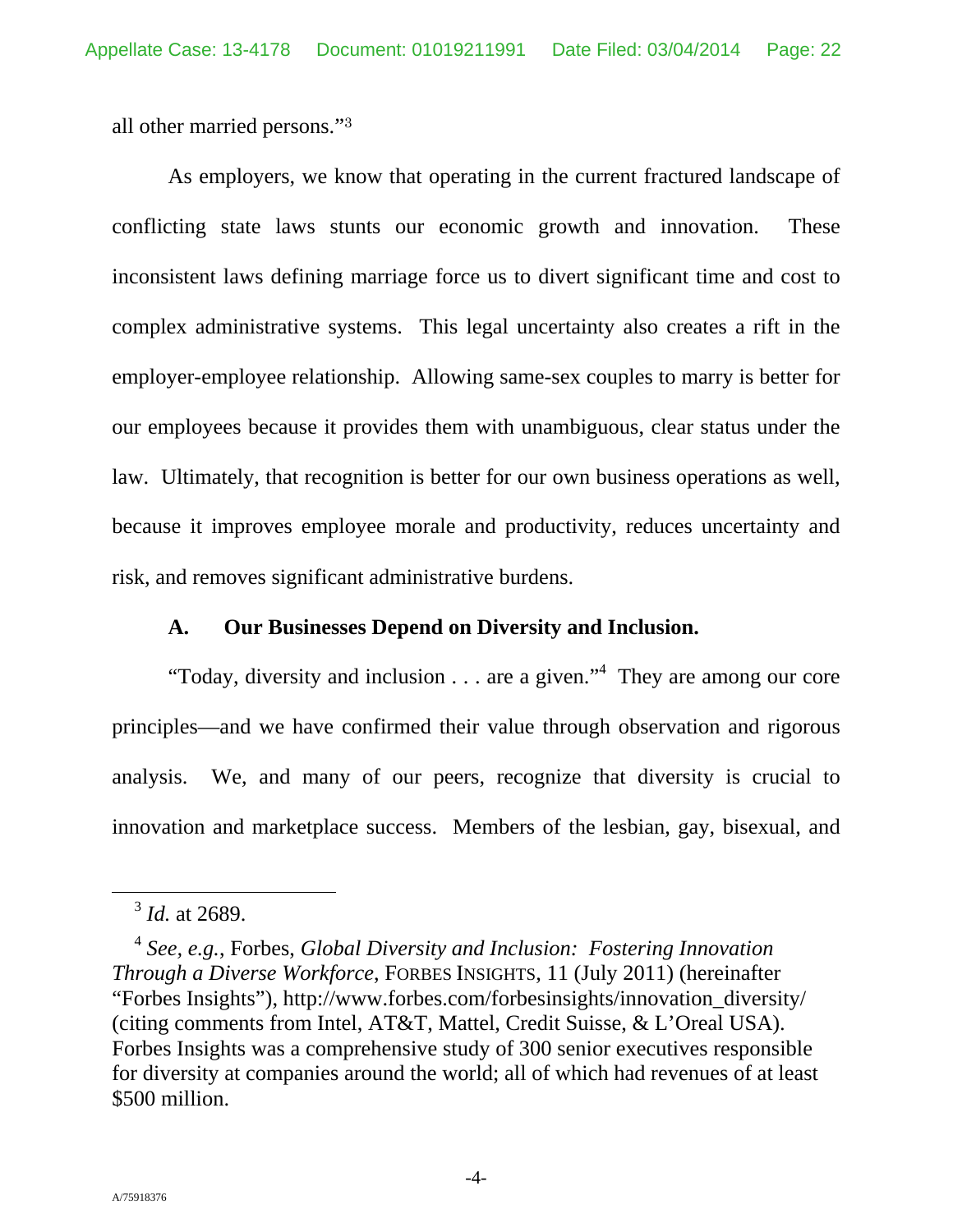transgender ("LGBT") community are one source of that diversity.<sup>5</sup> An April 2013 Small Business Majority survey reported that sixty-nine percent of small business owners support non-discrimination laws protecting LGBT workers.<sup>6</sup> As of 2014, ninety-one percent of Fortune 500 companies provide nondiscrimination protection for their LGBT employees, and sixty-seven percent offer benefits to same-sex partners.<sup>7</sup>

We invest time and resources to implementing these principles because they yield tangible results. A diverse, inclusive workplace environment "increases the total human energy available to the organization. People can bring far more of themselves to their jobs because they are required to suppress far less."<sup>8</sup> Such companies are more open to new ideas and opportunities, while reducing

7 Human Rights Campaign, *2014 Corporate Equality Index*, 9, http://www.hrc.org/files/assets/resources/cei\_2014\_full\_report\_rev7.pdf

8 Deloitte, *Only skin deep? Re-examining the business case for diversity*, DELOITTE POINT OF VIEW, 7 (Sept. 2011), http://www.deloitte.com/assets/Dcom-Australia/Local%20Assets/Documents/Services/Consulting/Human%20Capital/Di versity/Deloitte\_Only\_skin\_deep\_12\_September\_2011.pdf (quoting FREDERICK A. MILLER & JUDITH H. KATZ, THE INCLUSION BREAKTHROUGH (2002)).

 <sup>5</sup> *Id.* at 5.

<sup>&</sup>lt;sup>6</sup> Movement Advancement Project, Center for American Progress, & Human Rights Campaign, *A Broken Bargain: Discrimination, Fewer Benefits and More Taxes for LGBT Workers (Full Report),* ii (May 2013) (hereinafter "*Broken Bargain*"), http://outandequal.org/documents/brokenbargain/a-broken-bargain-fullreport.pdf.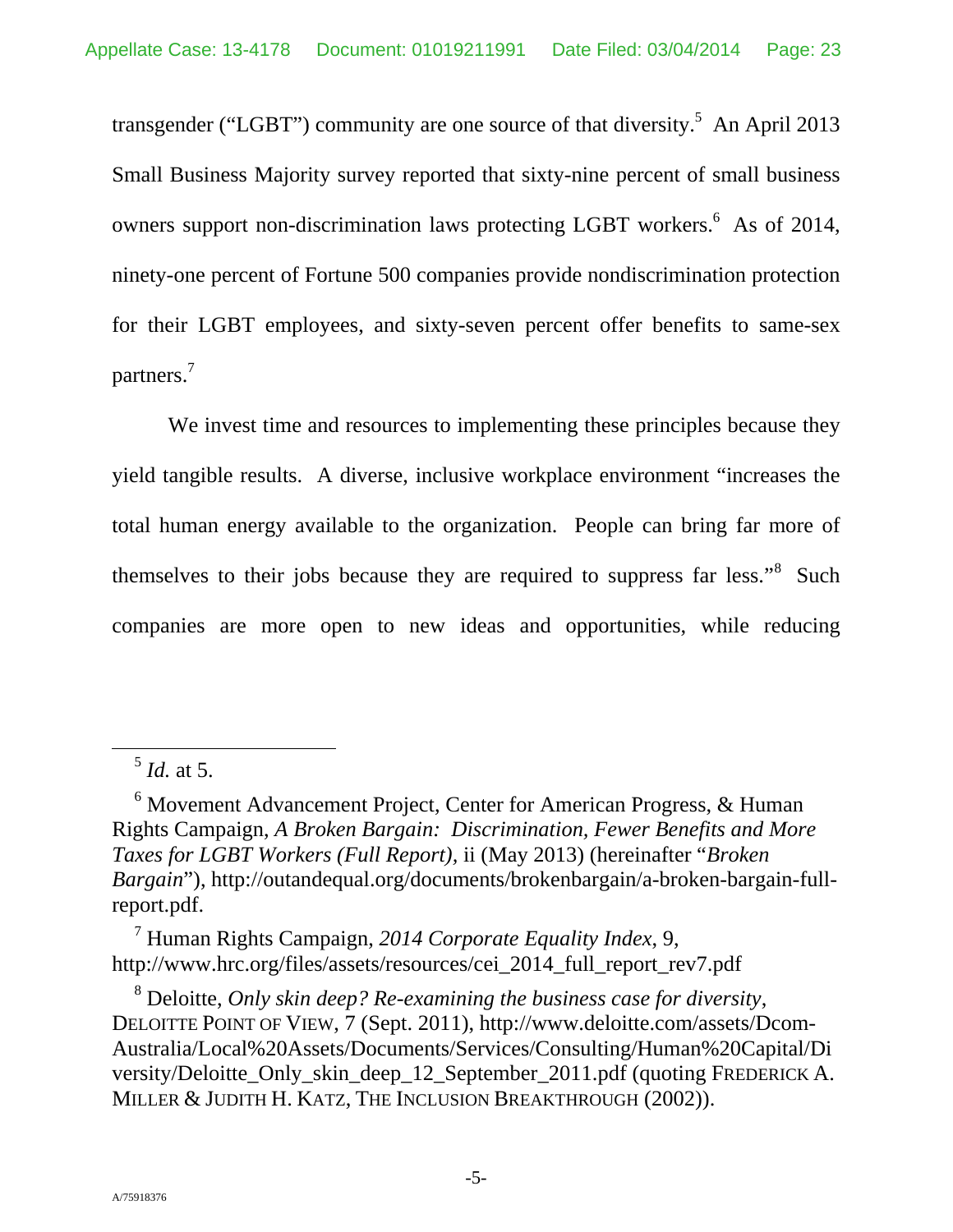overconfidence.<sup>9</sup> And companies that are diverse and inclusive obtain better profits and other outputs, thanks to improved team collaboration and commitment. 10 The Williams Institute at the University of California at Los Angeles School of Law recently reviewed thirty-six research studies and found that working in an LGBT-supportive workplace climate resulted in "greater job commitment, improved workplace relationships, increased job satisfaction, improved health outcomes, and increased productivity" among LGBT employees.<sup>11</sup> A 2013 study of 300 firms that adopted same-sex domestic partnership benefits between 1995 and 2008 saw a ten percent stock price increase over the sample period, a performance better than ninety-five percent of all professional mutual

 <sup>9</sup> Feng Li & Venky Nagar, *Diversity and Performance*, 59 MGMT. SCIENCE 529, 529 (March 2003); Ulrike Malmendier & Geoffrey Tate, *CEO overconfidence and corporate* investment, 60 J. FIN. 2661 (2005); Lu Hong & Scott E. Page, *Groups of diverse problem solvers can outperform groups of high-ability problem solvers*, 101 PROCEEDINGS OF THE NAT'L ACAD. OF SCIENCES OF THE U.S.A., 16385, Nov. 16, 2004, http://www.pnas.org/content/101/46/16385.full.pdf+html.

<sup>10</sup> *See* Corporate Leadership Council, *Diversity & Inclusion*, http://www.executiveboard.com/exbd/human-resources/corporate-leadershipcouncil/diversity-and-inclusion/index.page, showing that a workforce with high levels of diversity and inclusion show marked improvement in team collaboration and team commitment (1.57 times and 1.42 times as much, respectively, as workforces low in diversity and inclusion). For representative examples, see Forbes Insights, *supra* n.4, at 5, which reflects similar results from a number of participating companies.

<sup>&</sup>lt;sup>11</sup> M.V. Lee Badgett, Laura E. Durso, Angeliki Kastanis, & Christy Mallory, *The Business Impact of LGBT-Supportive Workplace Policies*, 1, Williams Institute, May 2013 (hereinafter "Williams Institute"),

http://williamsinstitute.law.ucla.edu/wp-content/uploads/Business-Impact-LGBT-Policies-Full-Report-May-2013.pdf.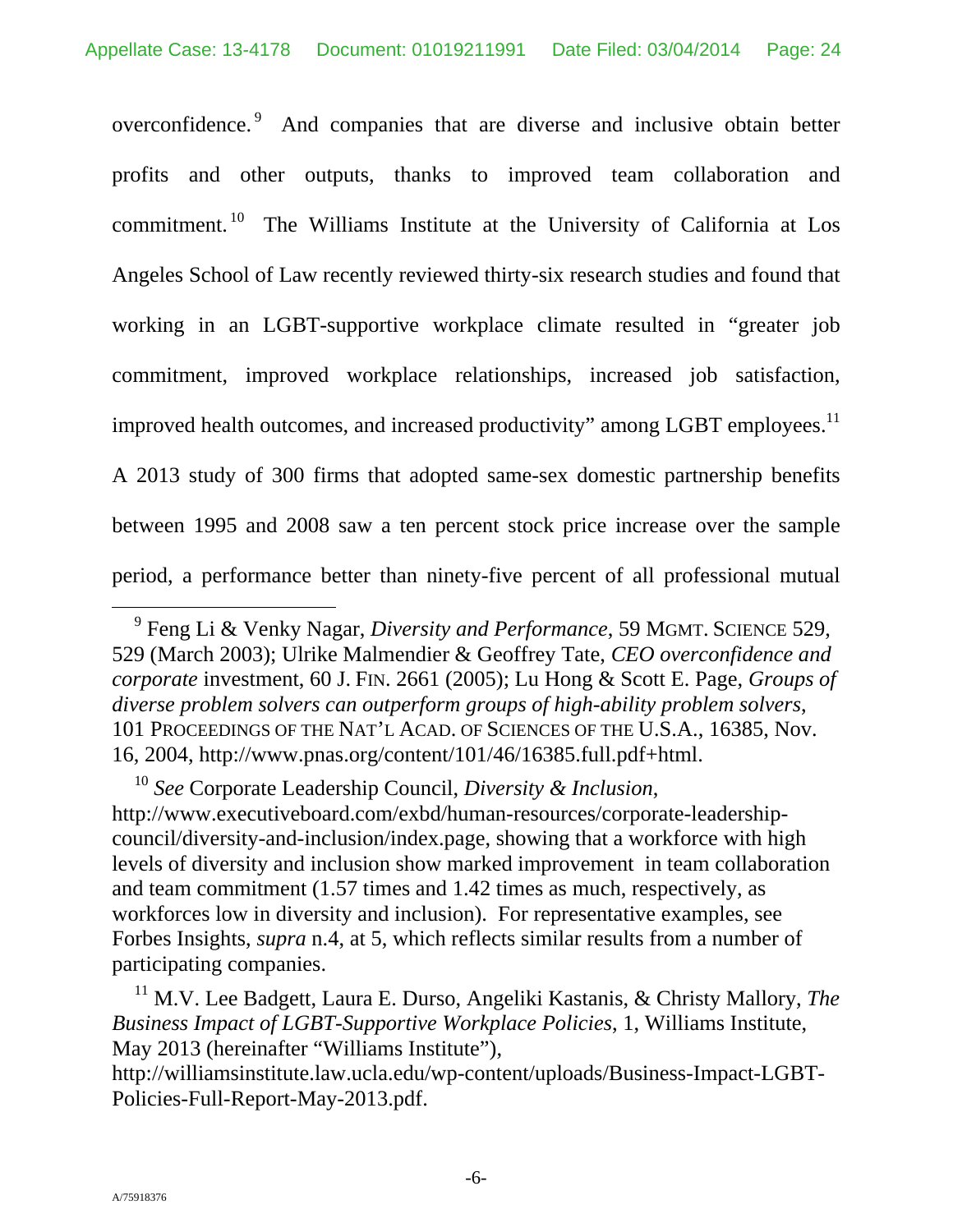funds in the United States, as well as "significant improvement in operating performance" relative to companies that did not adopt such policies.<sup>12</sup>

Diverse workforces also help companies capture new clients.<sup>13</sup> A 2011 study found that sixty-eight local governments require that their contractors have LGBT-supportive affirmative action policies, or policies granting same-sex domestic partners equal benefits.<sup>14</sup> To take just one example from the Tenth Circuit, Salt Lake City's procurement rules grant a preference to companies whose non-discrimination policies include LGBT employees.<sup>15</sup>

Our corporate principles are more than platitudes; they are our agenda for

13 Forbes Insights, *supra* n.4, at 11.

14 Williams Institute, *supra* n.11, at 21. California has similar state-wide requirements. *Id.* (citing CAL. PUB. CONT. CODE  $\S$ § 10295.3(a)(1), (e)(1)) (West 2014).

<sup>15</sup> SALT LAKE CITY ADMIN. R., PROCUREMENT, §§ 19.3, 19.4, http://www.slcinfobase.com/PPAREO/default.htm#!WordDocuments/procurement chapter19valuebasedprocurementprogram.htm.

 <sup>12</sup> Li & Nagar, *supra* n.9, at 529, 538-541; *see also* Williams Institute, *supra*  n.11, at 23 ("A . . . study found that the more robust a company's LGBT-friendly policies, the better its stock performed over the course of four years (2002-2006), compared to other companies in the same industry over the same period of time.") (citing Peng Wang & Joshua L. Schwartz, *Stock price reactions to GLBT nondiscrimination policies*, 49 HUM. RES. MGMT. 195 (2010), http://onlinelibrary.wiley.com/doi/10.1002/hrm.20341/abstract); Janell Blazovich, Kirsten Cook, Janet Huston, & William Strawser, *Do Gay-friendly Corporate Policies Enhance Firm Performance?* 35-36 (Apr. 29, 2013), http://www.westinfo.eu/files/gayfriendly1.pdf ("[F]irms with gay-friendly policies benefit on key factors of financial performance, which, in turn, increase the investor perception of the firm as proxied by stock-price movements.").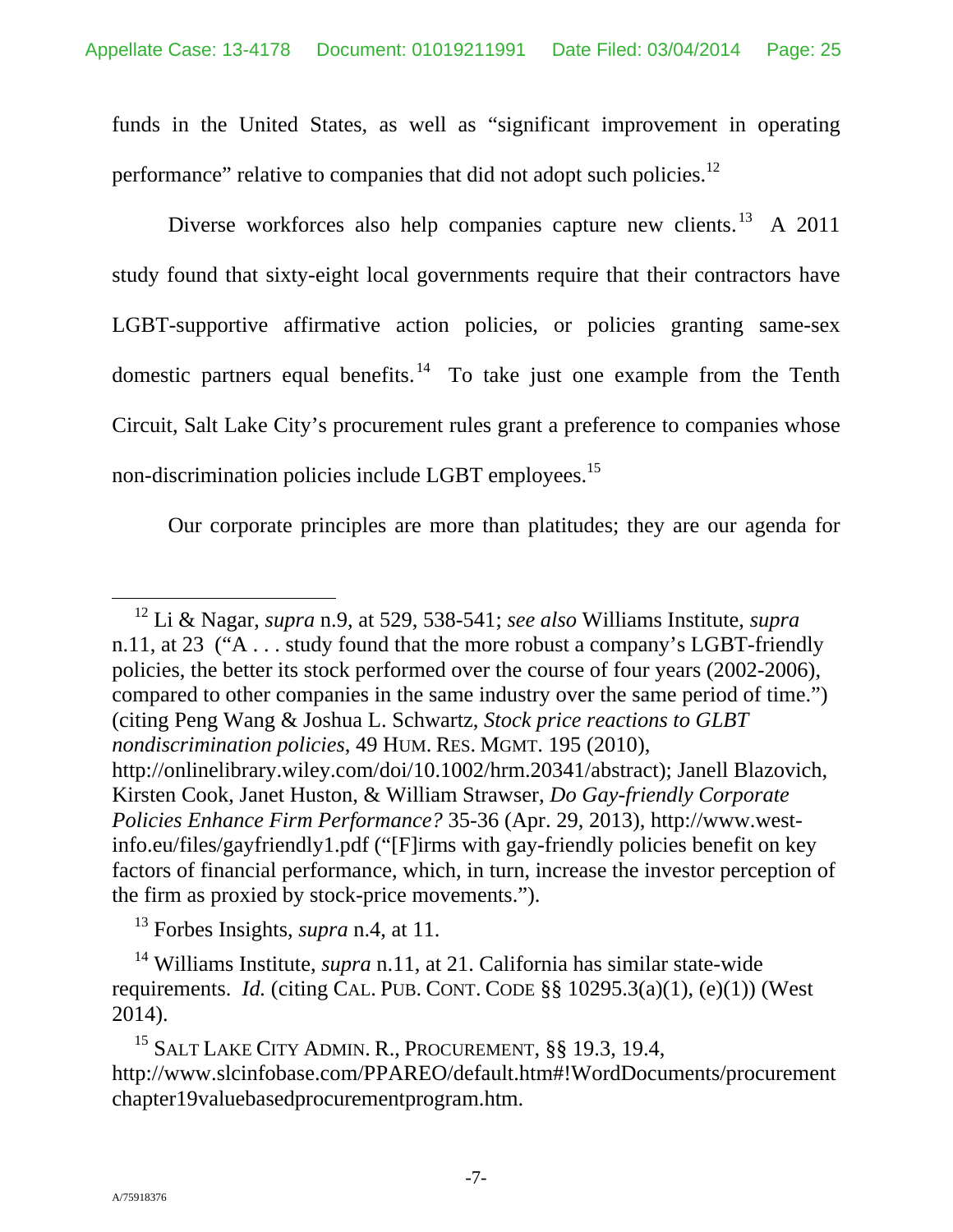success. In addition to knowing they are the right thing to do, we know that these values contribute to employee happiness and loyalty, greater productivity for our companies and, ultimately, significant returns for our shareholders and owners.

# **B. To Reap the Rewards of Diversity, We Need to Be Able to Recruit and Retain Top Talent, in Part Through Equitable and Competitive Benefits Packages.**

In order to grow and develop a diverse organization, we must be able recruit and retain the best talent.<sup>16</sup> We hire and promote our employees based on ability. In the long run, discrimination on any other basis impairs our ability to compete for business. Benefits are critical to our effort to compete for talent, as benefits directly contribute to recruitment and employee loyalty.<sup>17</sup> In 2012, eighty-six percent of full-time American workers in private industry had access to medical benefits through their employer, and seventy-four percent to an employer-provided

17 MetLife, *10th Annual Study of Employee Benefit Trends*, 20 (2012), http://www.metlife.com/assets/institutional/services/ insights-and-tools/ebts/ml-10-Annual-EBTS.pdf (sixty percent of its employees feel that benefits are important reason for remaining with the company). Sixty-six percent of polled employees agreed that health-care benefits were "very important for feelings of loyalty to the company," fifty-nine percent agreed regarding retirement benefits, and fifty-one percent agreed regarding dental, disability, vision, and life insurance benefits. *Id.* at 26.

<sup>&</sup>lt;sup>16</sup> "[T]he skills needed in today's increasingly global marketplace can only be developed through exposure to widely diverse people, cultures, ideas, and viewpoints." *Grutter v. Bollinger*, 539 U.S. 306, 330 (2003).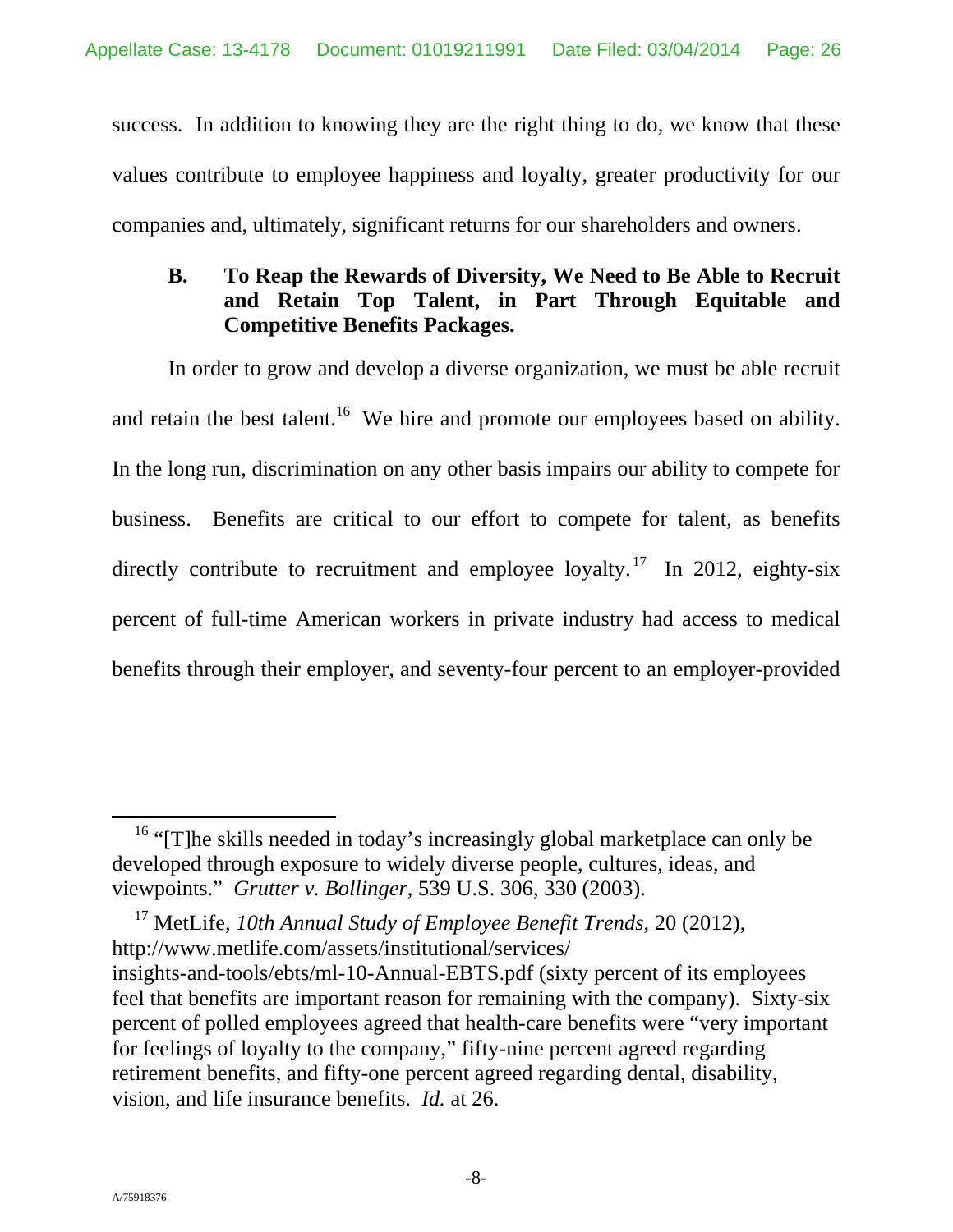retirement plan. <sup>18</sup> Benefits packages—especially health-care and retirement benefits—can add thirty percent or more of additional compensation value on top of an employee's salary. In a 2011 Harvard Business Review Analytic Services survey of human resource leaders, sixty percent of respondents stated that an attractive benefits package was "very important" in recruiting and retaining quality employees.<sup>19</sup> In 2006, eighty-nine percent of LGBT respondents said it was important that they work for a company with a written nondiscrimination policy that includes sexual orientation, and ninety-one percent said equal benefits were crucial.<sup>20</sup> It is through these plans that we can foster a positive employer/employee relationship and retain satisfied and engaged workers, who in turn are more productive and perform better across a variety of metrics than their less-satisfied

 18 U.S. Bureau of Labor Statistics, *Employee Benefits in the United States— March 2013,* ECONOMIC NEWS RELEASE (July 17, 2013), http://www.bls.gov/news.release/ebs2.nr0.htm.

19 Paula Andruss, *How to Attract—And Retain—Staff When You Can't Pay Big Bucks*, ENTREPRENEUR MAGAZINE, June 27, 2012, http://www.entrepreneur.com/article/223516 (compared with thirty-eight percent who believed that only high base salary was "very important"); *see also id.* (citing MetLife, *supra* n.17); Max Messmer, *Four Keys to Improved Staff Retention*, STRATEGIC FIN. (Oct. 2006)

http://www.imanet.org/PDFs/Public/SF/2006\_10/10careers.pdf ("A 2005 survey conducted by the research firm Zogby International revealed that fifty-eight percent of employees polled would prefer a job with excellent benefits over one with a higher salary").

20 Out & Equal, *Majority of Americans: Companies Not Government Should Decide Benefits Offered to Same-Sex Employees*, FIFTH ANNUAL OUT & EQUAL/HARRIS INTERACTIVE/WITECK COMBS COMMUNICATIONS SURVEY 1 (May 22, 2006) http://outandequal.org/documents/2006\_Workplace\_Survey052306.pdf.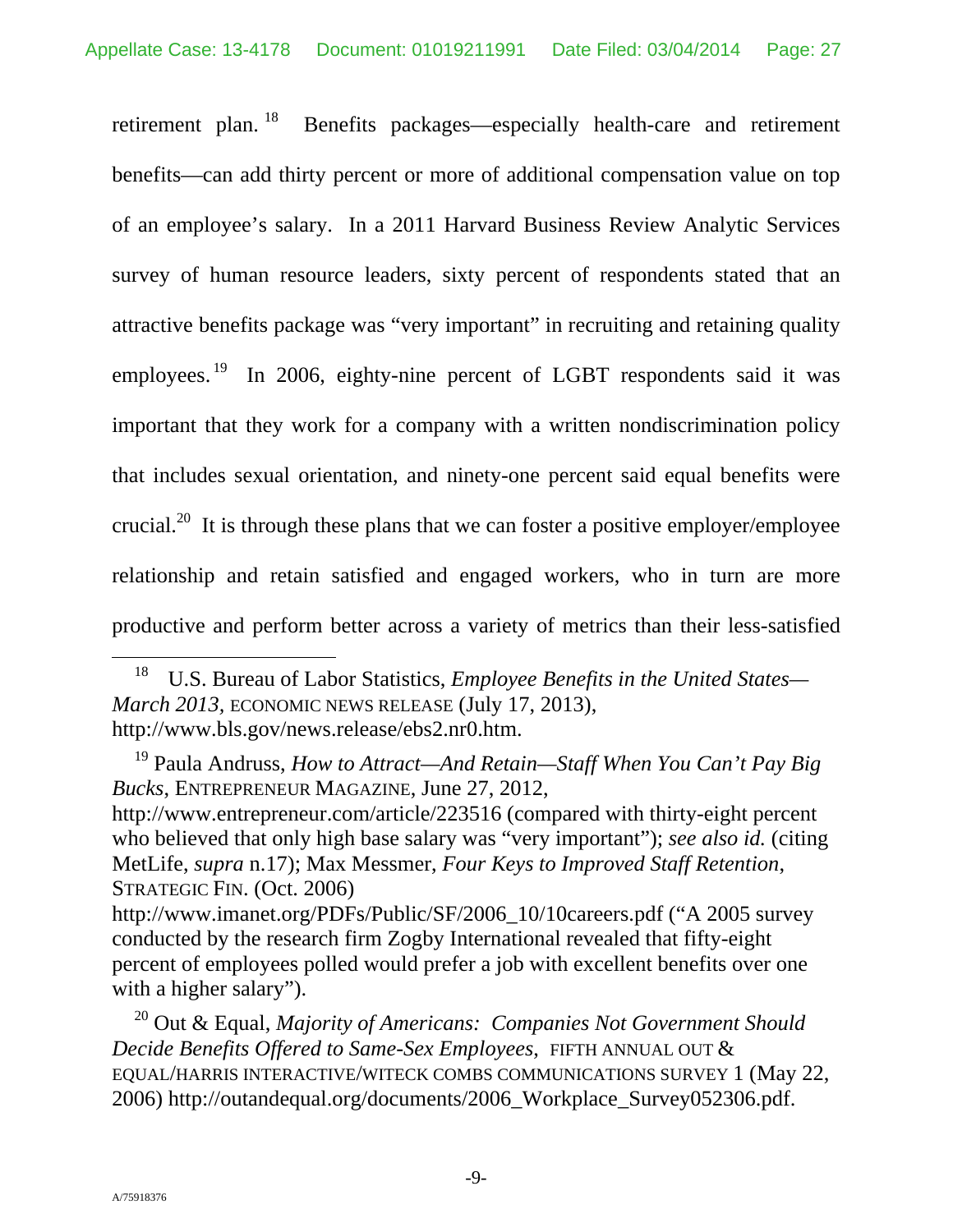colleagues.21

We also know that we must offer workplace benefits equitably, particularly in a diverse workforce, because employees who are treated differently are more likely to leave as a result of perceived discrimination. These departures "result[] in avoidable turnover-related costs at the expense of a company's profits."<sup>22</sup> In 2007, a national survey of people who had quit or been laid off since 2002 reported that "[g]ay and lesbian professionals and managers said workplace unfairness was the only reason they left their employer almost twice as often as heterosexual Caucasian men."23 "Almost half [of those who left]. . . said that if their employer offered more or better benefits they would have very likely stayed at their job."<sup>24</sup>

22 Sophia Kerby & Crosby Burns, *The Top 10 Economic Facts of Diversity in the Workplace*, Center for America Progress, July 12, 2012, http://www.americanprogress.org/issues/labor/news/2012/07/12/11900/the-top-10 economic-facts-of-diversity-in-the-workplace/; *see also* Blazovich, *supra* n.12, at 8-9.

23 Level Playing Field Institute, *The Corporate Leavers Survey: The cost of employee turnover due solely to unfairness in the workplace*, 4 (2007), http://www.lpfi.org/sites/default/files/corporate-leavers-survey.pdf.

<sup>24</sup> *Id.* at Executive Summary; *see also* Williams Institute, *supra* n.11, at 17 ("[Another study] found that those respondents who perceived more workplace discrimination reported significantly lower levels of job commitment and significantly higher levels of turnover intentions. [Others] found a similar relationship between discrimination.") (citing Raymond N.C. Trau & Charmaine E.J. Härtel, *Contextual factors affecting quality of work life and career attitudes of gay men*, 19 EMPLOYEE RESPONSIBILITIES & RIGHTS J. 207-219 (2007)); Belle R.

 <sup>21</sup> MetLife, *supra* n.17, at 20; *see generally* Andruss, *supra* n.19; Messmer, *supra* n.19; C. Matthew Schulz, *Recruiting and retaining the best and brightest talent*, LOS ANGELES DAILY J. (Dec. 26, 2013) (on file with counsel of record).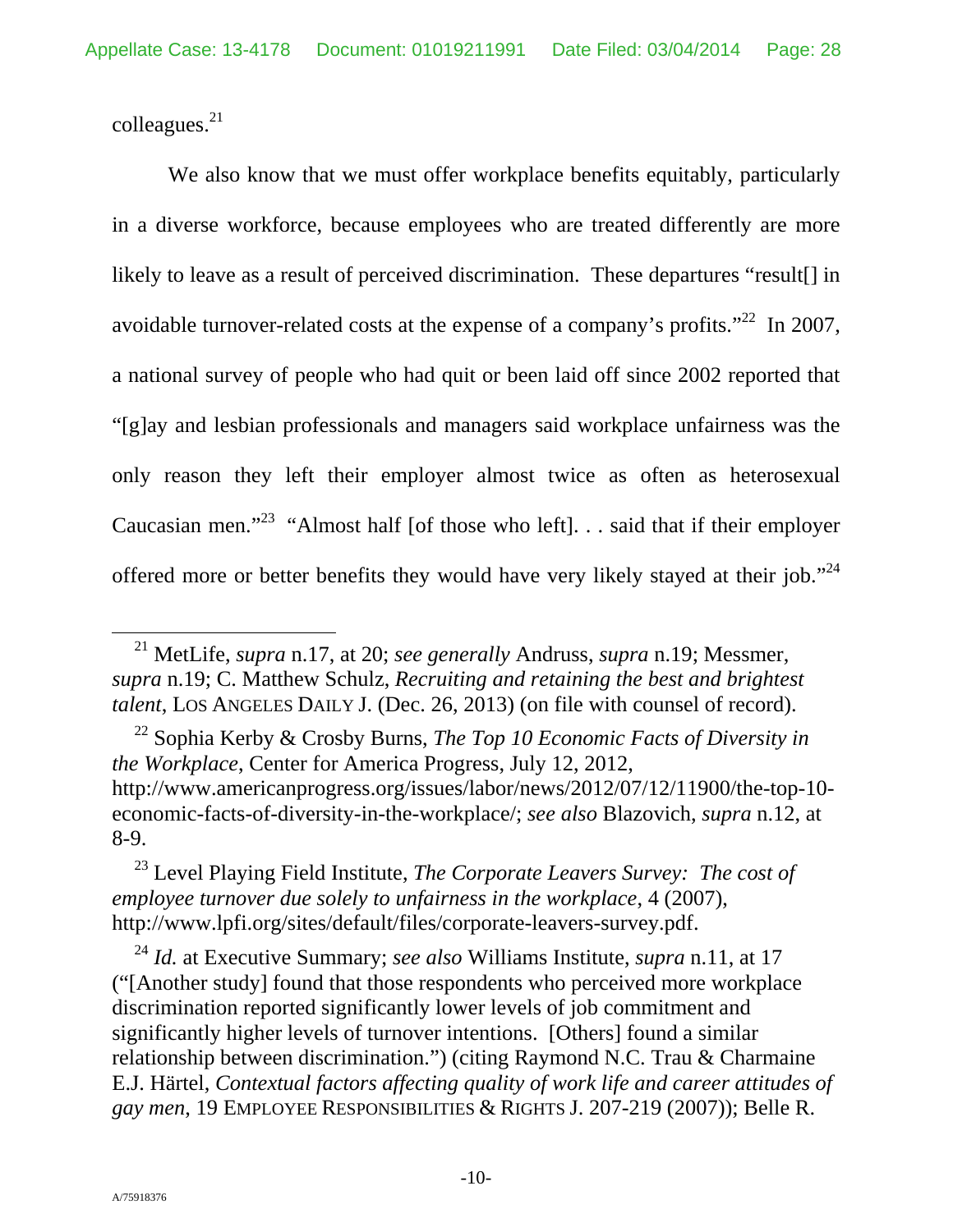Equality for LGBT employees matters to heterosexual employees as well. In the same 2006 poll, seventy-two percent of non-LGBT respondents found it important that an employer offer equal benefits to their LGBT co-workers.

The mandate in Utah, Oklahoma, and other states requires that we single out colleagues with same-sex partners and treat them as a separate and unequal class as compared to employees with heterosexual partners when dealing with state marital benefits. This mandate upsets our business philosophy and prevents our companies from reaching our full economic potential because it dissuades those employees from living and working in the jurisdictions where we do, or want to do, business.

# **1. Today Employees in Same-Sex Relationships Receive Varying Access, If Any, to the Rights, Benefits and Privileges That Different-Sex Couples Enjoy Under State and Federal Law.**

Seventeen states, the District of Columbia, and eight federally recognized Indian tribes recognize the right of individuals to marry regardless of their

Ragins, Romila Singh, & John M. Cornwell, *Making the invisible visible: Fear and disclosure of sexual orientation at work*, 92 J. OF APPLIED PSYCH. 1102-1118 (2007); Corey S. Muñoz, *A multi-level examination of career barriers for sexual minorities* [sic] *employees*, unpublished doctoral dissertation (2005) (*cached version* 

http://webcache.googleusercontent.com/search?q=cache:eTzqcE9Iw7UJ:athenaeu m.libs.uga.edu/bitstream/handle/10724/8301/munoz\_corey\_s\_200505\_phd.pdf); Scott B. Button, *Organizational efforts to affirm sexual diversity: A cross-level examination*, 86 J. OF APPLIED PSYCH. 17-28 ( 2001)).

 $\overline{a}$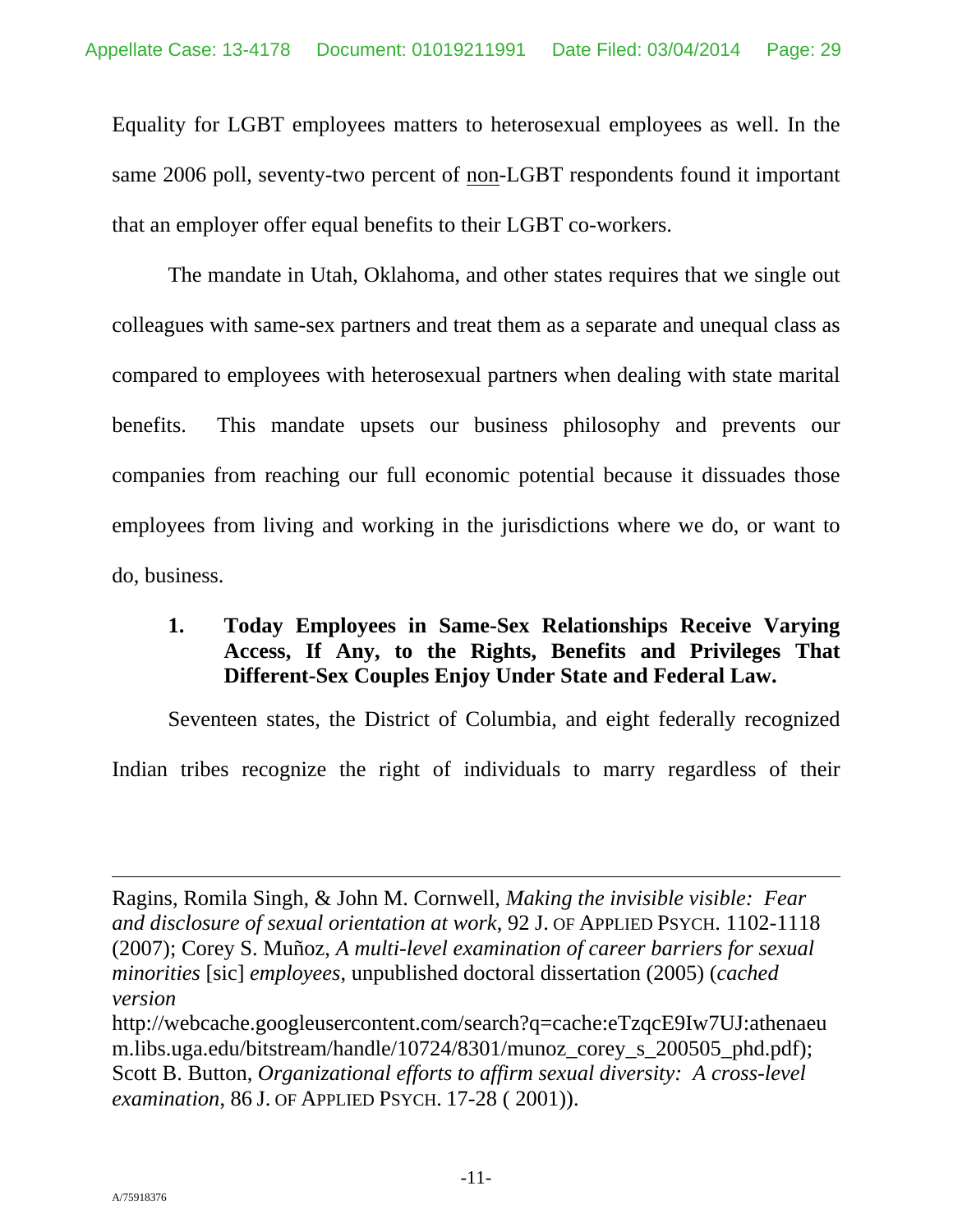partner's sex.<sup>25</sup> Each such jurisdiction also recognizes the validity of same-sex

 $25$  Marriages between same-sex couples are licensed by California, Connecticut, Delaware, Hawaii, Illinois (currently in Cook County and state-wide beginning June 1, 2014), Iowa, Maine, Maryland, Massachusetts, Minnesota, New Hampshire, New Jersey, New Mexico, New York, Rhode Island, Vermont, Washington, the District of Columbia, the Cheyenne and Arapaho Tribes of Oklahoma, the Coquille Tribe, the Confederated Tribes of the Colville Nation, Iipay Nation of Santa Ysabel, the Leech Lake Band of Ojibwe, Little Traverse Bay Bands of Odawa Indians, Pokagon Band of Potawatomi Indians, and Suquamish Tribe. *See Perry v. Schwarzenegger*, 704 F. Supp. 2d 921, 1003 (N.D. Cal. 2010), appeal dismissed sub. nom. *Perry v. Brown*, 725 F.3d 1140 (9th Cir. 2013); *Strauss v. Horton*, 207 P.3d 48, 68, 119 (Cal. 2009); CAL. FAM. CODE § 308(b); CONN. GEN. STAT. § 46b-20; DEL. CODE tit. 13, § 101; HAW. REV. ST. §§ 572-A through 572-E, 572-1, 572-3, 572-6, 572-13, 572B-4, 572B-9.5, 572C-2, 580-1; 750 ILL. COMP. STAT. 5/201, 209, 212, 213.1, 220 & 75/60, 65; *Edwards, et al. v. Orr*, Case No. 13-cv-8718, Dkt. No. 46, Memorandum Opinion & Order (N.D. Ill., Feb. 21, 2014); *Varnum v. Brien*, 763 N.W.2d 862 (Iowa 2009); ME. REV. STAT. tit. 19-A, § 650A; MD. CODE ANN., FAM. LAW § 2-201; *Goodridge v. Department of Public Health*, 798 N.E.2d 941 (Mass. 2003); MINN. STAT. § 517.01 *et seq.*; N.H. REV. STAT. ANN. § 457:1-a; *Garden State Equality v. Dow,* 82 A.3d 336 (N.J. Super. 2013); *Griego v. Oliver*, 316 P.3d 865 (N.M. 2013); N.Y. DOM. REL. LAW § 10-A; R.I. GEN. LAWS § 15-1-1 *et seq.*; VT. STAT. ANN. tit. 15, § 8; WASH. REV. CODE § 26.04.010; D.C. CODE § 46-401; CHEYENNE-ARAPAHO TRIBES OF OKLA. [LAW & ORDER CODE] § 1101; CONFED. TRIBES OF THE COLVILLE NATION, RES. 2013- 344.l&j; Press Release, *California Native American Tribe Announces Support of Same-Sex Marriage: Santa Ysabel Tribe First in California to Make Proclamation*, WALL ST. J. (June 24, 2013), http://online.wsj.com/article/PR-CO-20130624-907829.html; LEECH LAKE BAND OF OJIBWE 6 TRIB. CODE CH. 2 & Oscar Raymundo, *Some Native American tribes support gay marriage*, SAN FRANCISCO EXAMINER, Nov. 25, 2013,

http://www.sfexaminer.com/sanfrancisco/some-native-americans-tribes-supportgay-marriage/Content?oid=2634562; COQUILLE INDIAN TRIBE CODE § 740.010; LITTLE TRAVERSE BAY BANDS OF ODAWA INDIANS TRIB. CODE §§ 13.102-13.103 (as modified by WOS 2013-003); POKAGON BAND OF POTAWATOMI INDIANS MARRIAGE CODE §§ 2.01, 4.01; SUQUAMISH TRIB. CODE, tit. 9, ch. 9.1.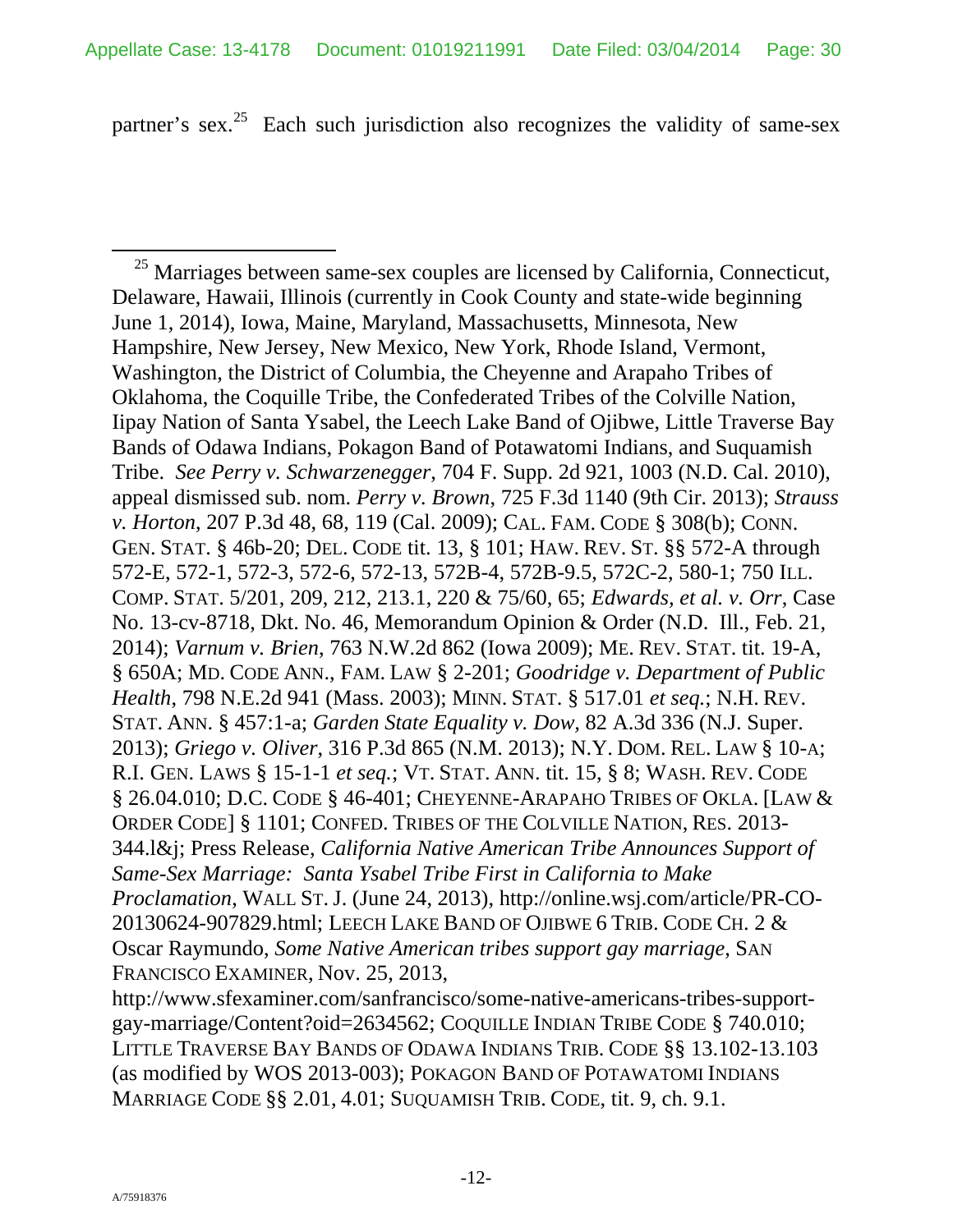marriages lawfully celebrated elsewhere.<sup>26</sup>

In late June 2013, the Supreme Court found DOMA Section 3 unconstitutional. As a result, the federal government now must recognize all couples "whom the State, by its marriage laws, sought to protect in personhood and dignity" as married.<sup>27</sup> In other words, absent a controlling statute providing otherwise, the federal government respects same-sex couples as lawfully married if their marriage was performed in a state that legally authorizes such marriages.<sup>28</sup>

While "marriage is more than a routine classification for purposes of certain statutory benefits,"<sup>29</sup> as a legal status marriage touches on numerous aspects of life, both practical and profound. Federal and state law provide to the working family many benefits and protections relating to health care, protected leave, and retirement. These protections provide security and support to an employee grappling with sickness, disability, childcare, family crisis, or retirement, allowing

 <sup>26</sup> Oregon also recognizes the validity of out-of-state marriages. *See* Letter from Mary H. Williams, Deputy Attorney General, Oregon Department of Justice, to Michael Jordan, Chief Operating Officer, Oregon Department of Administrative Services (Oct. 16, 2013); E-mail from Michael Jordan, Chief Operating Officer, Oregon Department of Administrative Services, to Agency Directors, re: Recognizing Out-of-State, Same-Sex Marriages and A. G. Opinion (Oct. 16, 2013), *both available at* 

http://www.doj.state.or.us/releases/pdf/geiger\_answer\_exhibit\_a.pdf.

<sup>27</sup> *Windsor*, 133 S. Ct. at 2696.

<sup>28</sup> *Id.* at 2695-96.

<sup>29</sup> *Id.* at 2692.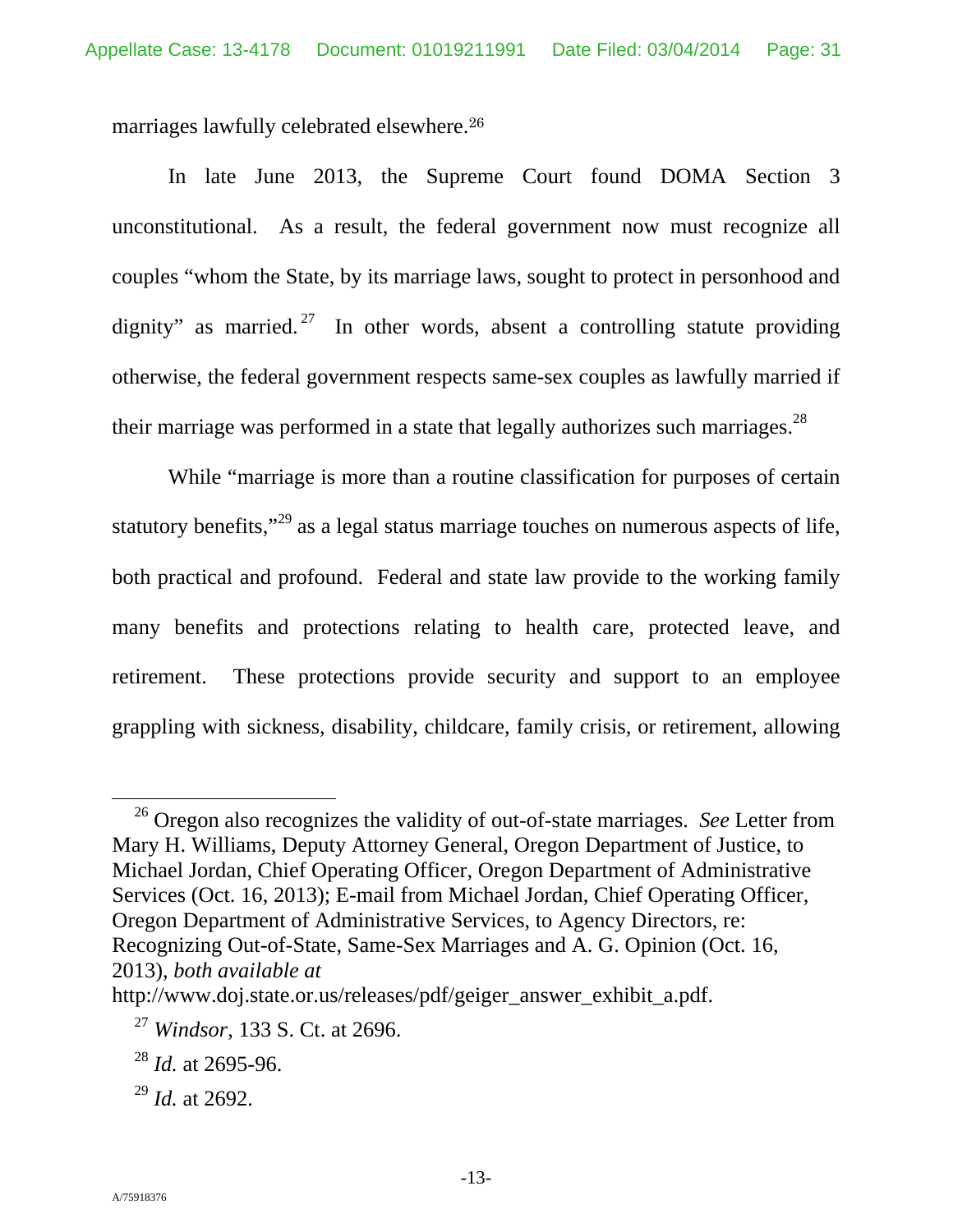the employee to devote more focus and attention to his work. Under federal law, individuals married to same-sex spouses benefit from equal treatment regarding health insurance, military benefits, tax treatment, and immigration law.  $30$  The United States Department of Justice, for example, has announced that same-sex married couples will receive equal federal death benefit and educational payments for federal public safety officers, victim compensation payments, equal treatment in bankruptcy cases, equal rights pertaining to inmates in federal prison, and equal access to the marital privilege in federal court. $31$ 

However, gay and lesbians employees in committed relationships in Utah, Oklahoma, and elsewhere in the Tenth Circuit are categorically denied access to these rights and benefits—and to important rights and responsibilities at the state level. In Oklahoma, for example, single parents can adopt, but an unmarried partner and *de facto* co-parent cannot be a legal parent.<sup>32</sup> In both states, only spouses, not unmarried partners, can be added as beneficiaries to state benefit

 <sup>30</sup> *See* Hon. Eric H. Holder, Jr., U.S. Attorney Gen., *Remarks at the Human Rights Campaign Greater New York Gala* (Feb. 10, 2014). http://www.justice.gov/iso/opa/ag/speeches/2014/ag-speech-140210.html (summarizing federal rights and benefits).

<sup>31</sup> *Id.*; *see also* Matt Apuzzo, *More Federal Privileges to Extend to Same Sex Couples*, N.Y. TIMES, Feb. 9, 2014, http://www.nytimes.com/2014/02/09/us/morefederal-privileges-to-extend-to-same-sex-couples.html.

 $32$  In Utah, state law bars adoptions by persons who are cohabitating but not legally married. *See* Rosemary Winters, THE SALT LAKE TRIBUNE, Jan. 24, 2011, http://www.sltrib.com/sltrib/home/51097053-76/parent-couples-sexpercent.html.csp.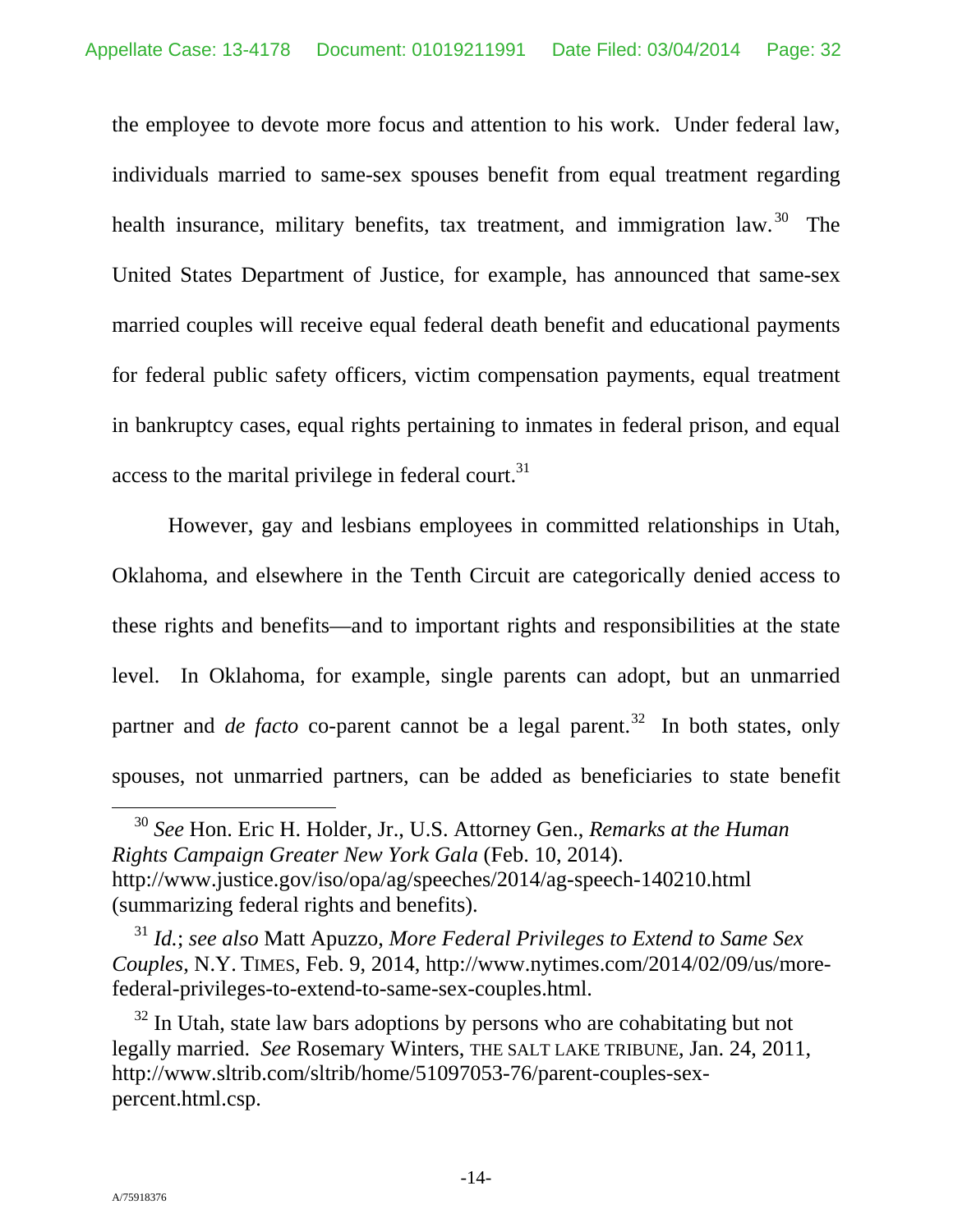programs. Similarly, in both states only legal spouses have the right to make certain medical decisions. In states like Utah, Oklahoma, and others where marriage to a partner of the same-sex is prohibited, same-sex couples in committed relationships have no access to the myriad federal rights, benefits and privileges that depend on marriage unless they leave the state and are legally wed elsewhere.<sup>33</sup> And even then, those same couples—or legally married same-sex couples who later move to Utah or Oklahoma—will still be denied access to the wide range of state benefits and mutual responsibilities available to married partners of different sexes. That bar works to the detriment of employees, and to employers that seek to recruit and retain the best human capital.

## **2. Marriage Discrimination Drives Talented Individuals Away From the Jurisdictions in Which We Do Business.**

Over thirty-eight percent of Americans live in a jurisdiction that celebrates or recognizes marriages between people of the same sex.<sup>34</sup> LGBT-friendly policies offer us a competitive advantage in employee recruitment and retention.<sup>35</sup> However, when faced with the evidence above, we can only conclude that in states

<sup>&</sup>lt;sup>33</sup> In its most recent report on the topic, the United States Government Accountability Office identified 1,138 rights, benefits and privileges under federal law that depend on marital status. U.S. Gen. Accounting Office, GAO-04-353R, *Defense of Marriage Act: Update to Prior Report* (Jan. 23, 2004), http://www.gao.gov/assets/100/92441.pdf.

<sup>34</sup> Freedom to Marry, *States*, http://www.freedomtomarry.org/states/ (last visited March 2, 2014).

<sup>35</sup> *See* Blazovich, *supra* n.12, at 7.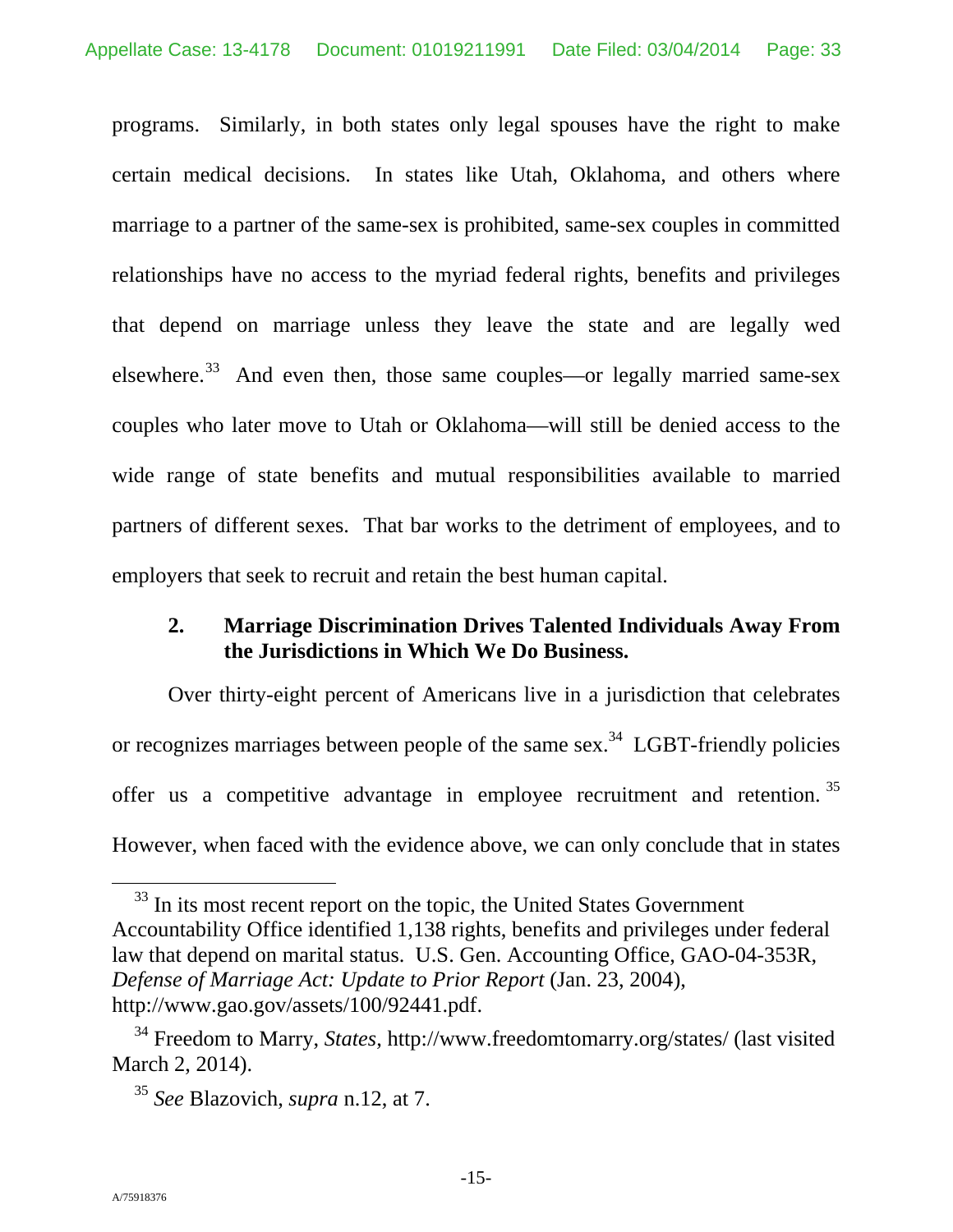that enforce marriage discrimination we operate at a disadvantage when looking to hire qualified, talented personnel. Married gay and lesbian job candidates may be reluctant to pursue job opportunities in the Tenth Circuit, where their pre-existing marriages will not be recognized, and they can expect to lose access to certain previously-enjoyed state level benefits. Single gays and lesbians may decide that the option of a future legally recognized marriage is enough to justify passing up employment opportunities in the Tenth Circuit. And heterosexual individuals may decide that a state hostile to marriage equality is not a state in which they want to live and work.

Business, industry, and intellectual leaders have confirmed that this scenario is not merely hypothetical. Richard Florida, a professor at the University of Toronto and a leading urban studies theorist, argues that members of the "creative class . . . the 40 million workers, a third of the American workforce, the scientists and engineers, innovator[s] and entrepreneurs, researchers and academics, architects and designers, artists, entertainers and media types and professionals in business, management, healthcare and law" use diversity as a proxy for determining whether a city would provide a welcoming home.<sup>36</sup> The Williams Institute found that creative-class Massachusetts residents in same-sex

 <sup>36</sup> Human Rights Campaign, *2012 Municipal Equality Index: — A Nationwide Evaluation of Municipal Law and Policy*, 5 (2012), http://www.hrc.org/files/assets/resources/MEI-2012\_rev.pdf*.*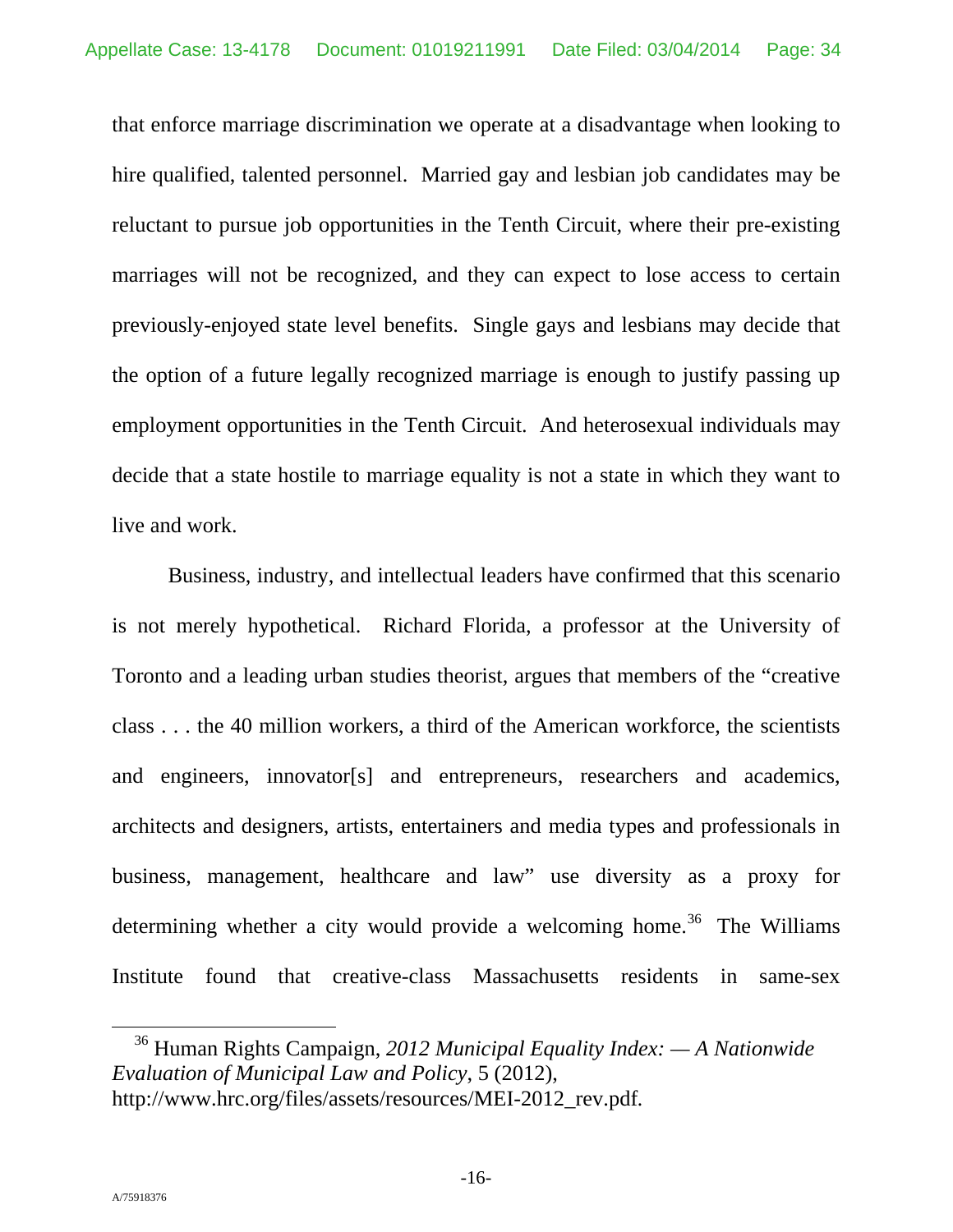relationships were 2.5 times more likely to have moved there in the three years

after marriage equality than they were in the three years before.<sup>37</sup>

Compare those findings to the warning from the former head of The College

of William and Mary's Board of Visitors regarding that state's marriage ban:

We already have lost valued gay and lesbian faculty to our competitors who do not discriminate. With changes in federal benefits soon available to legally married gay couples, we will lose more. Two able individuals told me [recently] that they are leaving for another state—one a top professor [in a science-technology field] and another a university administrator just recruited to Virginia a few years ago. $38$ 

Another professor recently wrote, "While a desire to live full time with my spouse

was the main motivator in my move from a college in Virginia to one in Maryland,

the antigay legal environment in Virginia did play a role in my job change."39 And

38 Nick Anderson, *Outgoing rector warns Virginia may lose professors because of gay marriage ban*, THE WASHINGTON POST, Aug. 12, 2013, http://www.washingtonpost.com/lifestyle/magazine/outgoing-rector-warnsvirginia-on-gay-marriage/2013/08/12/d250d466-e956-11e2-a301 ea5a8116d211\_story.html.

39 Marian Moser Jones, *Will Same-Sex-Marriage Rulings Lead to an LGBT Brain Drain in Some States?* CHRON. OF HIGHER EDUC., June 27, 2013, http://chronicle.com/blogs/conversation/2013/06/27/will-same-sex-marriagerulings-lead-to-an-lgbt-brain-drain-in-some-states/; *see also Broken Bargain*, *supra*  n.6, at 67 (immediately after Michigan eliminated domestic partner benefits for public employees, college professor "started applying for jobs at universities with comprehensive domestic partnership benefits").

 <sup>37</sup> Gary J. Gates, *Marriage Equality and the Creative Class* 1, Williams Institute (May 2009), http://williamsinstitute.law.ucla.edu/wp-content/uploads/Gates-MA-Creative-Class-May-2009.pdf.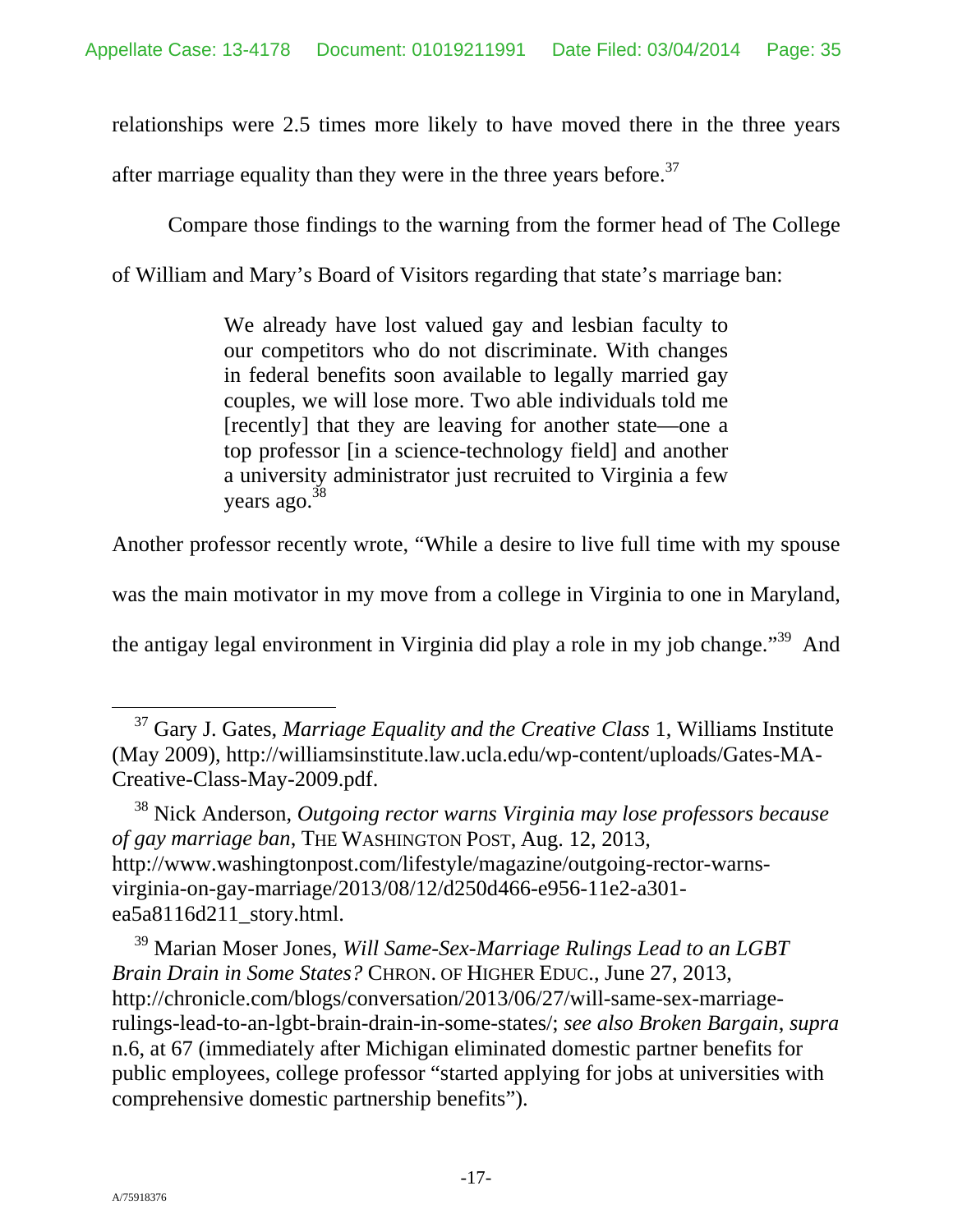indeed, Virginia Governor Terry McAuliffe lauded the recent opinion of the United States District Court for the Eastern District of Virginia striking down that state's marriage ban. Governor McAuliffe noted that "to grow [Virginia's] economy and attract the best businesses, entrepreneurs, and families," the Commonwealth needed to ensure equality for all.<sup>40</sup>

Before the Supreme Court's *Windsor* ruling, Goldman Sachs and Citigroup reported problems with recruiting qualified talent from outside the United States, as the then-operative immigration system made it difficult for same-sex partners to immigrate to the United States. $41$  Citigroup, in particular, noted that the hurdles posed "significant costs for companies that ha[d] to move workers out of the U.S. or in lost productivity from dealing with an employee's or partner's immigration status."<sup>42</sup> Similarly, a 2013 survey by the American Council on International Personnel reported that forty-two percent of responding member organizations lost potential hires due to non-recognition of same-sex marriage at the federal level;

 40 Press Release, Virginia Governor Terry McAuliffe, *Governor McAuliffe Statement on Bostic v. Rainey Ruling* (Feb. 14, 2014), https://governor.virginia.gov/news/newsarticle?articleId=3302 (commenting on *Bostic v. Rainey,* Case No. 2:13-cv-00395-AWA-LRL, Dkt. 136, Amended Opinion & Order (E.D. Va., Feb. 14, 2014)).

<sup>41</sup> Michael J. Moore, *Same Sex Marriage Rules Hamper Wall Street's Recruiting*, WALL ST. J., Apr. 30, 2013, http://www.bloomberg.com/news/2013- 04-30/same-sex-marriage-rules-hamper-wall-street-s-recruiting.html.

<sup>42</sup> *Id.*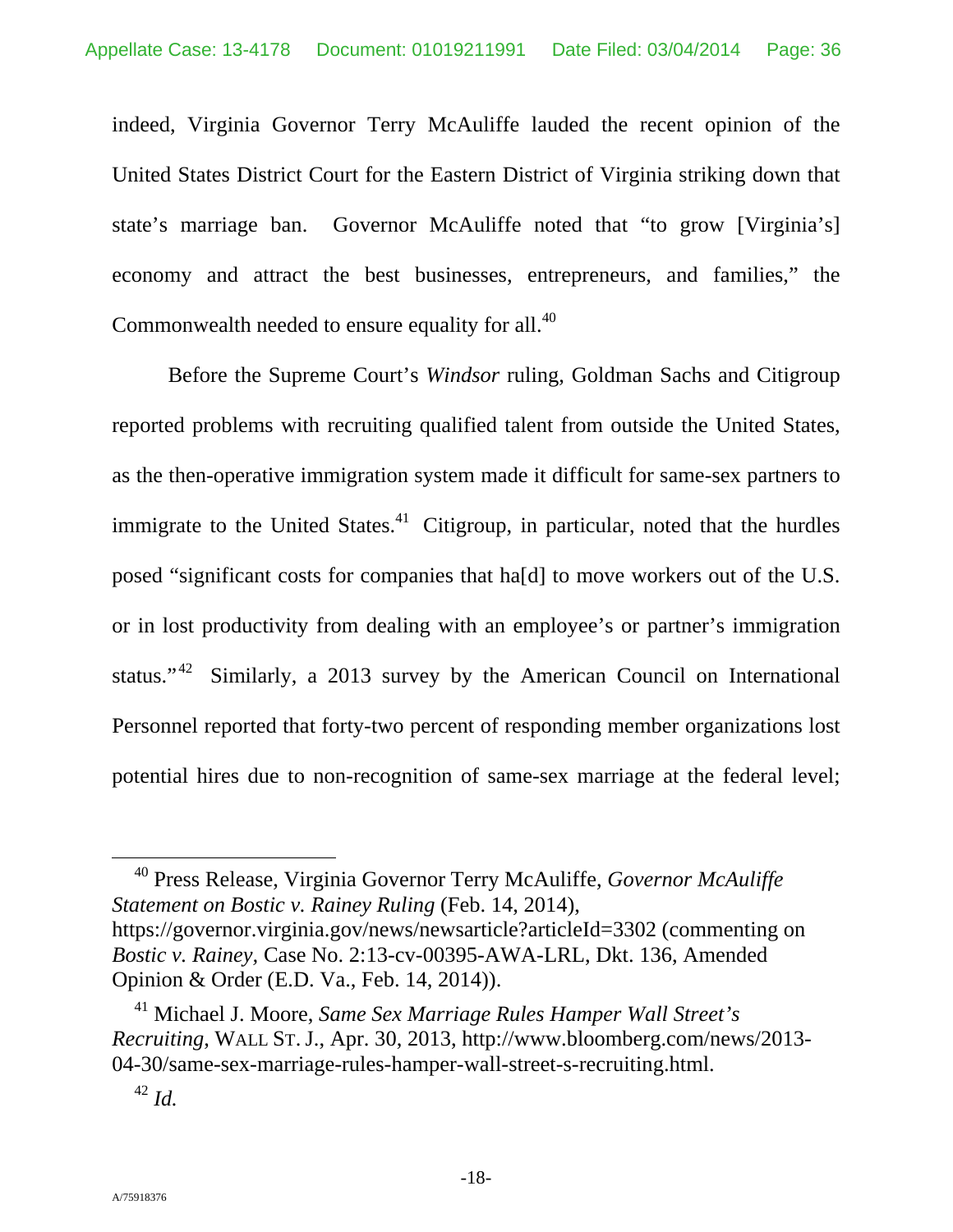respondents also reported that they could not complete internal transfers, even at the executive level, for the same reason. $43$ 

This evidence suggests that gay and lesbian employees may decide to leave Utah or Oklahoma so that they may receive full federal and state benefits, whether they are single and wishing to marry, married out of state and anticipating a need for benefits, or simply motivated by the need for certainty in their own life planning. Or, facing a possible transfer to a state that does not respect his or her marriage, an individual may choose to part ways with an employer rather than risk the potential detrimental effects of non-recognition. Other gay and lesbian workers may seek certainty and forego employment opportunities in the Tenth Circuit. After *Windsor*, planning for retirement may be more straightforward in marriage equality jurisdictions, where spouses have clearer rights to benefits.

# **C. We Cannot Mitigate All of the Negative Effects of Marriage Discrimination on Our Businesses.**

By not permitting same-sex couples to marry, Utah and Oklahoma hamper our ability to attract and retain the most qualified workforce. Although we can and do attempt to lessen the burden that marriage discrimination places on our employees, those workarounds impose significant administrative burdens on us,

 <sup>43</sup> Out on the Street & Immigration Equality, *The Cost of LGBT Exclusion: How Discriminatory Immigration Laws Hurt Business*, 9-10 (2013), http://www.scribd.com/doc/124021795/Thinking-Outside-the-Closet-The-Cost-of-LGBT-Exclusion#fullscreen.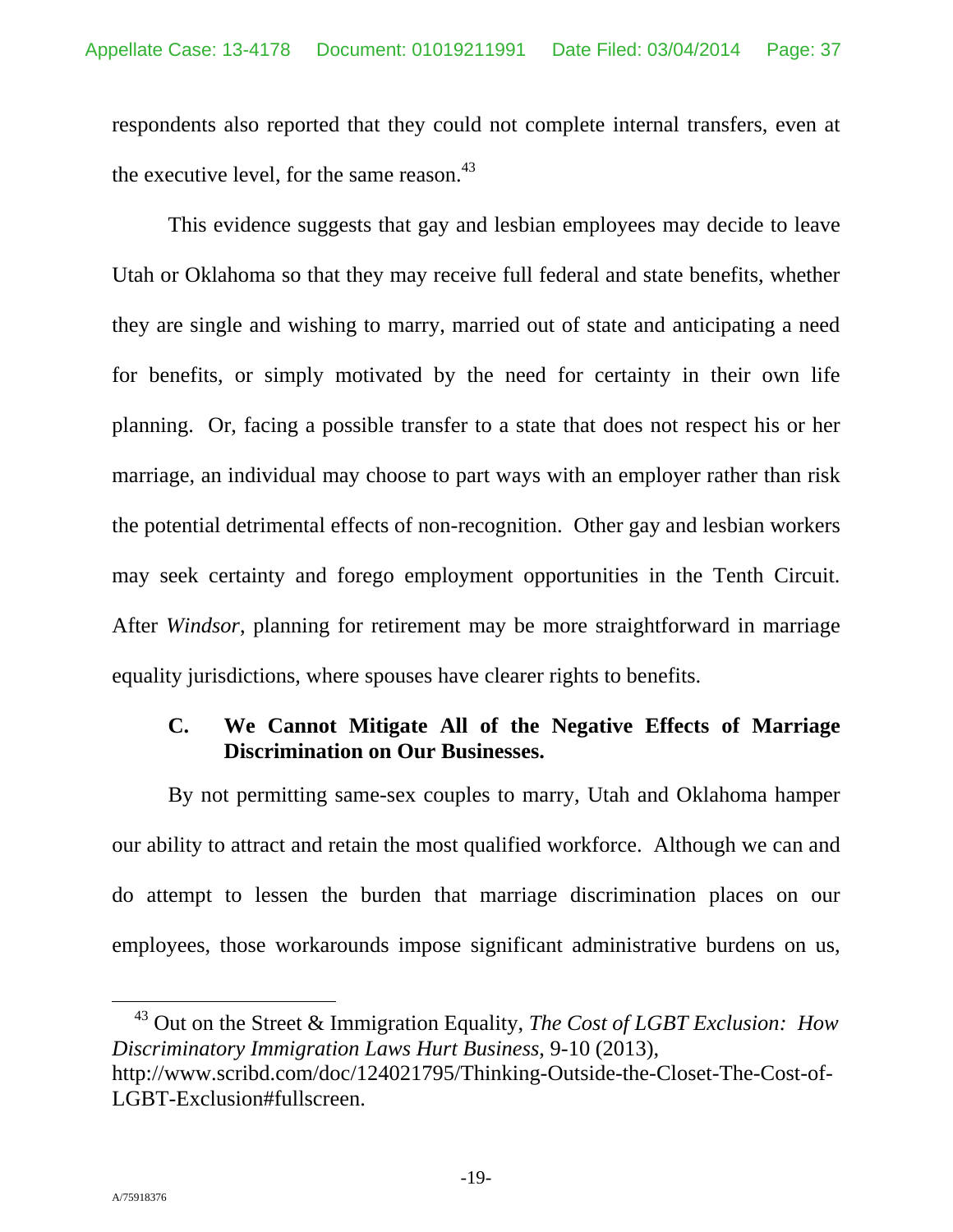adding unnecessary business expense and inhibiting our innovation and economic growth. While we are able, through this extra burden, to provide near-equivalents to some of the benefits afforded to legally married couples, we cannot entirely ameliorate the differential treatment of employees.

# **1. The State Bans Impose Significant Burdens on Our Employees and Our Businesses.**

In an attempt to alleviate the disparities and frustrations of discriminatory benefit systems and many other benefit-related matters, businesses often incur the cost and administrative burden of "workarounds." Workarounds are employercreated benefit structures attempting to compensate for the unavailability of a recognized relationship status, and to provide benefits for those whose marriages are recognized at the federal, but not state, level. To take one common example, many parallel benefits systems attempt to address taxability differences by providing stipends to offset the tax impact of imputed health-care benefits.<sup>44</sup> These and other workarounds offer us a way to offset the competitive disadvantage of doing business in a marriage discrimination state, but they also impose a cost on

 <sup>44</sup> *See generally, Broken Bargain*, *supra* n.6, at 72-93; *see also* Human Rights Campaign, *Domestic Partner Benefits: Grossing Up to Offset Imputed Income Tax* (hereinafter "*Grossing Up*"), http://www.hrc.org/resources/entry/domestic-partnerbenefits-grossing-up-to-offset-imputed-income-tax; *see also* Tara Siegel Bernard, *A Progress Report on Gay Employee Health Benefits*, N.Y. TIMES, Dec. 5, 2012, http://bucks.blogs.nytimes.com/2010/12/14/a-progress-report-on-gay-employeehealth-benefits/.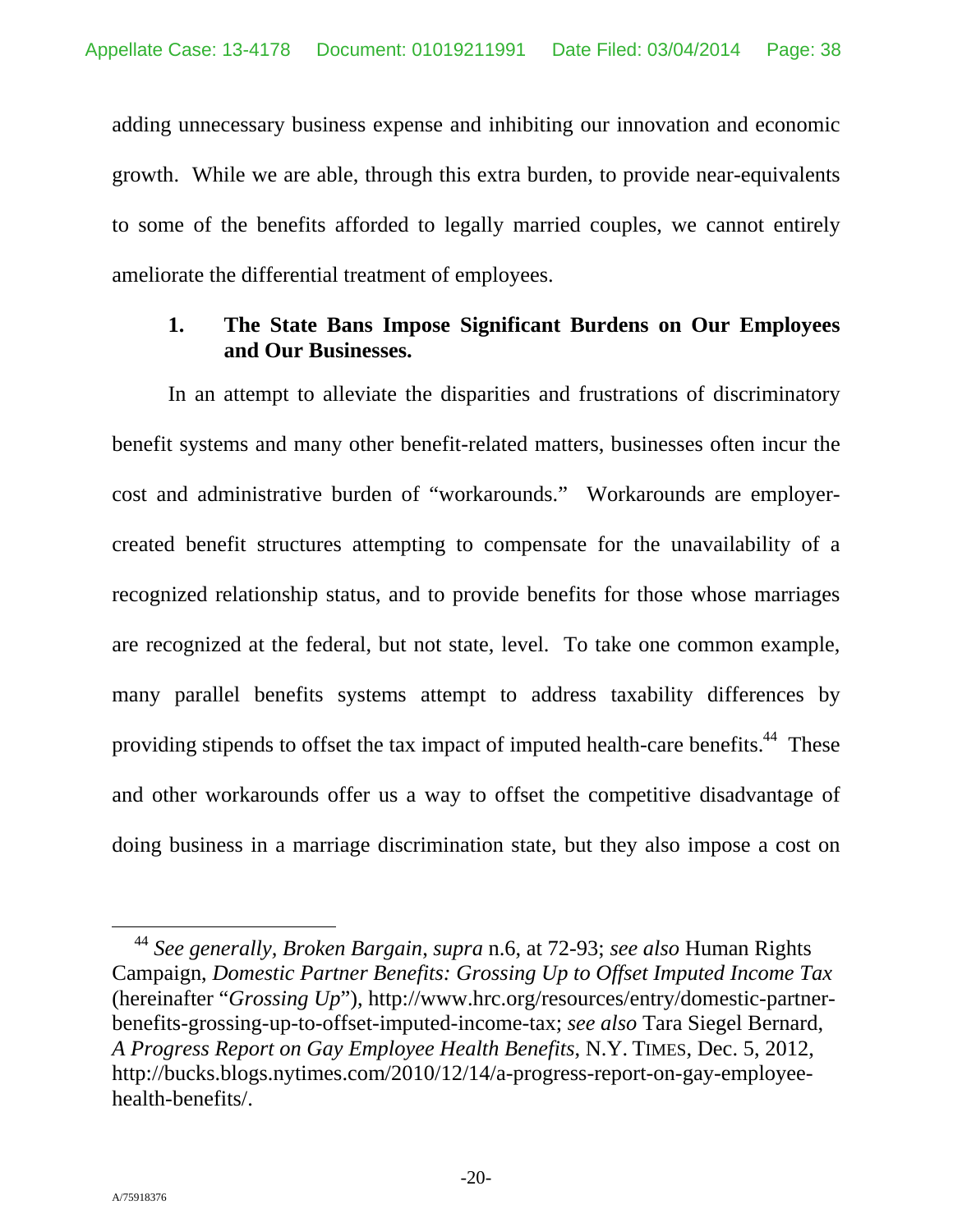the employer beyond the direct cost of benefits.<sup>45</sup>

To illustrate: after the *Windsor* decision, state-level tax decisions regarding individuals with same-sex spouses "affect[s] not only gross-up calculations for these employees, but also the taxability for state purposes of benefits made available to spouses of employees married to a person of the same sex."<sup>46</sup> Many employers will "gross up" benefit payments to individuals with a same-sex spouse to ensure that the post-tax value of any workaround is equivalent to the cash value of the benefit received by heterosexual married individuals. The United States Office of Personnel Management, in a general study of grossing up, noted that this approach "raises costs considerably. . . . Under a grossing up policy, a \$1,000 net cash award would actually cost the agency \$1,713.80."47 The *New York Times* estimates that grossing up for an employee who incurred between \$1,200 and \$1,500 in extra taxes costs the employer between \$2,000 and \$2,500.<sup>48</sup> In other

 45 U.S. Office of Pers. Mgmt., *Grossing Up Awards, Why and Why Not*, http://www.opm.gov/policy-data-oversight/performancemanagement/performance-management-cycle/rewarding/grossing-up-awards/ (last visited March 3, 2014).

46 Peter K. Scott, *State Positions on Same-Sex Married Couple Filing Status Will Affect Employers*, Worldwide ERC (Feb. 3, 2014), http://www.worldwideerc.org/Blogs/MobilityLawBlog/Lists/Posts/Post.aspx?List= c020aee5%2D48ad%2D47b2%2D8295%2Da4cf71ba9e34&ID=192.

<sup>47</sup> U.S. Office of Pers. Mgmt., *supra* n.45 (using the following withholding rates: federal income tax, 28 percent; Medicare tax, 1.45 percent; Social Security tax, 6.2 percent; state income tax, 6 percent).

<sup>48</sup> Bernard, *supra* n.44.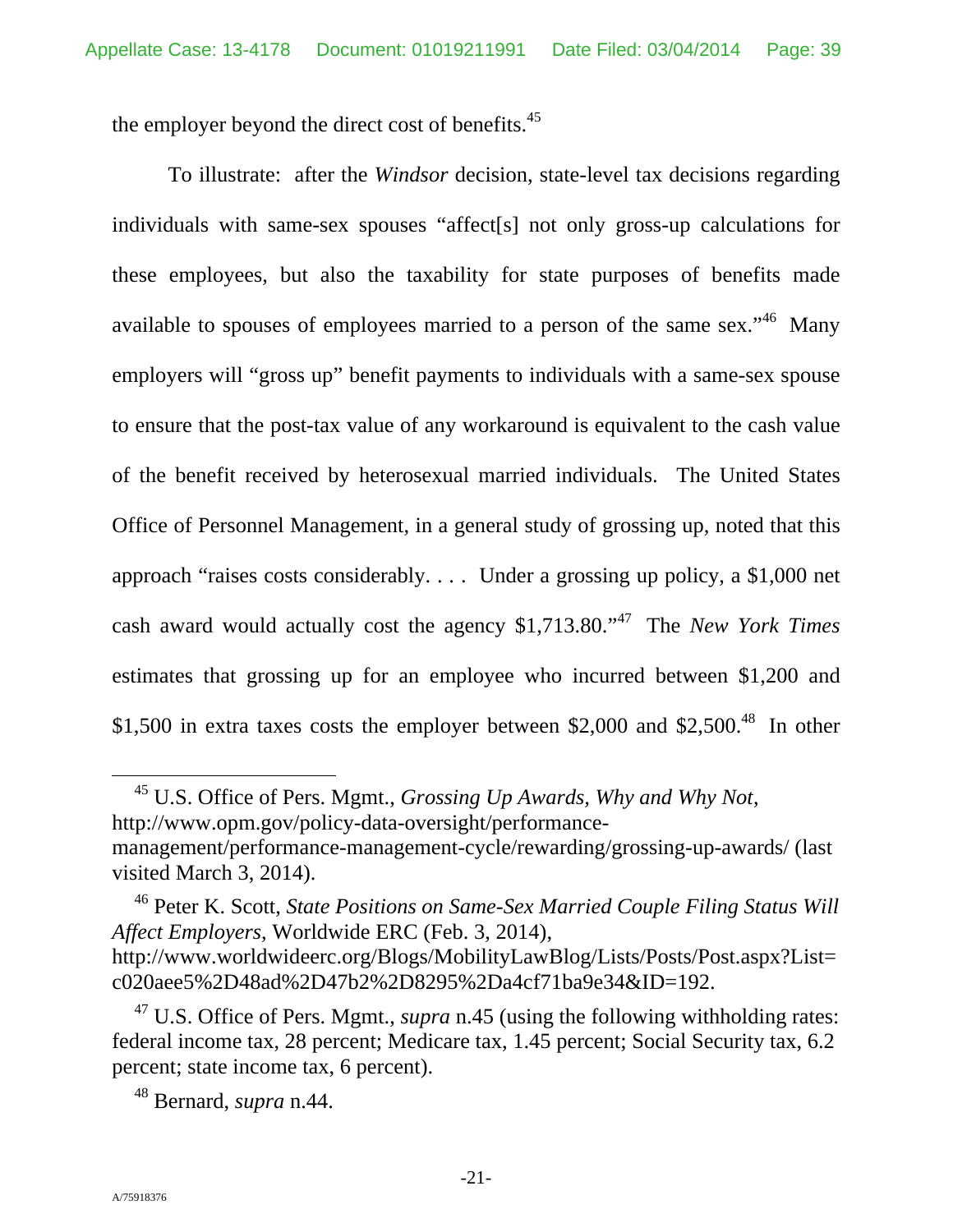words, if an employee is married to a same-sex spouse but living in a nonrecognition state, employers must pay more so that each employee receives an equivalent result.<sup>49</sup>

Grossing up is a complicated process for employers, requiring careful consideration of, *inter alia*, the appropriate tax rates, timing, coverage for dependents or a partner's children, and determination of whether marriage is requisite.<sup>50</sup> In addition, such workarounds raise concerns about, among other things, possible adverse publicity, complexity related to providing and administering domestic partner benefits, and various potential legal liabilities.<sup>51</sup> In short, workarounds carry administrative burden, sometimes requiring *amici* to retain experts to craft the policies and structure systems that can record gross-up amounts, as well as educate human resources, benefits, and payroll administrators.

 <sup>49</sup> *Broken Bargain*, *supra* n.6, at 74.

<sup>50</sup> For an overview of the complexities in structuring a gross-up program, *see*, *e.g.*, Todd A. Solomon & Brett R. Johnson, *Walking Employees Through the Regulatory Maze Surrounding Same-Sex Domestic Partner Benefits,* PROBATE & PROPERTY 14 (March/April 2012),

http://www.americanbar.org/content/dam/aba/publications/probate\_property\_maga zine/v26/02/2012\_aba\_rpte\_pp\_v26\_2\_mar\_apr\_solomon\_johnson.authcheckdam. pdf; Todd A. Solomon & Brian J. Tiemann, *Issues to Consider in Providing a Tax Gross-Up for Employees Covering Same-Sex Spouses and Partners under the Employer's Medical, Dental, and Vision Plans*, 4 BLOOMBERG LAW REPORTS— EMPLOYEE BENEFITS (2011),

http://www.mwe.com/info/pubs/solomon\_tiemann\_tax\_grossup\_for\_employees.pdf

<sup>51</sup> Li & Nagar, *supra* n.9, at 531 (citing Hewitt Associates, *Benefit programs for domestic partners and same-sex spouses* (2005)).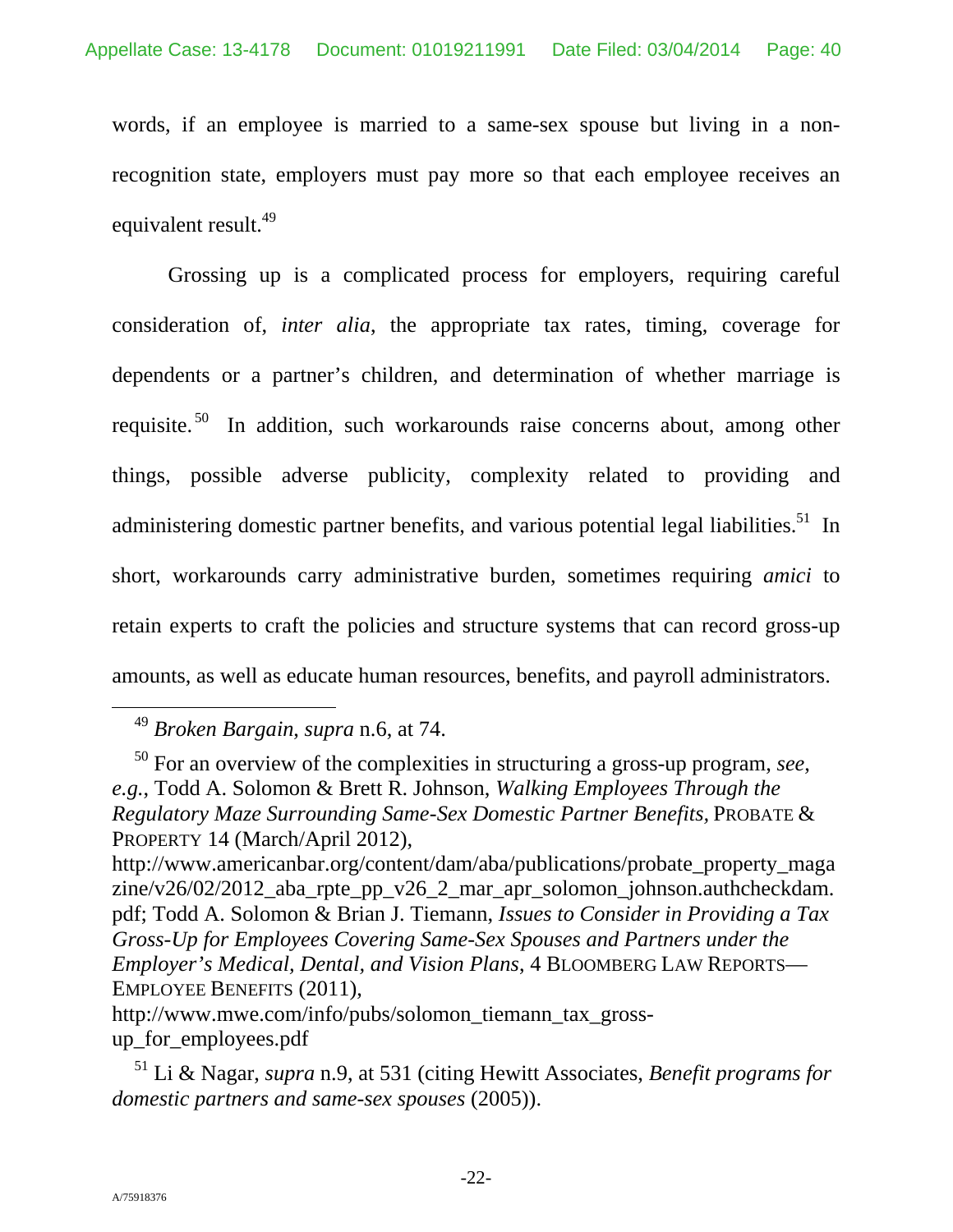Workarounds may attract attention from regulators or cause tension with certain shareholders or investors due to the administrative burden, all of which consumes time, resources and goodwill. However enlightened and necessary, such voluntary policies still perpetuate a stigma by according different treatment to those employees married out of state to a same-sex spouse or barred from such marriage by their resident state law vis-à-vis those married to a different-sex spouse. Unhelpful distinctions are inimical to teamwork and thus to the success of the entire organization.

Even if employers do not or cannot afford to implement such measures, the administration of benefits for those employees whose marriages are not recognized by the state can be more burdensome for employers.<sup>52</sup> And the situation becomes even more complicated when mobile employees live, work, file taxes, and receive benefits in multiple jurisdictions.

As just one example, consider Utah's recent handling of state income tax filing status: In August 2013, Utah State Tax Commission Chairman Bruce Johnson stated that the state would "follow the federal government" and allow

 52 *See, e.g.,* Joanne Sammer & Stephen Miller, *The Future of Domestic Partner Benefits*, Society for Human Resource Management, Oct. 8, 2013, https://www.shrm.org/hrdisciplines/benefits/Articles/Pages/Domestic-Partner-Benefits.aspx ("In states that don't recognize same-sex marriages ("nonrecognition states"), employers are still expected to impute income spent on benefits provided to a same-sex spouse for state tax purposes, but not to do so for federal tax purposes[.]").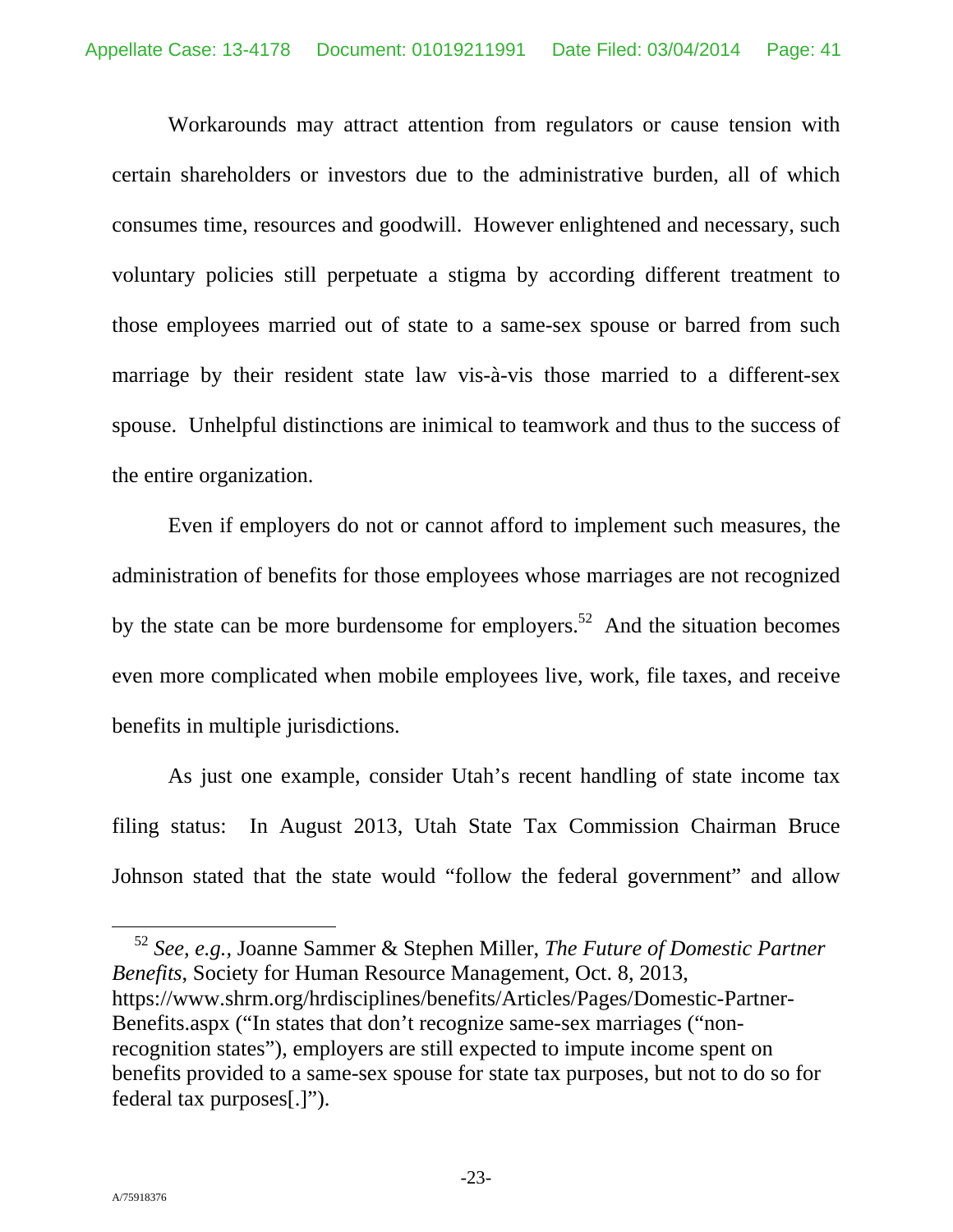same-sex couples to file jointly.<sup>53</sup> On October 9, 2013, however, the Utah Tax Commission stated that it would not allow same-sex married couples to file their state taxes jointly.<sup>54</sup> Three months later, the Tax Commission announced that same-sex couples could file joint state returns for 2013 only "if they are married as of the close of the tax year."55 The continued status of these couples beyond the 2013 tax year remains in question while the *Kitchen* case is pending, and may or may not be the same treatment required in 2014 even if the case remains unresolved.<sup>56</sup> Meanwhile, in Oklahoma, individuals in same-sex marriages must file state taxes singly, or as head of household, *Bishop* notwithstanding.57

Our mandated compliance with a discriminatory regime adds another dimension. The employee confused about the conflicting legal rules typically inquires first to the human resources department. The result is that every benefits

 53 Ray Parker & Dan Harrie*, IRS to treat same-sex marriages equally for tax purposes*, SALT LAKE TRIBUNE, Aug. 29, 2013, http://www.sltrib.com/sltrib/world/56799616-68/couples-court-federalfiling.html.csp

57 Notice, Oklahoma Tax Commission, *Oklahoma Income Tax Filing Status For Same Sex Couples* (Sept. 27, 2013), http://www.tax.ok.gov/upmin092713.html.

<sup>54</sup> Press Release, Utah State Tax Commission, *Same-sex couples may not file joint state income tax returns* (Oct. 9, 2013), http://tax.utah.gov/commission/releases/2013-10-09.pdf

<sup>55</sup> Notice, Utah State Tax Commission, *Individual Income Tax Returns for Same-Sex Couples for Tax Year 2013* (Jan. 15, 2014), http://tax.utah.gov/notice/2014-01-15.pdf.

<sup>&</sup>lt;sup>56</sup> *Id.* ("Filing information for future years will be provided as court rulings and other information become available.").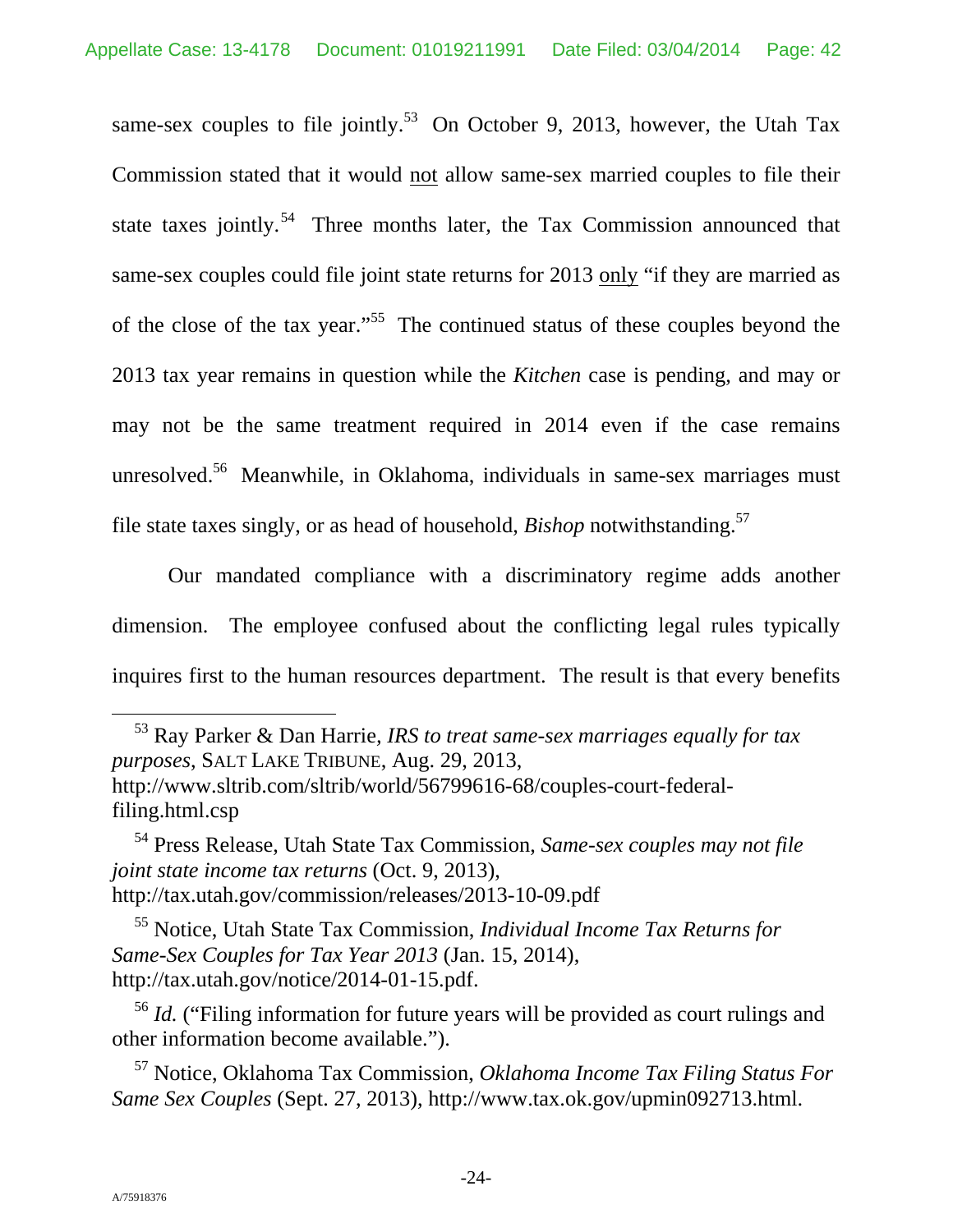administrator must become an amateur constitutional scholar and risk giving uncertain advice. Even the best-informed human resources professional can provide only a general answer. The wrong answer may lead to harsh tax and financial consequences for the employee, and further erosion of workplace morale. These concerns become even more serious given the mobile nature of today's workforce, where employees may work in several different states, where they must then file taxes and determine their eligibility for certain state benefits.<sup>58</sup> The administrative burden on companies required to update their policies and systems to keep up with the rapidly changing legal landscape, and to then create equitable policies and benefits is significant.

The burden on the small employer is especially onerous, as they may not be capable of devoting limited resources to administering conflicting laws, let alone establishing workarounds. Administration of benefits for an employee with a same-sex partner is more likely to occur in an *ad hoc*, piecemeal fashion, increasing the potential for error.

# **2. The State Bans Require Us to Uphold and Affirm Discrimination Injurious to Our Corporate Cultures.**

The denial of marriage rights to same-sex couples in Utah and Oklahoma goes against our core values and principles. As employers, we recognize the value

 <sup>58</sup> *See., e.g.,* Richard Florida, THE RISE OF THE CREATIVE CLASS REVISITED 262 (2012) ("[S]kills and skilled people are an incredibly mobile factor of production; they flow.").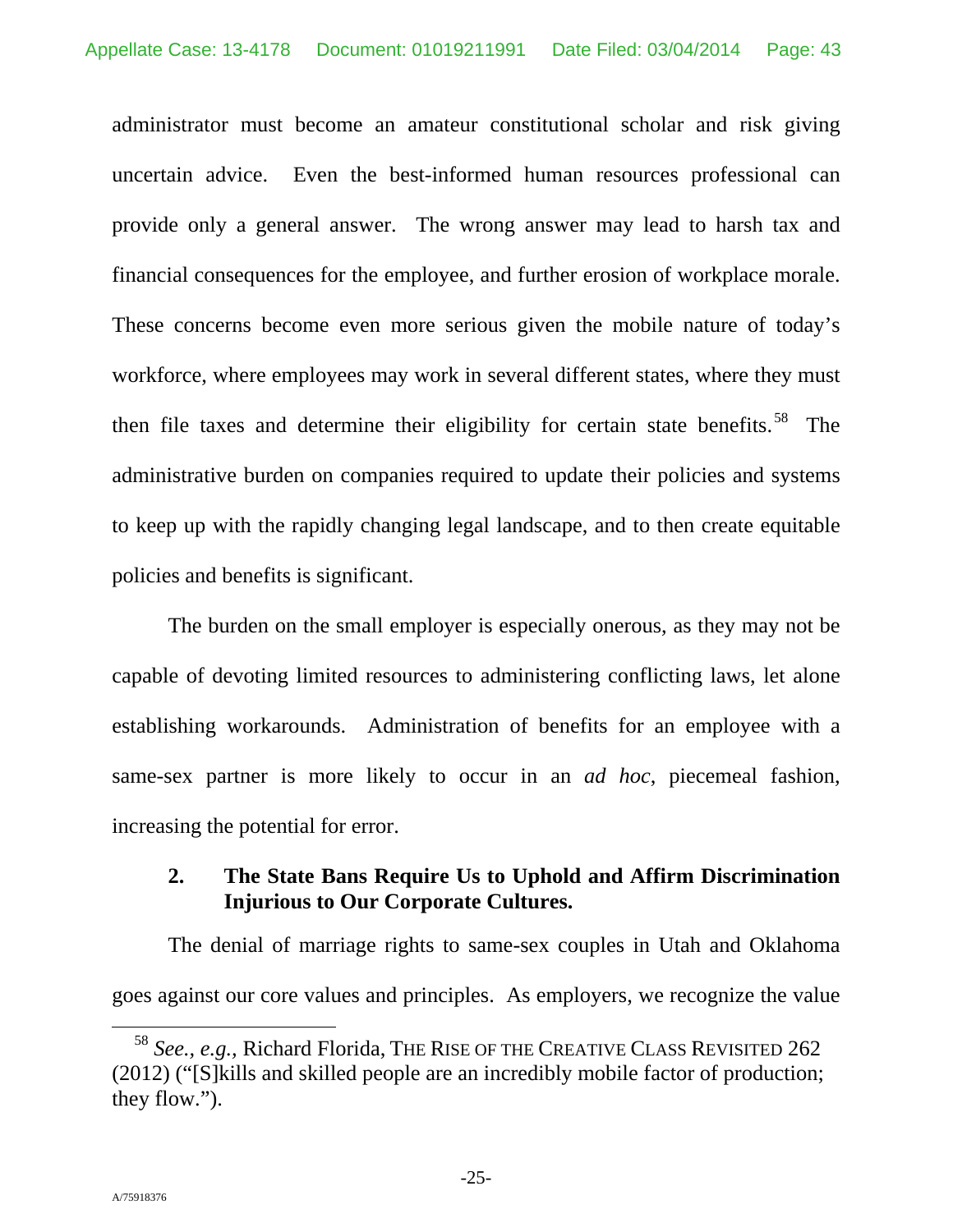of diversity, and we want to do business in jurisdictions that similarly understand the need for a society that enables all married persons to "live with pride in themselves and their unions,"59 and that supports us in honoring all of our married employees.

We developed and implemented our nondiscrimination policies both because we believe that it is the right thing to do, and because we recognize that these policies are crucial to our ability to recruit and retain excellent employees. In turn, the ability to hire the best human capital we can helps us create teams and corporate cultures that allow us to create, innovate, and ultimately increase our profits and economic value. Marriage bans conscript us, as the administrators of state benefits, to become the face of a law that requires us to deny benefits to our employees in committed same-sex relationships even as we grant them to married different-sex couples. We cannot, by law, treat all of our employees identically, even if we attempt to do so through workarounds. Thus we become the *de facto*  face of the state's discriminatory treatment, our stated policies notwithstanding.

> An organization's policies toward its employees, whether an inclusive healthcare policy or a discriminatory promotion and hiring policy, send latent signals to the entire organization regarding permissible biological and behavioral attributes. Such signals may then impact all employees, affecting their comfort, their unconscious projections of identity and gender in critical

 $\overline{a}$ 

<sup>59</sup> *Windsor,* 133 S. Ct at 2689.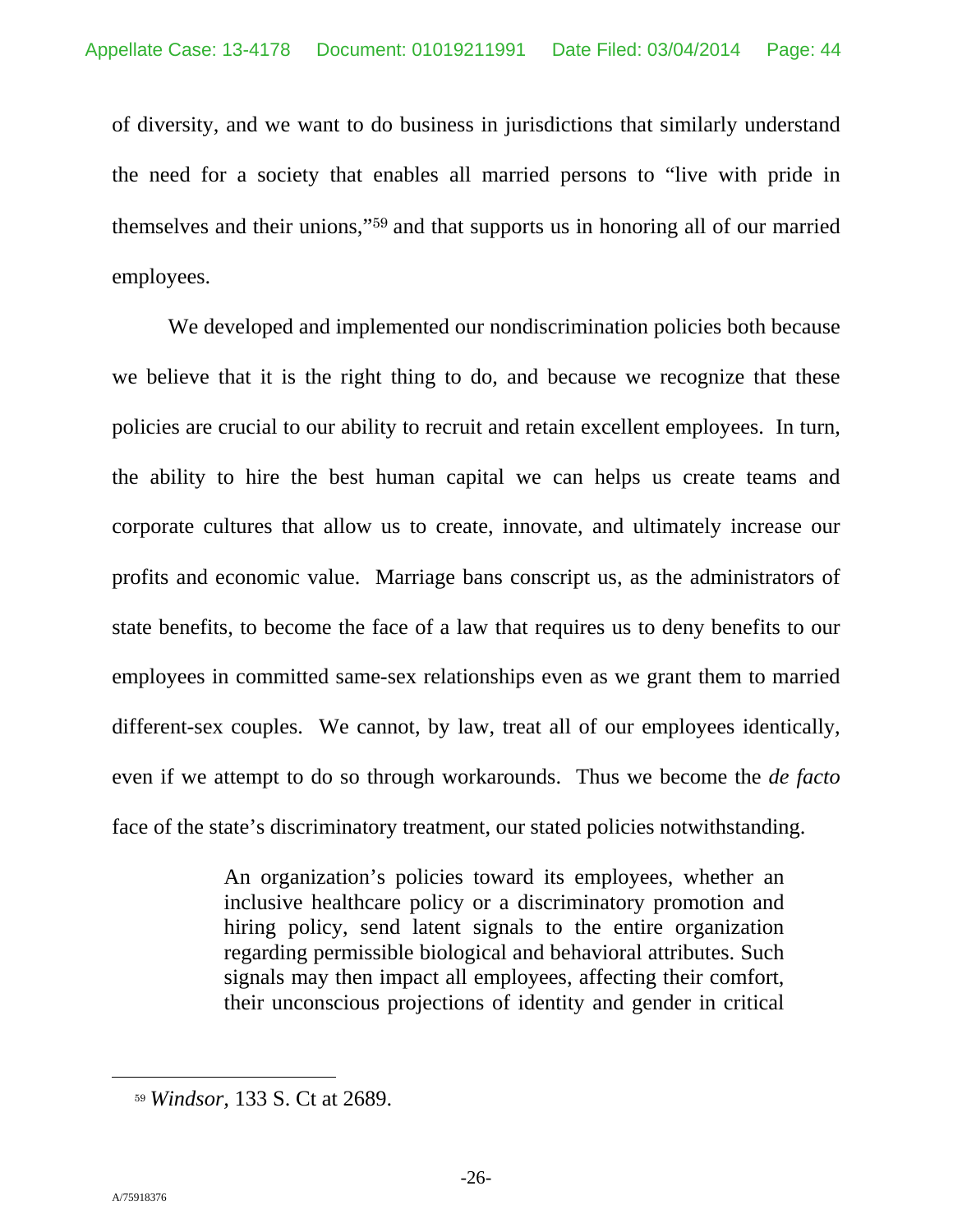interpersonal meetings.<sup>60</sup>

The end result is employee uncertainty, low morale, decreased productivity, and reduced profitability.

The benefits of diversity are reaped only if diversity and inclusion can be well-managed within the organization.<sup>61</sup> In 2011, an interview study presented substantial anecdotal evidence that the lack of an equality management policy could lead to high turnover, loss of talented employees, litigation, and bad publicity.  $62$  Even if we take on the burden of developing workarounds to ameliorate disparate state treatment, we are still placed in the role of intrusive inquisitor, imputer of taxable income, and withholder of benefits—including but not limited to health insurance and state tax treatment. For employees who report themselves as married, we must determine the sex of their spouse and judge whether that marriage is recognized for state law purposes where the employee lives and works. We are required to place those employees "in an unstable

 <sup>60</sup> Li & Nagar, *supra* n.9, at 543 (internal citations omitted).

<sup>61</sup> U.K. Gov't Equalities Office, Dep't for Bus. Innovation & Skills, *The Business Case for Equality & Diversity: A survey of the academic literature, BIS* OCCASIONAL PAPER, No. 4, 27 (Jan. 2013),

https://www.gov.uk/government/uploads/system/uploads/attachment\_data/file/496 38/the\_business\_case\_for\_equality\_and\_diversity.pdf.

<sup>62</sup> *Id.* (citing Mustafa F. Ozbilgin & Ahu Tatli, *Mapping out the field of equality and diversity: rise of individualism and voluntarism*, 64 HUM. RELATIONS 1229- 1253 (2011)*,* 

https://www.academia.edu/562416/Mapping\_out\_the\_field\_of\_equality\_and\_diver sity rise of individualism and voluntarism).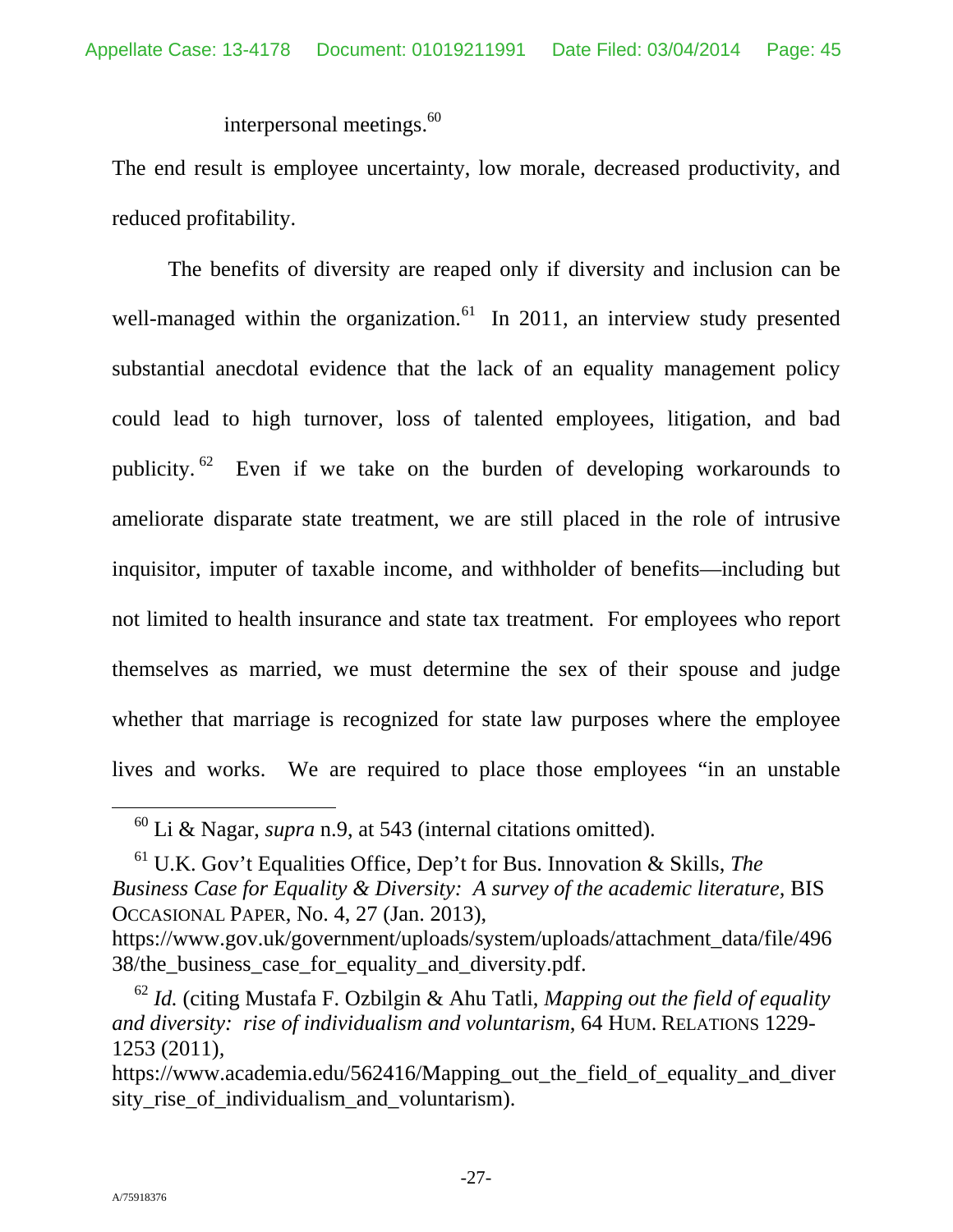position of being in a second-tier marriage," thereby demeaning the couple and their relationship.63 For couples unable to marry under the laws of their state, we must perpetuate the unequal effects of those laws, "in visible and public ways."<sup>64</sup>

As a result, we are hampered in our ability to make our businesses as diverse and inclusive as possible, despite our stated policies and our recognized business case. We become, in short, complicit in our employees' injury—and our own.

### **CONCLUSION**

Employees with partners of the same sex should be permitted to marry if they so choose, and then treated identically to their married heterosexual counterparts. By requiring otherwise, Utah and Oklahoma require our businesses to uphold discriminatory laws that run counter to our stated corporate values, harm our ability to attract and retain the best employees, and impose a significant burden on us. In the end, our ability to compete and to grow suffers. The district court decisions before the Court alleviate that harm, and *amici* respectfully urge that the judgments of the United States District Court for the District of Utah and of the United States District Court for the Northern District of Oklahoma be affirmed.

 <sup>63</sup> *Windsor,* 133 S. Ct. at 2694.

<sup>64</sup> *Id.* at 2695.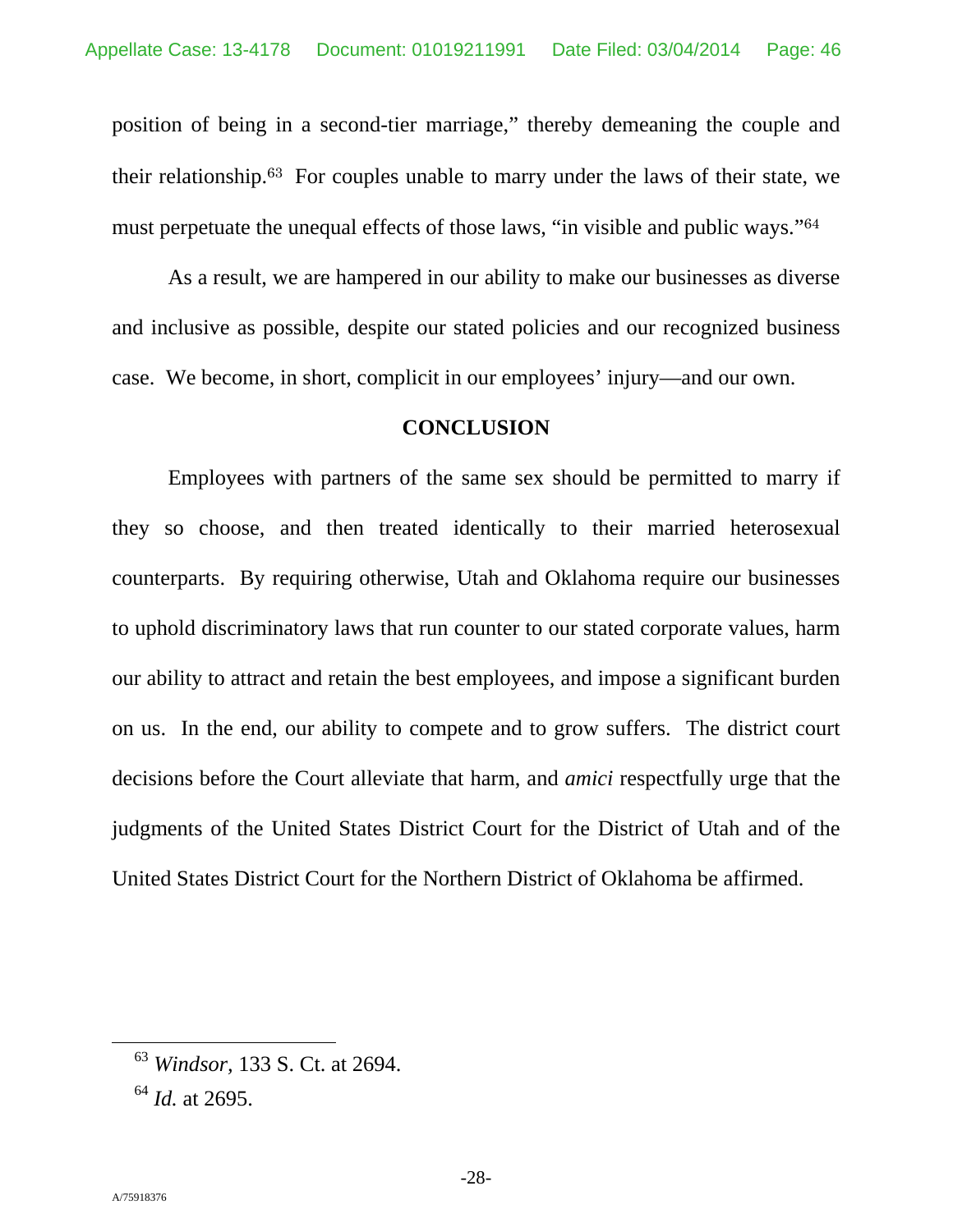Dated: March 4, 2014 BINGHAM McCUTCHEN LLP

By: /*s*/ *Michael L. Whitlock*

Michael L. Whitlock  *Counsel of Record*  Susan Baker Manning Margaret E. Sheer Meghan S. Bailey 2020 K Street, NW Washington, D.C. 20006 202.373.6000

John V. McDermott Lauren E. Schmidt BROWNSTEIN HYATT FARBER SCHRECK, LLP 410 Seventeenth Street, Suite 2200 Denver, Colorado 80202 303.223.1100

*Attorneys for* Amici Curiae<sup>65</sup>

 <sup>65</sup> In addition, Jessica Camille Brooks, Jared A. Craft, Katherine R. Moskop, Liên H. Payne, and John A. Polito, all of Bingham McCutchen LLP, contributed to the preparation of this brief. These attorneys are not members of the bar of the Tenth Circuit.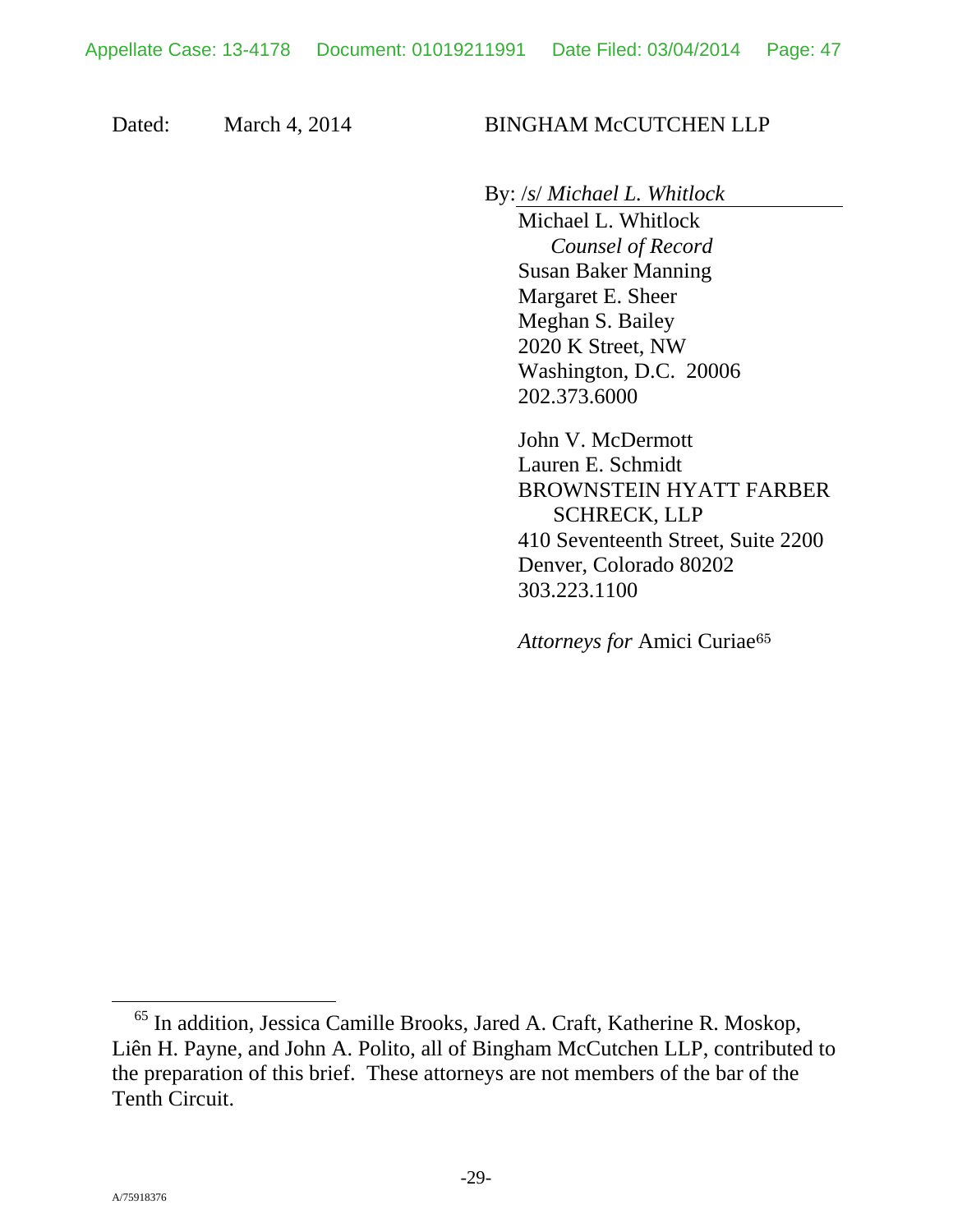### **CERTIFICATE OF COMPLIANCE WITH RULE 32(A)**

1. This brief complies with the type-volume limitation of Fed. R. App. P.  $32(a)(7)(B)$  because this brief contains 6,683 words, excluding the parts of the brief exempted by Fed. R. App. P.  $32(a)(7)(B)(iii)$ .

2. This brief complies with the typeface requirements of Fed. R. App. P.  $32(a)(5)$  and the type style requirements of Fed. R. App. P.  $32(a)(6)$  because this brief has been prepared in a proportionally spaced typeface using Microsoft Word version 14.0.6129.5000 (32-bit) and Times New Roman, 14-point font.

Dated: March 4, 2014 BINGHAM McCUTCHEN LLP

By: /s/ *Michael L. Whitlock*  Michael L. Whitlock

*Attorney for* Amici Curiae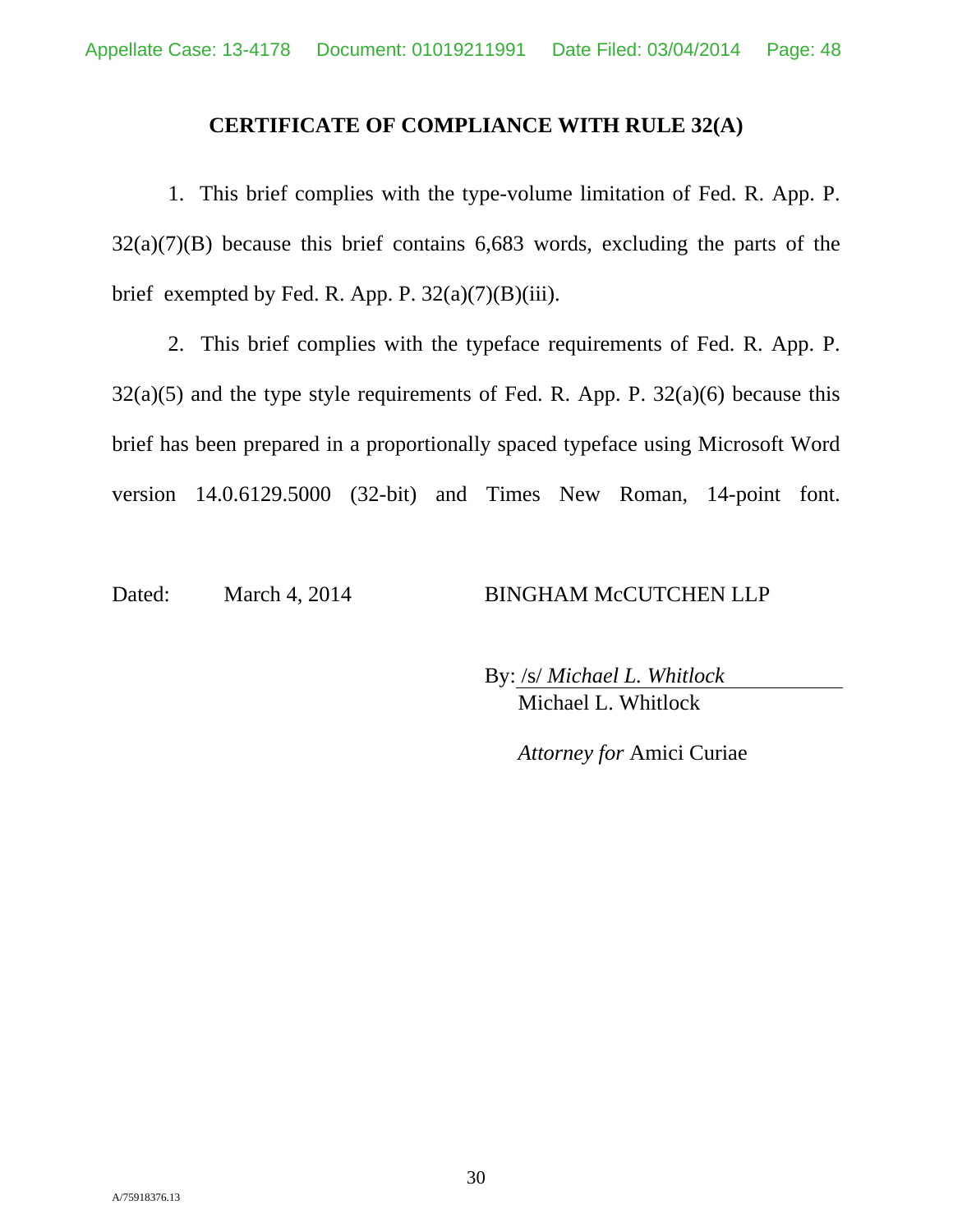### **ECF CERTIFICATION**

Pursuant to Section II(I) of the Court's CM/ECF User's Manual, the undersigned certifies that:

1. All required privacy redactions have been made.

2. Hard copies of the foregoing brief required to be submitted to the Clerk's Office are exact copies of the brief as filed via ECF.

3. This filing was scanned for viruses with Symantec Endpoint Protection version 12.1.2015.2014, updated on February 28, 2014, and according to the program is free of viruses.

Dated: March 4, 2014 BINGHAM McCUTCHEN LLP

By: /*s*/ *Michael L. Whitlock*  Michael L. Whitlock

*Attorney for* Amici Curiae